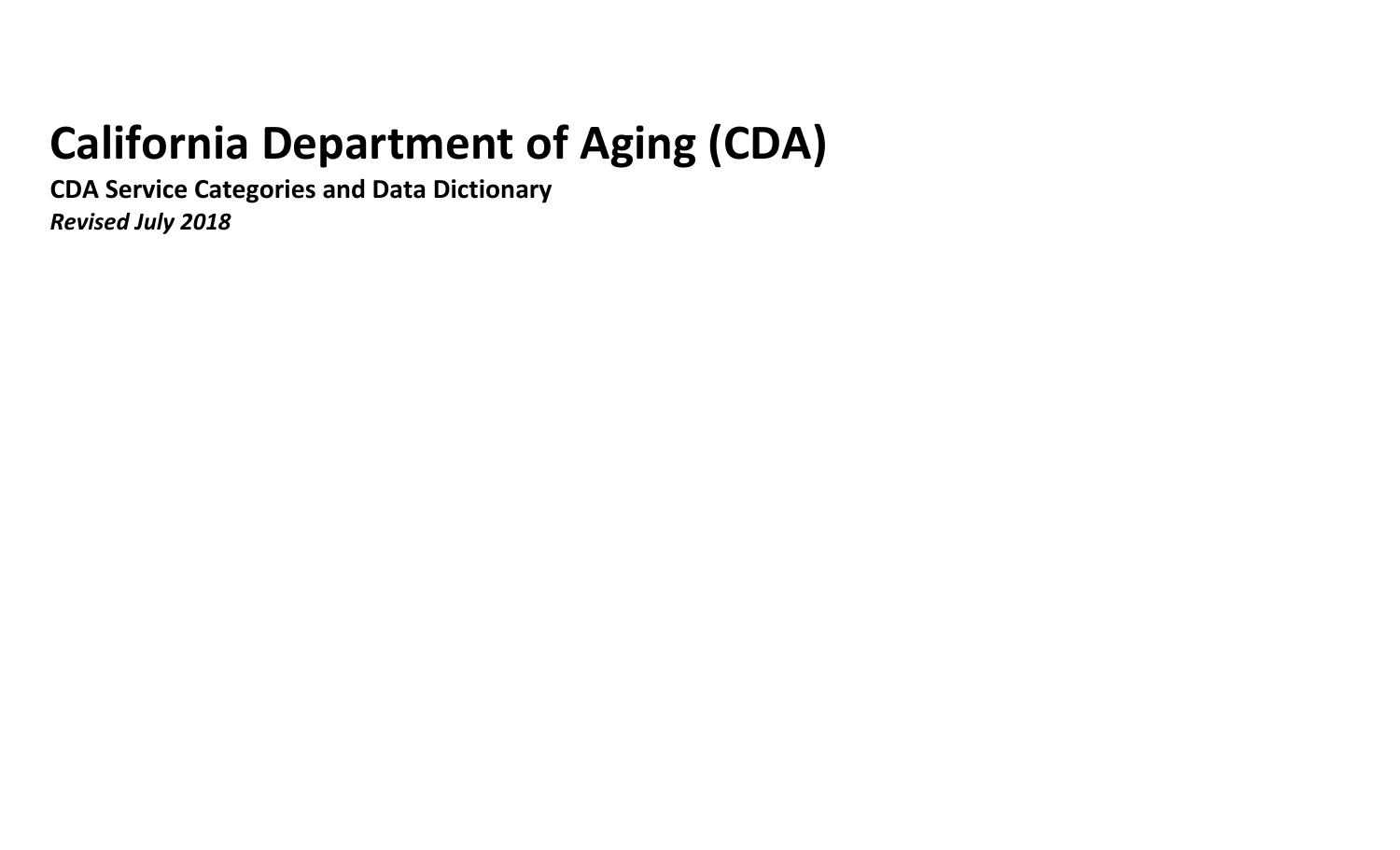## **AAA Activities and CARS Reporting**

| <b>Service</b><br><b>Category</b>           | Unit<br>Measure <sup>1</sup> | <b>Definitions</b>                                                                                                                                                                                                                                                                                                                                                                                   | <b>Reporting Requirements</b>                                                                                                             | <b>NAPIS</b><br>Reference | Definition /<br><b>Historical</b><br>Reference <sup>2</sup> | Primary<br><b>Funding</b><br><b>Source</b> | Priority<br><b>Service</b> | Registered<br><b>or</b><br>Non-<br>Registered <sup>3</sup> |
|---------------------------------------------|------------------------------|------------------------------------------------------------------------------------------------------------------------------------------------------------------------------------------------------------------------------------------------------------------------------------------------------------------------------------------------------------------------------------------------------|-------------------------------------------------------------------------------------------------------------------------------------------|---------------------------|-------------------------------------------------------------|--------------------------------------------|----------------------------|------------------------------------------------------------|
| <b>Personal Care</b>                        | 1 Hour                       | Personal assistance, stand-by assistance, supervision or cues. (such as<br>with eating, bathing, toileting, transferring in/out of bed/chair, walking,<br>dressing, grooming).                                                                                                                                                                                                                       | Cluster 1 service: Reporting<br>requirements include<br>unduplicated client counts by<br>characteristic, ADLs/IADLs and<br>service units. | <b>NAPIS 1</b>            | <b>NAPIS</b><br>Div 4000<br>Unit 20                         | Title III B                                | Yes                        | Registered                                                 |
| Homemaker                                   | 1 Hour                       | Assistance such as preparing meals, shopping for personal and household<br>items, managing money, using the telephone or doing light housework.                                                                                                                                                                                                                                                      | Cluster 1 service: Reporting<br>requirements include<br>unduplicated client counts by<br>characteristic, ADLs/IADLs and<br>service units. | <b>NAPIS 2</b>            | <b>NAPIS</b><br>Div 4000<br>Unit 50, Unit 27                | Title III B                                | Yes                        | Registered                                                 |
| Chore                                       | 1 Hour                       | Assistance such as heavy housework, yard work or sidewalk and other<br>home maintenance for a person.                                                                                                                                                                                                                                                                                                | Cluster 1 service: Reporting<br>requirements include<br>unduplicated client counts by<br>characteristic, ADLs/IADLs and<br>service units. | NAPIS <sub>3</sub>        | <b>NAPIS</b><br>Div 4000 Unit 5                             | Title III B                                | Yes                        | Registered                                                 |
| <b>Home-Delivered</b><br><b>Meals</b>       | 1 Meal                       | A meal provided to an eligible individual in his or her place of residence,<br>that meets all of the requirements of the Older Americans Act and<br>State/Local laws, assures a minimum one-third of the current Dietary<br>Reference Intake, and shall comply with Dietary Guidelines for Americans.                                                                                                | Cluster 1 service: Reporting<br>requirements include<br>unduplicated client counts by<br>characteristic, ADLs/IADLs and<br>service units. | <b>NAPIS4</b>             | <b>NAPIS</b><br>Div 4000<br>Unit 51                         | Title III C-                               | No                         | Registered                                                 |
| Adult Day Care /<br><b>Adult Day Health</b> | 1 Hour                       | Personal care for dependent elders in a supervised, protective, and<br>congregate setting during some portion of a day. Services offered in<br>conjunction with adult day care/adult day health typically include social<br>and recreational activities, training, counseling, and services such as<br>rehabilitation, medications assistance and home health aide services for<br>adult day health. | Cluster 1 service: Reporting<br>requirements include<br>unduplicated client counts by<br>characteristic, ADLs/IADLs and<br>service units. | <b>NAPIS<sub>5</sub></b>  | <b>NAPIS</b><br>Div 4000<br>Pr 5, Pr 11,<br>Pr 17           | Title III B                                | Yes                        | Registered                                                 |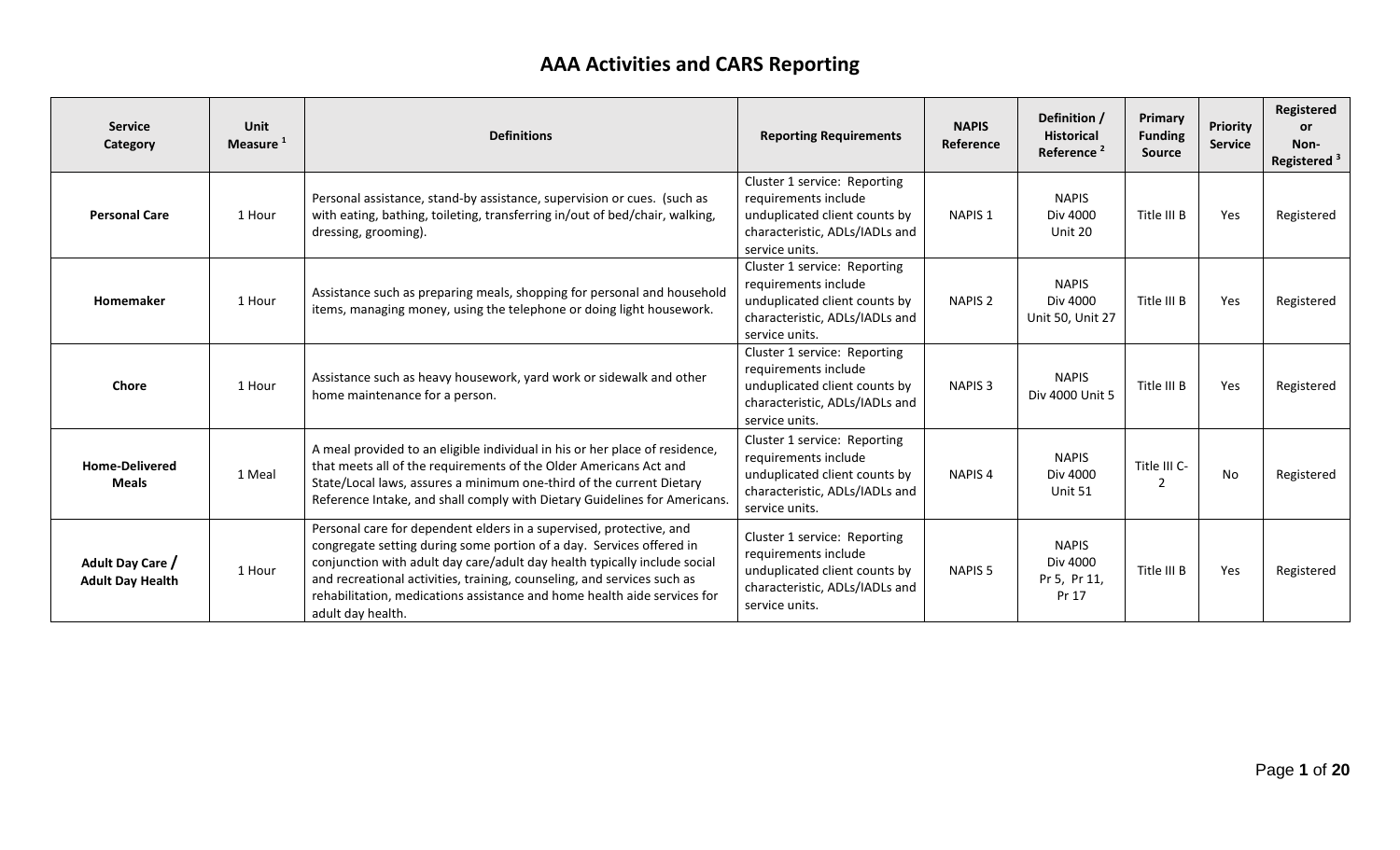| <b>Service</b><br>Category     | <b>Unit</b><br>Measure <sup>1</sup> | <b>Definitions</b>                                                                                                                                                                                                                                                                                                                                                                                                                                                                                                     | <b>Reporting Requirements</b>                                                                                                                                                                                                                                    | <b>NAPIS</b><br>Reference | Definition /<br><b>Historical</b><br>Reference <sup>2</sup> | Primary<br><b>Funding</b><br><b>Source</b> | Priority<br><b>Service</b> | Registered<br><b>or</b><br>Non-<br>Registered <sup>3</sup> |
|--------------------------------|-------------------------------------|------------------------------------------------------------------------------------------------------------------------------------------------------------------------------------------------------------------------------------------------------------------------------------------------------------------------------------------------------------------------------------------------------------------------------------------------------------------------------------------------------------------------|------------------------------------------------------------------------------------------------------------------------------------------------------------------------------------------------------------------------------------------------------------------|---------------------------|-------------------------------------------------------------|--------------------------------------------|----------------------------|------------------------------------------------------------|
| <b>Case Management</b>         | 1 Hour                              | Assistance either in the form of access coordination in circumstances<br>where the older person is experiencing diminished functioning capacities,<br>personal conditions or other characteristics which require the provision<br>of services by formal service providers or family caregivers. Activities of<br>case management include such practices as assessing needs, developing<br>care plans, authorizing and coordinating services among providers, and<br>providing follow-up and reassessment, as required. | Cluster 1 service: Reporting<br>requirements include<br>unduplicated client counts by<br>characteristic, ADLs/IADLs and<br>service units.                                                                                                                        | NAPIS <sub>6</sub>        | <b>NAPIS</b><br>Div 4000 Pr 3                               | Title III B                                | Yes                        | Registered                                                 |
| <b>Assisted Transportation</b> | 1 One Way<br>Trip                   | Assistance and transportation, including escort, to a person who has<br>difficulties (physical or cognitive) using regular vehicular transportation.                                                                                                                                                                                                                                                                                                                                                                   | Cluster 2 services:<br>Reporting requirements<br>include unduplicated client<br>counts by characteristic and<br>service units. For FCSP,<br>ADL/IADL information is<br>required for Care Receivers<br>served in "Caregiver Caring<br>for Elderly" component only | NAPIS <sub>7</sub>        | <b>NAPIS</b><br>Div 4000<br>Unit 10                         | Title III B                                | No                         | Registered                                                 |
| <b>Congregate Meals</b>        | 1 Meal                              | A meal provided to an eligible individual in a congregate group setting,<br>that meets all of the requirements of the Older Americans Act and<br>State/Local laws, and assures a minimum one-third of the Dietary<br>Reference Intake, and shall comply with Dietary Guidelines for Americans.                                                                                                                                                                                                                         | Cluster 2 services:<br>Reporting requirements<br>include unduplicated client<br>counts by characteristic and<br>service units. For FCSP,<br>ADL/IADL information is<br>required for Care Receivers<br>served in "Caregiver Caring<br>for Elderly" component only | <b>NAPIS 8</b>            | <b>NAPIS</b><br>Div 4000 Pr 20                              | Title III C-<br>-1                         | No                         | Registered                                                 |
| <b>Nutrition Counseling</b>    | 1 Session Per<br>Participant        | Individualized guidance to individuals who are at nutritional risk because<br>of their health or nutrition history, dietary intake, chronic illnesses, or<br>medications use, or to caregivers. Counseling is provided one-on-one by<br>a registered dietitian, and addresses the options and methods for<br>improving nutrition status. Nutrition counseling may be made either in<br>person or by any other means deemed appropriate (e.g., telephone,<br>emails, etc.)                                              | Cluster 2 services:<br>Reporting requirements<br>include unduplicated client<br>counts by characteristic and<br>service units. For FCSP,<br>ADL/IADL information is<br>required for Care Receivers<br>served in "Caregiver Caring<br>for Elderly" component only | NAPIS <sub>9</sub>        | NAPISDiv<br>4000Unit 53                                     | Title III C-<br>1Title III<br>$C-2$        | No                         | Registered                                                 |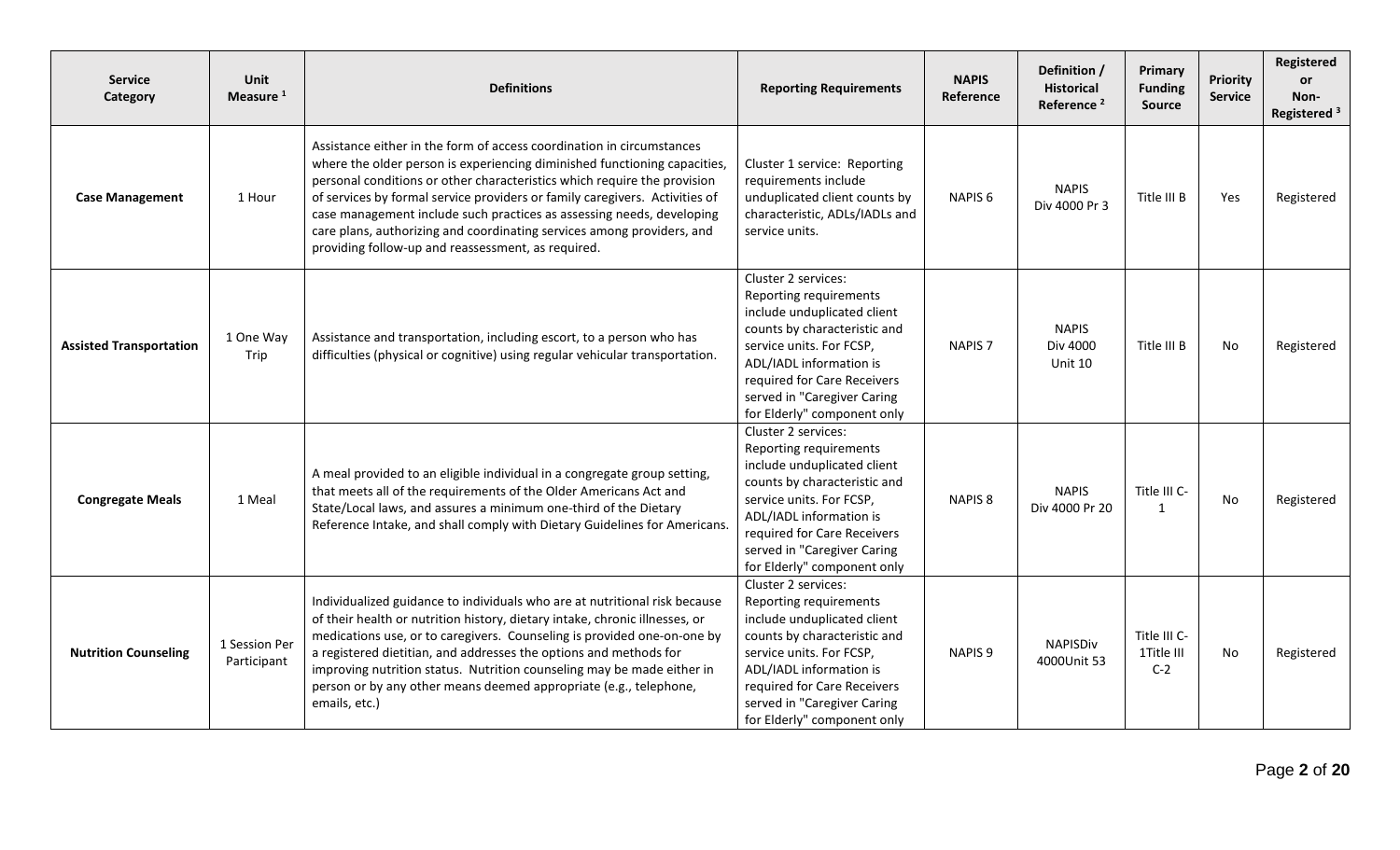| <b>Service</b><br>Category              | Unit<br>Measure <sup>1</sup> | <b>Definitions</b>                                                                                                                                                                                                                                                                                                                                                                                                                                                                                                                                                                                                                   | <b>Reporting Requirements</b>                                                                                               | <b>NAPIS</b><br>Reference | Definition /<br><b>Historical</b><br>Reference <sup>2</sup> | Primary<br><b>Funding</b><br><b>Source</b>        | Priority<br><b>Service</b> | Registered<br><b>or</b><br>Non-<br>Registered <sup>3</sup> |
|-----------------------------------------|------------------------------|--------------------------------------------------------------------------------------------------------------------------------------------------------------------------------------------------------------------------------------------------------------------------------------------------------------------------------------------------------------------------------------------------------------------------------------------------------------------------------------------------------------------------------------------------------------------------------------------------------------------------------------|-----------------------------------------------------------------------------------------------------------------------------|---------------------------|-------------------------------------------------------------|---------------------------------------------------|----------------------------|------------------------------------------------------------|
| Transportation                          | 1 One Way<br>Trip            | Transportation from one location to another. Does not include any other<br>activity. May include travel vouchers and transit passes.                                                                                                                                                                                                                                                                                                                                                                                                                                                                                                 | Non-Registered services:<br>Reporting requirements<br>include estimated<br>unduplicated client counts<br>and service units. | NAPIS <sub>10</sub>       | <b>NAPIS</b><br>Div 4000 Pr 12                              | Title III B                                       | Yes                        | Non-<br>Registered                                         |
| <b>Legal Assistance</b>                 | 1 Hour                       | Legal advice, counseling and/or representation by an attorney or other<br>person acting under the supervision of an attorney.                                                                                                                                                                                                                                                                                                                                                                                                                                                                                                        | Non-Registered services:<br>Reporting requirements<br>include estimated<br>unduplicated client counts<br>and service units. | NAPIS <sub>11</sub>       | <b>NAPIS</b><br>Div 4000 Pr 14                              | Title III B                                       | Yes                        | Non-<br>Registered                                         |
| <b>Nutrition Education</b>              | 1 Session Per<br>Participant | A program to promote better health by providing accurate and culturally<br>sensitive nutrition, physical fitness, or health (as it relates to nutrition)<br>information and instruction to participants, caregivers, or participants in a<br>group or individual setting overseen by a dietitian or individual of<br>comparable expertise. Methods of education may include<br>demonstrations, audio-visual presentations, or small group discussions<br>for congregate program participants. Handout materials may be used,<br>but not limited to, as the sole education component for home-delivered<br>meal program participants. | Non-Registered services:<br>Reporting requirements<br>include estimated<br>unduplicated client counts<br>and service units. | NAPIS <sub>12</sub>       | <b>NAPIS</b><br>Div 4000<br>Unit 52                         | Title III C-<br>$\mathbf{1}$<br>Title III C-<br>2 | No                         | Non-<br>Registered                                         |
| <b>Information</b><br>and<br>Assistance | 1 Contact                    | A service that: (A) provides individuals with information on services<br>available within the communities; (B) links individuals to the services and<br>opportunities that are available within the communities; (C) to the<br>maximum extent practicable, establishes adequate follow-up procedures.<br>Internet web site "hits" are to be counted only if information is requested<br>and supplied, and (C) is satisfied. Maximum extent practicable includes<br>offering a follow-up call to all individuals who were linked to a service.<br>Individuals can remain anonymous and refuse a follow-up call.                       | Non-Registered services:<br>Reporting requirements<br>include estimated<br>unduplicated client counts<br>and service units. | NAPIS <sub>13</sub>       | <b>NAPIS</b><br>Div 4000 Pr 1                               | Title III B                                       | Yes                        | Non-<br>Registered                                         |
| Outreach                                | 1 Contact                    | Interventions (one-on-one contacts) with individuals initiated by an<br>agency or provider for the purpose of identifying potential clients (or<br>their age 60+ caregivers) and encouraging their use of existing services<br>and benefits.                                                                                                                                                                                                                                                                                                                                                                                         | Non-Registered services:<br>Reporting requirements<br>include estimated<br>unduplicated client counts<br>and service units. | NAPIS <sub>14</sub>       | <b>NAPIS</b><br>Div 4000<br>Unit 19                         | Title III B                                       | Yes                        | Non-<br>Registered                                         |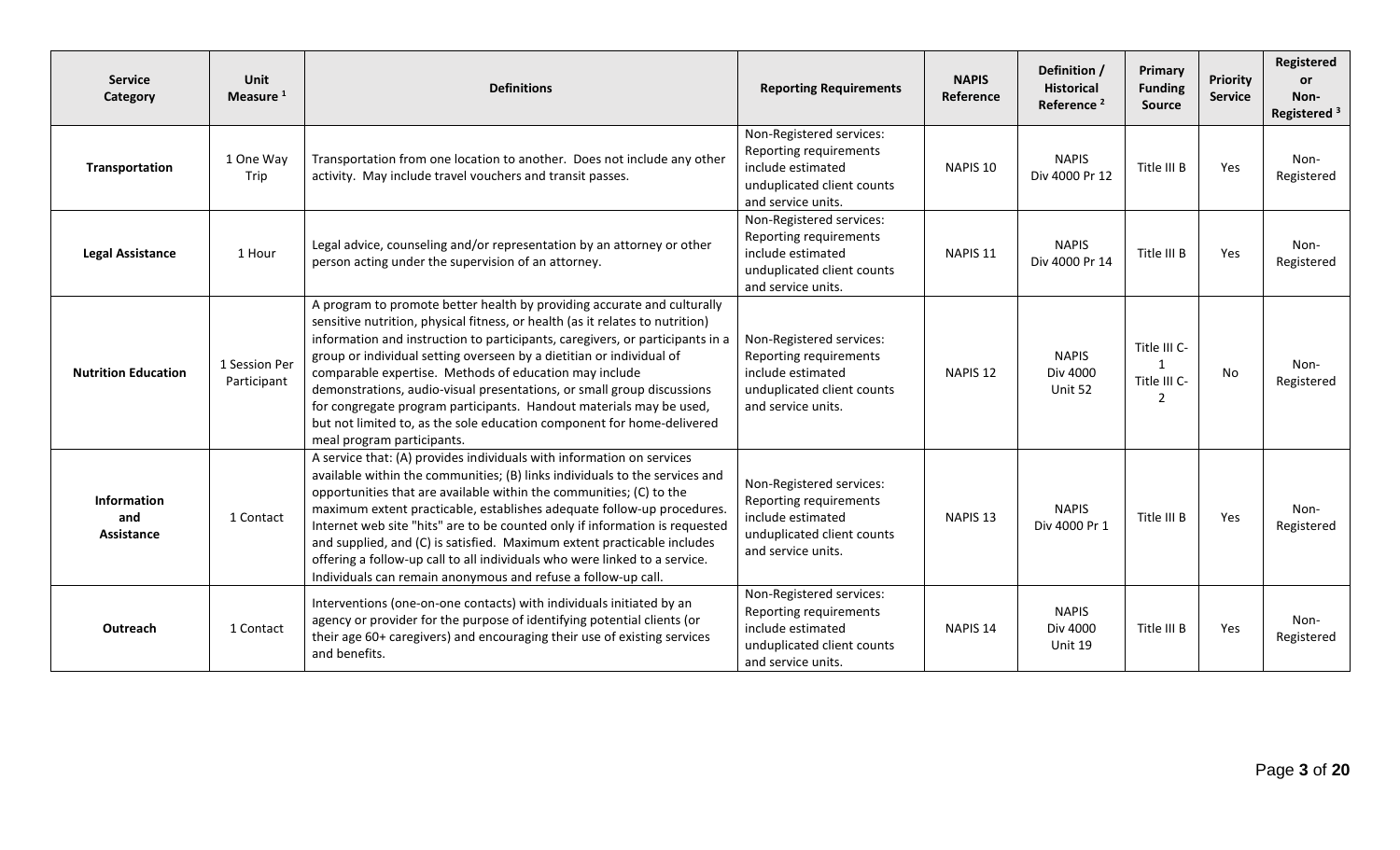| <b>Service</b><br>Category                                 | <b>Unit</b><br>Measure <sup>1</sup> | <b>Definitions</b>                                                                                                                                                                                                                                                                                                                                                                                                                                                                                                                                                                 | <b>Reporting Requirements</b>                                                                                               | <b>NAPIS</b><br>Reference               | Definition /<br><b>Historical</b><br>Reference <sup>2</sup> | Primary<br><b>Funding</b><br><b>Source</b> | <b>Priority</b><br><b>Service</b> | Registered<br><b>or</b><br>Non-<br>Registered <sup>3</sup> |
|------------------------------------------------------------|-------------------------------------|------------------------------------------------------------------------------------------------------------------------------------------------------------------------------------------------------------------------------------------------------------------------------------------------------------------------------------------------------------------------------------------------------------------------------------------------------------------------------------------------------------------------------------------------------------------------------------|-----------------------------------------------------------------------------------------------------------------------------|-----------------------------------------|-------------------------------------------------------------|--------------------------------------------|-----------------------------------|------------------------------------------------------------|
| <b>Health Promotion</b>                                    | 1 Contact                           | An evidence-based health promotion program, including programs<br>related to the prevention and mitigation of the effects of chronic disease<br>(including, but not limited to, osteoporosis, obesity, diabetes, and<br>cardiovascular disease), alcohol and substance abuse reduction, smoking<br>cessation, weight loss and control, stress management, falls prevention,<br>physical activity, and improved nutrition. For a list of ACL approved<br>Evidence-Based programs, please visit the National Council on Aging<br>website at https://www.ncoa.org/resources/ebpchart. | Non-Registered services:<br>Reporting requirements<br>include estimated<br>unduplicated client counts<br>and service units. | <b>NAPIS 16 -</b><br>Heath<br>Promotion | Older<br>Americans Act<br>Sec 102 (14)                      | Title III D $3$                            | No                                | Non-<br>Registered                                         |
| <b>Alzheimer'sDay Care</b><br><b>Services</b>              | 1 Day of<br>Attendance              | Day of attendance (four hours minimum) at a licensed Adult Day Care or<br>Adult Day Health Care Center that provides Alzheimer's or dementia<br>services.                                                                                                                                                                                                                                                                                                                                                                                                                          | Non-Registered services:<br>Reporting requirements<br>include estimated<br>unduplicated client counts<br>and service units. | <b>NAPIS 15 -</b><br>Other              | Div 4000 Pr 6                                               | Title III B                                | Yes                               | Non-<br>Registered                                         |
| Cash / Material Aid                                        | 1 Assistance                        | Arrange for and provide assistance to participants in the form of<br>commodities, surplus food distribution, emergency cash assistance, and<br>vouchers.                                                                                                                                                                                                                                                                                                                                                                                                                           | Non-Registered services:<br>Reporting requirements<br>include estimated<br>unduplicated client counts<br>and service units. | <b>NAPIS 15 -</b><br>Other              | Div 4000<br>Unit 15                                         | Title III B                                | No                                | Non-<br>Registered                                         |
| Community<br><b>Education</b>                              | 1 Activity                          | Educating groups of older persons, their families, friends, and community<br>organizations/facility staff on rights, benefits, entitlements, and health<br>and wellness information for older persons either residing at home or in<br>an institutional setting.                                                                                                                                                                                                                                                                                                                   | Non-Registered services:<br>Reporting requirements<br>include estimated<br>unduplicated client counts<br>and service units. | <b>NAPIS 15 -</b><br>Other              | Div 4000 Unit 9                                             | Title III B                                | No.                               | Non-<br>Registered                                         |
| Comprehensive<br><b>Assessment</b>                         | 1 Hour                              | Evaluating a person's physical, psychological, and social needs, financial<br>resources, and the strengths and weaknesses of their informal support<br>system and the immediate environment as a basis for determining<br>current functional ability and potential improvement in order to develop<br>the appropriate services needed to maximize functional independence.                                                                                                                                                                                                         | Non-Registered services:<br>Reporting requirements<br>include estimated<br>unduplicated client counts<br>and service units. | <b>NAPIS 15 -</b><br>Other              | Div 4000<br>Unit 32<br><b>CCR 7112</b>                      | Title III B                                | Yes                               | Non-<br>Registered                                         |
| <b>Disaster</b><br><b>Preparedness</b><br><b>Materials</b> | 1 Product                           | Assemble and distribute disaster preparedness materials such as File of<br>Life or preparedness kits that will assist seniors in the event of an<br>emergency.                                                                                                                                                                                                                                                                                                                                                                                                                     | Non-Registered services:<br>Reporting requirements<br>include estimated<br>unduplicated client counts<br>and service units. | <b>NAPIS 15 -</b><br>Other              | No reference                                                | Title III B                                | No                                | Non-<br>Registered                                         |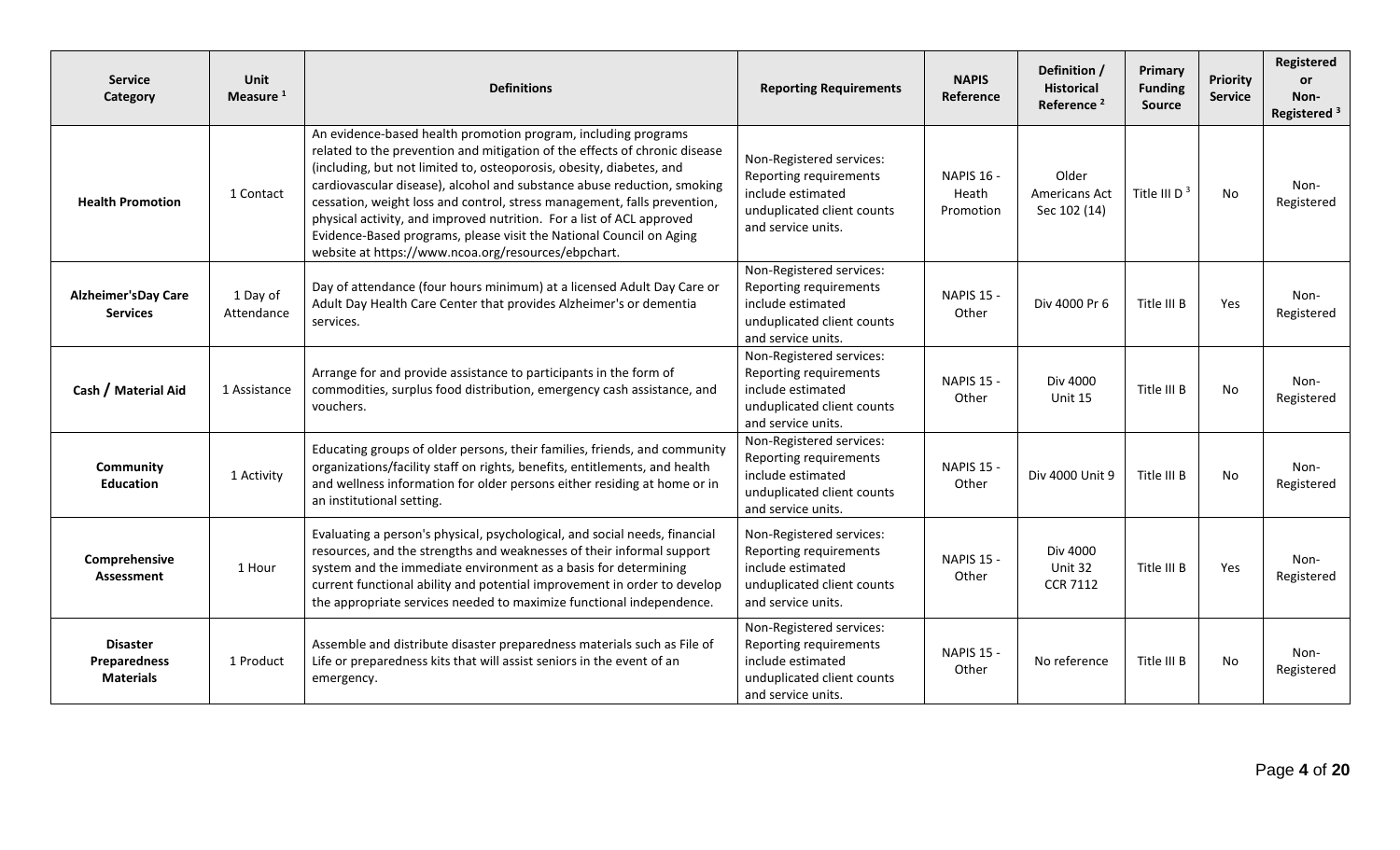| <b>Service</b><br>Category                                                   | <b>Unit</b><br>Measure <sup>1</sup> | <b>Definitions</b>                                                                                                                                                                                                                                                                                                                                                                                                                                                                                                                                                                                                                                                                                                                                                                                                                                                                                                                                                                                                          | <b>Reporting Requirements</b>                                                                                               | <b>NAPIS</b><br>Reference  | Definition /<br><b>Historical</b><br>Reference <sup>2</sup> | Primary<br><b>Funding</b><br><b>Source</b> | Priority<br><b>Service</b> | Registered<br><b>or</b><br>Non-<br>Registered <sup>3</sup> |
|------------------------------------------------------------------------------|-------------------------------------|-----------------------------------------------------------------------------------------------------------------------------------------------------------------------------------------------------------------------------------------------------------------------------------------------------------------------------------------------------------------------------------------------------------------------------------------------------------------------------------------------------------------------------------------------------------------------------------------------------------------------------------------------------------------------------------------------------------------------------------------------------------------------------------------------------------------------------------------------------------------------------------------------------------------------------------------------------------------------------------------------------------------------------|-----------------------------------------------------------------------------------------------------------------------------|----------------------------|-------------------------------------------------------------|--------------------------------------------|----------------------------|------------------------------------------------------------|
| <b>Elder Abuse Prevention.</b><br><b>Education</b><br>and<br><b>Training</b> | 1 Session                           | Public education and training of professionals to develop, strengthen, and<br>carry out programs for the prevention, detection, assessment, and<br>treatment of, intervention in, investigation of, and response to elder<br>abuse, neglect, and exploitation (including financial exploitation).<br>This includes training for Title III E caregivers.                                                                                                                                                                                                                                                                                                                                                                                                                                                                                                                                                                                                                                                                     | Non-Registered services:<br>Reporting requirements<br>include estimated<br>unduplicated client counts<br>and service units. | <b>NAPIS 15 -</b><br>Other | Div 4000 Pr 22                                              | Title VII B                                | No                         | Non-<br>Registered                                         |
| <b>Elder Abuse</b><br>Prevention<br><b>Educational</b><br><b>Materials</b>   | 1 Product                           | Educational materials and guidance kits distributed for the prevention,<br>detection, assessment, and treatment of, intervention in, investigation of,<br>and response to elder abuse, neglect, and exploitation (including financial<br>exploitation).                                                                                                                                                                                                                                                                                                                                                                                                                                                                                                                                                                                                                                                                                                                                                                     | Non-Registered services:<br>Reporting requirements<br>include estimated<br>unduplicated client counts<br>and service units. | <b>NAPIS 15 -</b><br>Other | Div 4000 Pr 22                                              | Title VII B                                | No                         | Non-<br>Registered                                         |
| Employment                                                                   | 1 Activity                          | Activities designed to maintain or obtain part-time/full-time employment<br>for older persons or to assist them in selecting and entering into a second<br>career. This can be accomplished through activities including but not<br>limited to career counseling, recruitment, assessment, training, job club,<br>and job development.                                                                                                                                                                                                                                                                                                                                                                                                                                                                                                                                                                                                                                                                                      | Non-Registered services:<br>Reporting requirements<br>include estimated<br>unduplicated client counts<br>and service units. | <b>NAPIS 15 -</b><br>Other | Div 4000 Pr 15                                              | Title III B                                | No                         | Non-<br>Registered                                         |
| <b>Health</b>                                                                | 1 Hour                              | Activities such as, non-evidence-based medication management, health<br>screening, physical fitness, therapy, and hospice to assist older individuals<br>to improve or maintain physical health and secure necessary medical,<br>preventive health, or health maintenance services. Health screening,<br>therapy, and hospice must be provided by a licensed health professional<br>or by a paraprofessional supervised by a licensed health professional.<br>Does not include services covered by Medicare, Medi-Cal, or other health<br>insurance. Medication management means activities that facilitate safe<br>and effective use of prescription and over-the-counter drugs. These<br>activities may include medication screening and education to an<br>individual and/or the caregiver to prevent incorrect medication<br>administration and adverse drug reaction. Primary activities are normally<br>on a one-to-one basis; if done as a group activity, each participant shall<br>be counted as one contact unit. | Non-Registered services:<br>Reporting requirements<br>include estimated<br>unduplicated client counts<br>and service units. | <b>NAPIS 15 -</b><br>Other | Div 4000 Pr 9,<br>Unit 13, Unit<br>21, Unit 29,<br>Unit 37  | Title III B                                | Yes                        | Non-<br>Registered                                         |
| <b>Housing</b>                                                               | 1 Hour                              | Assistance in locating adequate housing through referral or placement.                                                                                                                                                                                                                                                                                                                                                                                                                                                                                                                                                                                                                                                                                                                                                                                                                                                                                                                                                      | Non-Registered services:<br>Reporting requirements<br>include estimated<br>unduplicated client counts<br>and service units. | <b>NAPIS 15 -</b><br>Other | Div 4000 Pr 4                                               | Title III B                                | No                         | Non-<br>Registered                                         |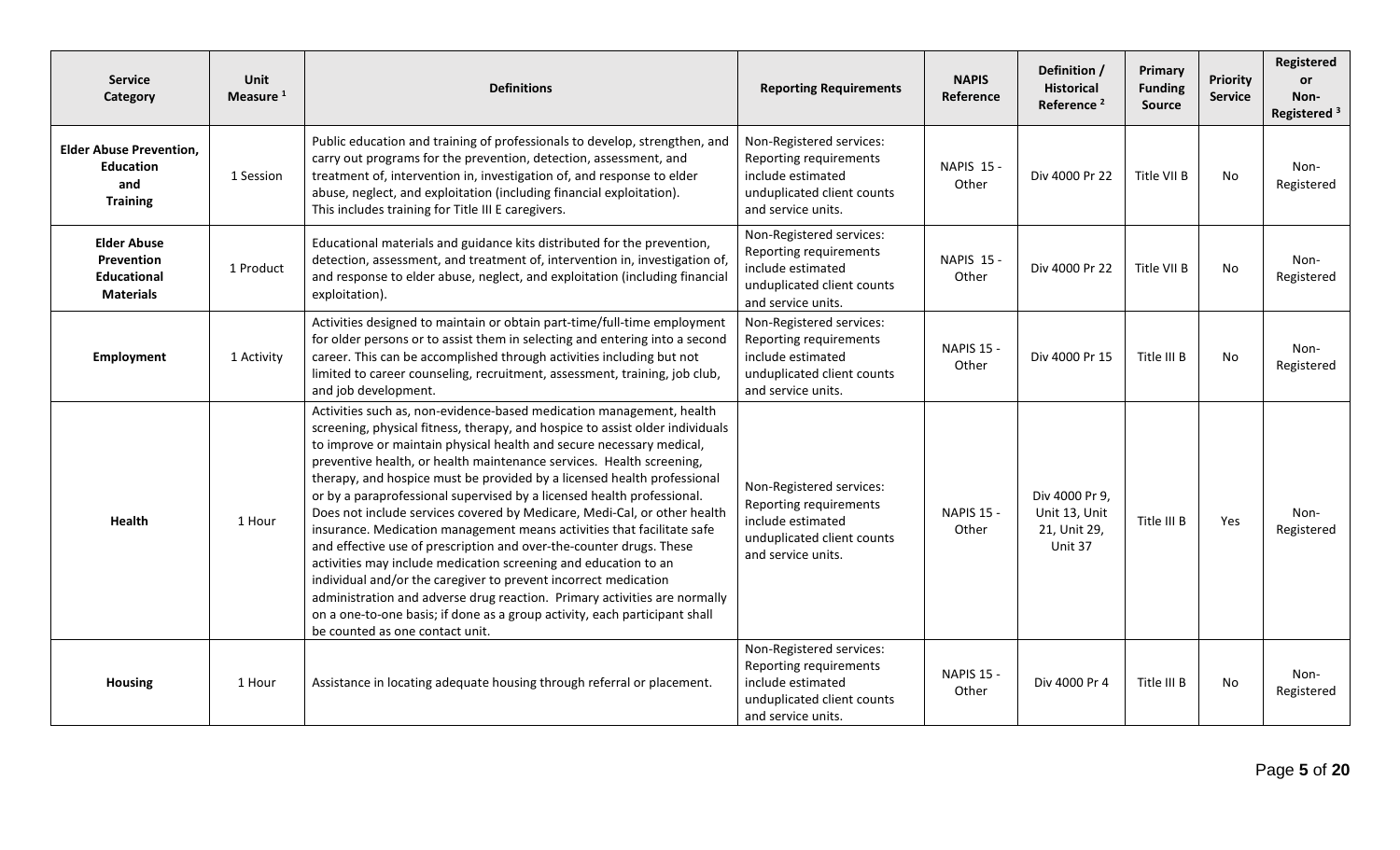| <b>Service</b><br>Category                         | <b>Unit</b><br>Measure <sup>1</sup> | <b>Definitions</b>                                                                                                                                                                                                                                                                                                                                                                                              | <b>Reporting Requirements</b>                                                                                               | <b>NAPIS</b><br>Reference  | Definition /<br><b>Historical</b><br>Reference <sup>2</sup> | Primary<br><b>Funding</b><br><b>Source</b> | <b>Priority</b><br><b>Service</b> | Registered<br><b>or</b><br>Non-<br>Registered <sup>3</sup> |
|----------------------------------------------------|-------------------------------------|-----------------------------------------------------------------------------------------------------------------------------------------------------------------------------------------------------------------------------------------------------------------------------------------------------------------------------------------------------------------------------------------------------------------|-----------------------------------------------------------------------------------------------------------------------------|----------------------------|-------------------------------------------------------------|--------------------------------------------|-----------------------------------|------------------------------------------------------------|
| Interpretation /<br><b>Translation</b>             | 1 Contact                           | Provide interpretation/translation services for older individuals and their<br>caregivers.                                                                                                                                                                                                                                                                                                                      | Non-Registered services:<br>Reporting requirements<br>include estimated<br>unduplicated client counts<br>and service units. | <b>NAPIS 15 -</b><br>Other | Div 4000 Unit 4                                             | Title III B                                | No                                | Non-<br>Registered                                         |
| <b>Mobility</b><br>Management<br><b>Activities</b> | 1 Hour                              | Activities related to increasing transportation and mobility options for<br>older adults by providing assistance, information, travel training, trip<br>planning, coordination of service public or private transit operators,<br>scheduling, access to transit information, creation of new models of<br>service such as volunteer driver programs and shuttles.                                               | Non-Registered services:<br>Reporting requirements<br>include estimated<br>unduplicated client counts<br>and service units. | <b>NAPIS 15 -</b><br>Other |                                                             | Title III B                                | No                                | Non-<br>Registered                                         |
| <b>Mental Health</b>                               | 1 Hour                              | Provide services such as screening, assessment, therapy, counseling,<br>follow-up, and referral to maintain or improve the mental health of older<br>individuals. Mental Health services must be provided by a licensed health<br>professional or by a paraprofessional supervised by a licensed health<br>professional. Does not include services covered by Medicare, Medi-Cal,<br>or other health insurance. | Non-Registered services:<br>Reporting requirements<br>include estimated<br>unduplicated client counts<br>and service units. | <b>NAPIS 15 -</b><br>Other | Div 4000 Pr 10,<br>Unit 11,<br>Unit 23, Unit 29             | Title III B                                | Yes                               | Non-<br>Registered                                         |
| <b>Peer Counseling</b>                             | 1 Hour                              | Use the skills and/or life experiences of trained volunteers, under<br>qualified supervision, to provide advice, guidance, and support in a self-<br>help approach in order to enhance well-being and enable clients to make<br>informed choices.                                                                                                                                                               | Non-Registered services:<br>Reporting requirements<br>include estimated<br>unduplicated client counts<br>and service units. | <b>NAPIS 15 -</b><br>Other | Div 4000 Unit 7                                             | Title III B                                | No                                | Non-<br>Registered                                         |
| <b>Personal Affairs</b><br>Assistance              | 1 Contact                           | Provide assistance in writing letters and with the completion of financial<br>forms, including tax forms, and other written or electronic documents.                                                                                                                                                                                                                                                            | Non-Registered services:<br>Reporting requirements<br>include estimated<br>unduplicated client counts<br>and service units. | <b>NAPIS 15 -</b><br>Other | Div 4000 Unit<br>12, Pr 16                                  | Title III B                                | No                                | Non-<br>Registered                                         |
| Personal / Home<br><b>Security</b>                 | 1 Product                           | Services for the security and safety of their home environment, by<br>providing safety features such as: medical alert, alarms, assistive devices<br>(including provision of assistive technology services and assistive<br>technology devices).                                                                                                                                                                | Non-Registered services:<br>Reporting requirements<br>include estimated<br>unduplicated client counts<br>and service units. | <b>NAPIS 15 -</b><br>Other | Div 4000 Pr 7                                               | Title III B                                | No                                | Non-<br>Registered                                         |
| <b>Public</b><br><b>Information</b>                | 1 Activity                          | Contact with multiple current or potential clients or caregivers through<br>publications, publicity campaigns, and other mass media campaigns<br>including Internet websites.                                                                                                                                                                                                                                   | Non-Registered services:<br>Reporting requirements<br>include estimated<br>unduplicated client counts<br>and service units. | <b>NAPIS 15 -</b><br>Other | <b>NAPIS</b>                                                | Title III B                                | Yes                               | Non-<br>Registered                                         |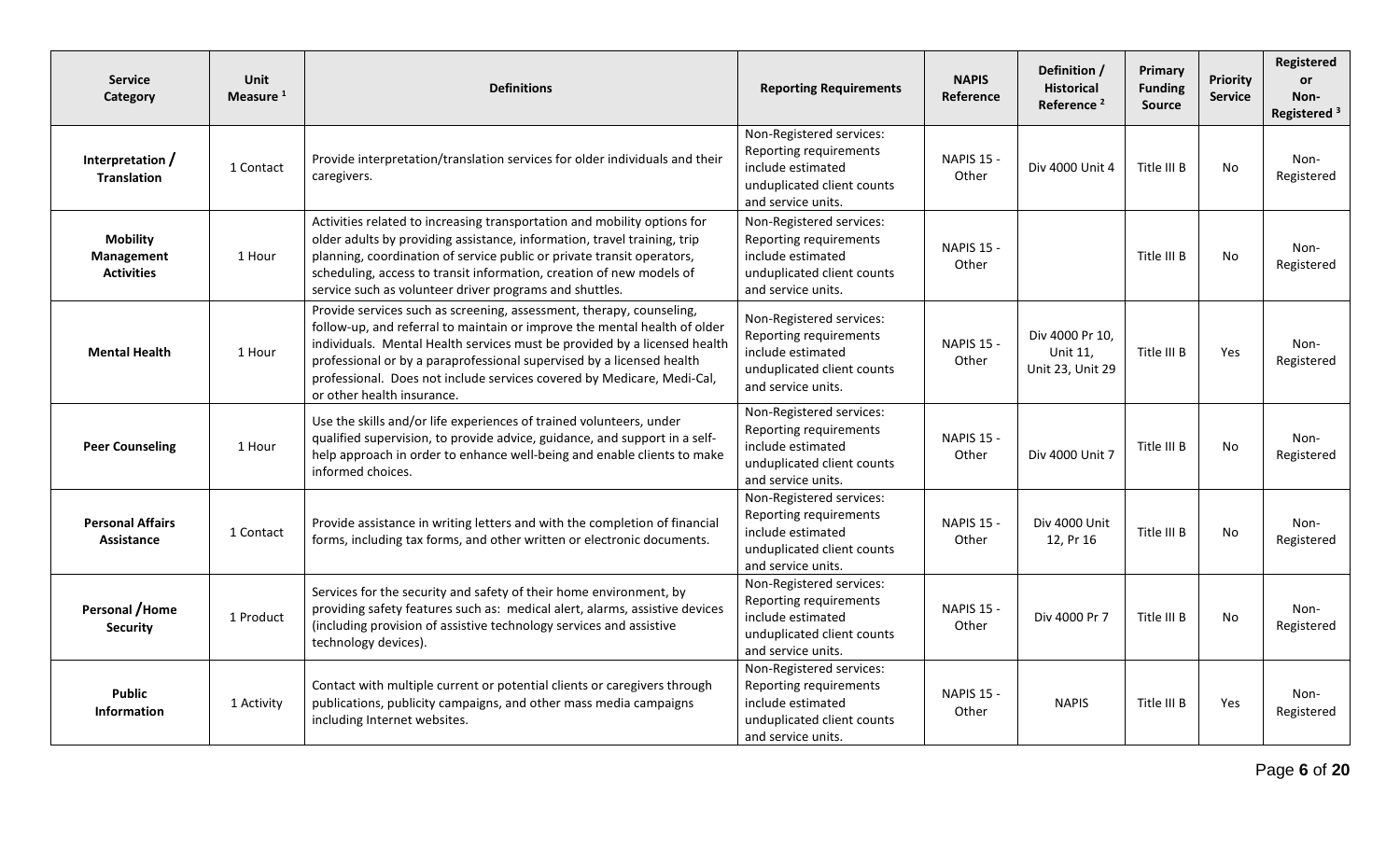| <b>Service</b><br>Category                           | <b>Unit</b><br>Measure <sup>1</sup> | <b>Definitions</b>                                                                                                                                                                                                                                                                                                                                                                                                                                                                                                                                                                                                                | <b>Reporting Requirements</b>                                                                                               | <b>NAPIS</b><br>Reference  | Definition /<br><b>Historical</b><br>Reference <sup>2</sup> | Primary<br><b>Funding</b><br><b>Source</b> | <b>Priority</b><br><b>Service</b> | Registered<br><b>or</b><br>Non-<br>Registered <sup>3</sup> |
|------------------------------------------------------|-------------------------------------|-----------------------------------------------------------------------------------------------------------------------------------------------------------------------------------------------------------------------------------------------------------------------------------------------------------------------------------------------------------------------------------------------------------------------------------------------------------------------------------------------------------------------------------------------------------------------------------------------------------------------------------|-----------------------------------------------------------------------------------------------------------------------------|----------------------------|-------------------------------------------------------------|--------------------------------------------|-----------------------------------|------------------------------------------------------------|
| Registry                                             | 1 Hour                              | Recruit workers, maintain a current list of qualified workers, refer<br>workers to clients or clients to workers, and follow-up to assure that<br>service was received.                                                                                                                                                                                                                                                                                                                                                                                                                                                           | Non-Registered services:<br>Reporting requirements<br>include estimated<br>unduplicated client counts<br>and service units. | <b>NAPIS 15 -</b><br>Other | Div 4000<br>Unit 41                                         | Title III B                                | No                                | Non-<br>Registered                                         |
| <b>Residential Repairs /</b><br><b>Modifications</b> | 1<br>Modification                   | Residential modifications of homes that are necessary to facilitate the<br>ability of older individuals to remain at home and that are not available<br>under other programs. Includes minor repairs/renovations in order to<br>meet safety, health issues, and code standards.                                                                                                                                                                                                                                                                                                                                                   | Non-Registered services:<br>Reporting requirements<br>include estimated<br>unduplicated client counts<br>and service units. | <b>NAPIS 15 -</b><br>Other | Div 4000<br>Unit 1, Unit 48                                 | Title III B                                | Yes                               | Non-<br>Registered                                         |
| <b>Respite Care</b>                                  | 1 Hour                              | Arrange for relief of the relatives or other caregivers of the frail elderly<br>living at home by the coordination or direct provision of supportive<br>services to the older person(s) while the primary caregiver is temporarily<br>absent (includes Adult Day Care as a respite service for families).                                                                                                                                                                                                                                                                                                                         | Non-Registered services:<br>Reporting requirements<br>include estimated<br>unduplicated client counts<br>and service units. | <b>NAPIS 15 -</b><br>Other | Div 4000 Pr 18,<br>Unit 45                                  | Title III B                                | Yes                               | Non-<br>Registered                                         |
| <b>Senior Center</b><br><b>Activities</b>            | 1 Hour                              | Services designed to enable older individuals to attain and/or maintain<br>physical and mental well-being such as recreation, music, creative arts,<br>physical activity, education, leadership development and other<br>supportive services not covered under other service categories.<br>Development and provision of new volunteer opportunities and services,<br>and creation of additional services and programs to remedy gaps and<br>deficiencies in existing services. Entertainment costs such as tickets to<br>shows or sporting events, meals, lodging, rentals, transportation and<br>gratuities, are not allowable. | Non-Registered services:<br>Reporting requirements<br>include estimated<br>unduplicated client counts<br>and service units. | <b>NAPIS 15 -</b><br>Other | Div 4000 Pr 13<br><b>OMB A-87</b>                           | Title III B                                | No                                | Non-<br>Registered                                         |
| <b>Telephone</b><br>Reassurance                      | 1 Contact                           | Telephone a client to provide contact and safety checks to reassure and<br>support older individuals.                                                                                                                                                                                                                                                                                                                                                                                                                                                                                                                             | Non-Registered services:<br>Reporting requirements<br>include estimated<br>unduplicated client counts<br>and service units. | <b>NAPIS 15 -</b><br>Other | Div 4000<br>Unit 28                                         | Title III B                                | Yes                               | Non-<br>Registered                                         |
| <b>Visiting</b>                                      | 1 Hour                              | Visit a client to provide contact and safety checks to reassure and support<br>older individuals.                                                                                                                                                                                                                                                                                                                                                                                                                                                                                                                                 | Non-Registered services:<br>Reporting requirements<br>include estimated<br>unduplicated client counts<br>and service units. | <b>NAPIS 15 -</b><br>Other | Div 4000<br>Unit 31                                         | Title III B                                | Yes                               | Non-<br>Registered                                         |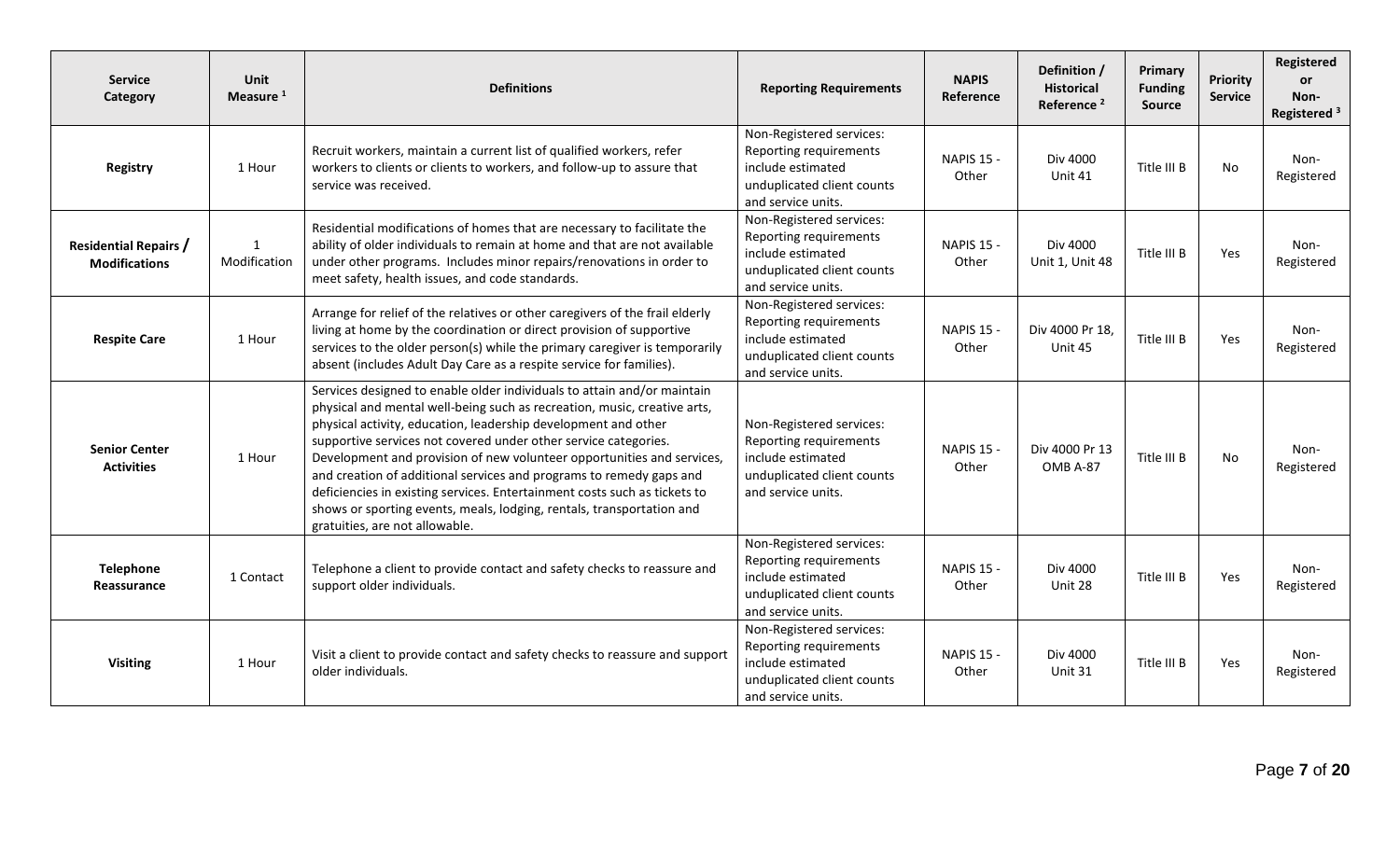### **FCSP - Caregiver Caring for Elderly** Support Services

| <b>Service</b><br><b>Category</b>                                  | Unit<br>Measure <sup>1</sup> | <b>Definitions</b>                                                                                                                                                                                                                                                                                                                                                                                                                                                                                                                                                                                                                                                                                       | <b>Reporting Requirements</b>                                                                                                                                                                                                                                                | <b>NAPIS</b><br>Reference                               | Definition /<br><b>Historical</b><br>Reference <sup>2</sup>        | Primary<br><b>Funding</b><br><b>Source</b> | <b>Priority</b><br><b>Service</b> | Registered<br>or<br>Non-<br>Registered <sup>3</sup> |
|--------------------------------------------------------------------|------------------------------|----------------------------------------------------------------------------------------------------------------------------------------------------------------------------------------------------------------------------------------------------------------------------------------------------------------------------------------------------------------------------------------------------------------------------------------------------------------------------------------------------------------------------------------------------------------------------------------------------------------------------------------------------------------------------------------------------------|------------------------------------------------------------------------------------------------------------------------------------------------------------------------------------------------------------------------------------------------------------------------------|---------------------------------------------------------|--------------------------------------------------------------------|--------------------------------------------|-----------------------------------|-----------------------------------------------------|
| <b>Caregiver Assessment</b><br>(Caring for Elderly)                | 1 Hour                       | An FCSP Support Service conducted by persons trained and experienced in<br>the skills required to deliver the service that should result in a plan that<br>includes emergency back-up provisions and is periodically updated; and<br>will explore options and courses of action for caregivers by identifying<br>their: (A) willingness to provide care; (B) duration and care frequency<br>preferences; (C) caregiving abilities; (D) physical health, psychological,<br>social support, and training needs; (E) financial resources relative for<br>caregiving; and (F) strengths and weaknesses within the immediate<br>caregiving environment and (caregiver's) extended informal support<br>system. | FCSP Registered services:<br>Reporting requirements<br>include unduplicated client<br>counts by characteristic and<br>service units for Caregivers.<br>ADL/IADL information is<br>required for Care Receivers<br>served in "Caregiver Caring<br>for Elderly" component only. | <b>NAPIS</b><br>FCSP 1<br><b>Support Svs</b>            | OAA 373(b)(3)<br><b>NAPIS</b><br><b>CDA FCSP</b><br>Service Matrix | Title III E                                | N/A                               | Registered                                          |
| <b>Caregiver Counseling</b><br>(Caring for Elderly)                | 1 Hour                       | An FCSP Support Service provided to a caregiver by a person appropriately<br>trained and experienced in the skills required to deliver the level of<br>support needed for stress, depression, and loss as a result of caregiving<br>responsibilities. This service (A) may involve his or her informal support<br>system; (B) may be individual direct sessions and/or telephone<br>consultations, and (C) may address caregiving-related financial and long-<br>term care placement responsibilities.                                                                                                                                                                                                   | FCSP Registered services:<br>Reporting requirements<br>include unduplicated client<br>counts by characteristic and<br>service units for Caregivers.<br>ADL/IADL information is<br>required for Care Receivers<br>served in "Caregiver Caring<br>for Elderly" component only. | <b>NAPIS</b><br>FCSP 1<br><b>Support Svs</b>            | OAA 373(b)(3)<br><b>NAPIS</b><br><b>CDA FCSP</b><br>Service Matrix | Title III E                                | N/A                               | Registered                                          |
| <b>Caregiver Peer</b><br><b>Counseling</b><br>(Caring for Elderly) | 1 Hour                       | An FCSP Support Service provided by experienced volunteers on the<br>condition that appropriate training and qualified supervision protocols are<br>in place.                                                                                                                                                                                                                                                                                                                                                                                                                                                                                                                                            | FCSP Registered services:<br>Reporting requirements<br>include unduplicated client<br>counts by characteristic and<br>service units for Caregivers.<br>ADL/IADL information is<br>required for Care Receivers<br>served in "Caregiver Caring<br>for Elderly" component only. | <b>NAPIS</b><br>FCSP <sub>1</sub><br><b>Support Svs</b> | OAA 373(b)(3)<br><b>NAPIS</b><br><b>CDA FCSP</b><br>Service Matrix | Title III E                                | N/A                               | Registered                                          |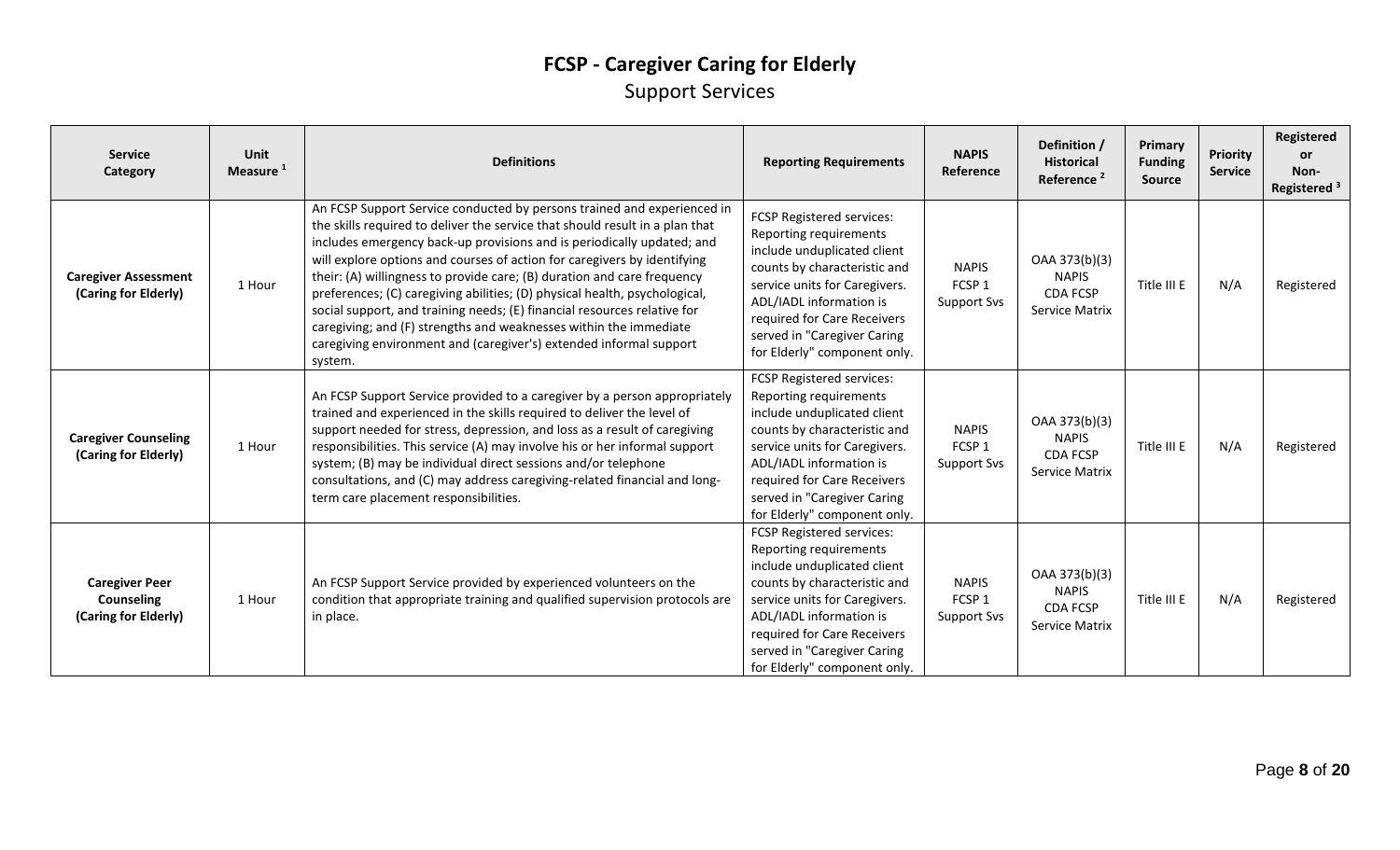| <b>Service</b><br>Category                                       | Unit<br>Measure <sup>1</sup> | <b>Definitions</b>                                                                                                                                                                                                                                                                                                                                                                                                                                 | <b>Reporting Requirements</b>                                                                                                                                                                                                                                                | <b>NAPIS</b><br>Reference                    | Definition /<br><b>Historical</b><br>Reference <sup>2</sup>        | Primary<br><b>Funding</b><br><b>Source</b> | Priority<br><b>Service</b> | Registered<br><b>or</b><br>Non-<br>Registered <sup>3</sup> |
|------------------------------------------------------------------|------------------------------|----------------------------------------------------------------------------------------------------------------------------------------------------------------------------------------------------------------------------------------------------------------------------------------------------------------------------------------------------------------------------------------------------------------------------------------------------|------------------------------------------------------------------------------------------------------------------------------------------------------------------------------------------------------------------------------------------------------------------------------|----------------------------------------------|--------------------------------------------------------------------|--------------------------------------------|----------------------------|------------------------------------------------------------|
| <b>Caregiver</b><br><b>Support Group</b><br>(Caring for Elderly) | 1 Hour                       | An FCSP Support Service provided to a group of 3 - 12 caregivers that is led<br>by a competent facilitator; conducted at least monthly within a supportive<br>setting or via a controlled access, moderated online or teleconference<br>approach; for the purpose of sharing experiences and ideas to ease the<br>stress of caregiving, and to improve decision-making and problem-solving<br>skills related to their caregiving responsibilities. | FCSP Registered services:<br>Reporting requirements<br>include unduplicated client<br>counts by characteristic and<br>service units for Caregivers.<br>ADL/IADL information is<br>required for Care Receivers<br>served in "Caregiver Caring<br>for Elderly" component only. | <b>NAPIS</b><br>FCSP 1<br>Support Svs        | OAA 373(b)(3)<br><b>NAPIS</b><br><b>CDA FCSP</b><br>Service Matrix | Title III E                                | N/A                        | Registered                                                 |
| <b>Caregiver Training</b><br>(Caring for Elderly)                | 1 Hour                       | An FCSP Support Service consisting of workshops or one-on-one<br>individually tailored sessions, conducted either in person or electronically<br>by a skilled and knowledgeable individual, to assist caregivers in<br>developing the skills and gaining the knowledge necessary to fulfill their<br>caregiving responsibilities; and address the areas of health, nutrition, and<br>financial literacy.                                           | FCSP Registered services:<br>Reporting requirements<br>include unduplicated client<br>counts by characteristic and<br>service units for Caregivers.<br>ADL/IADL information is<br>required for Care Receivers<br>served in "Caregiver Caring<br>for Elderly" component only. | <b>NAPIS</b><br>FCSP 1<br><b>Support Svs</b> | OAA 373(b)(3)<br><b>NAPIS</b><br><b>CDA FCSP</b><br>Service Matrix | Title III E                                | N/A                        | Registered                                                 |
| <b>Caregiver Case</b><br>Management<br>(Caring for Elderly)      | 1 Hour                       | An FCSP Support Service provided by a person who is trained and<br>experienced in the skills that are required to coordinate and monitor the<br>provision of formal caregiver-related services in circumstances where<br>caregivers are experiencing diminished capacities due to mental<br>impairment or temporary severe stress and/or depression.                                                                                               | FCSP Registered services:<br>Reporting requirements<br>include unduplicated client<br>counts by characteristic and<br>service units for Caregivers.<br>ADL/IADL information is<br>required for Care Receivers<br>served in "Caregiver Caring<br>for Elderly" component only. | <b>NAPISFCSP</b><br>1Support Svs             | OAA 373(b)(3)<br><b>NAPISCDA FCSP</b><br><b>Service Matrix</b>     | Title III E                                | N/A                        | Registered                                                 |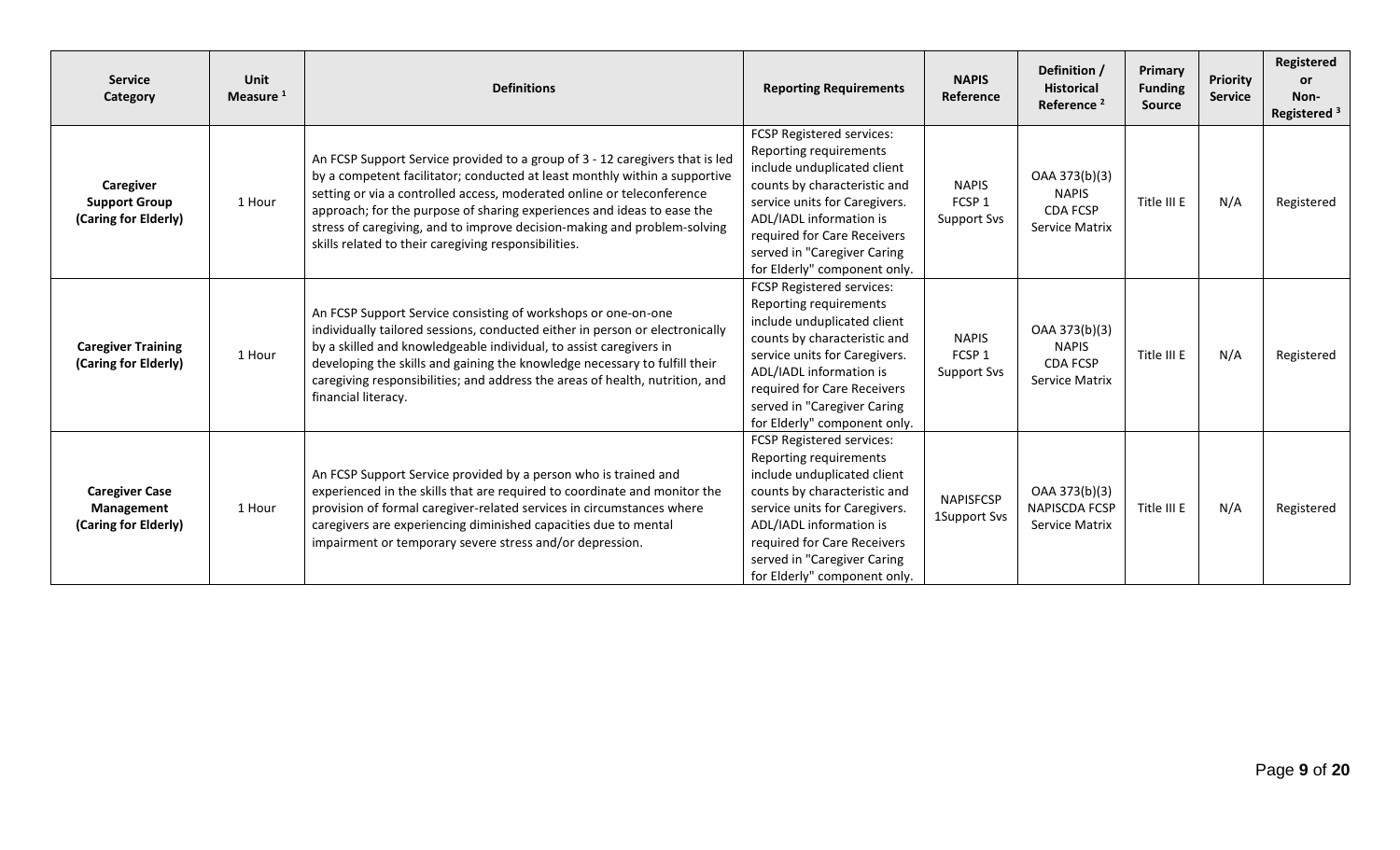### **FCSP - Caregiver Caring for Elderly** Respite Care

| <b>Service</b><br>Category                                                          | Unit<br>Measure <sup>1</sup> | <b>Definitions</b>                                                                                                                                                                                                                                                                        | <b>Reporting Requirements</b>                                                                                                                                                                                                                                             | <b>NAPIS</b><br><b>Reference</b>                         | Definition /<br><b>Historical</b><br>Reference <sup>2</sup>        | Primary<br><b>Funding</b><br><b>Source</b> | <b>Priority</b><br><b>Service</b> | Registered<br>or<br>Non-<br>Registered <sup>3</sup> |
|-------------------------------------------------------------------------------------|------------------------------|-------------------------------------------------------------------------------------------------------------------------------------------------------------------------------------------------------------------------------------------------------------------------------------------|---------------------------------------------------------------------------------------------------------------------------------------------------------------------------------------------------------------------------------------------------------------------------|----------------------------------------------------------|--------------------------------------------------------------------|--------------------------------------------|-----------------------------------|-----------------------------------------------------|
| <b>Caregiver Respite</b><br><b>In-Home Supervision</b><br>(Caring for Elderly)      | 1 Hour                       | An FCSP Respite Care service that includes the provision of<br>care receiver day and/or overnight supervision and friendly<br>visiting by an appropriately skilled provider or volunteer in<br>order to prevent wandering and health or safety incidents.                                 | FCSP Registered services:<br>Reporting requirements include<br>unduplicated client counts by<br>characteristic and service units for<br>Caregivers. ADL/IADL information is<br>required for Care Receivers served in<br>"Caregiver Caring for Elderly" component<br>only. | <b>NAPIS</b><br>FCSP <sub>2</sub><br>Respite Care        | OAA 373(b)(4)<br><b>NAPIS</b><br><b>CDA FCSP</b><br>Service Matrix | Title III E                                | N/A                               | Registered                                          |
| <b>Caregiver Respite</b><br><b>Homemaker Assistance</b><br>(Caring for Elderly)     | 1 Hour                       | An FCSP Respite Care service that includes the provision of<br>care receiver assistance with meal preparation, medication<br>management, using the phone, and or light housework (along<br>with care receiver supervision) by an appropriately skilled<br>provider or volunteer.          | FCSP Registered services:<br>Reporting requirements include<br>unduplicated client counts by<br>characteristic and service units for<br>Caregivers. ADL/IADL information is<br>required for Care Receivers served in<br>"Caregiver Caring for Elderly" component<br>only. | <b>NAPIS</b><br>FCSP <sub>2</sub><br>Respite Care        | OAA 373(b)(4)<br><b>NAPIS</b><br><b>CDA FCSP</b><br>Service Matrix | Title III E                                | N/A                               | Registered                                          |
| <b>Caregiver Respite</b><br>In-Home<br><b>Personal Care</b><br>(Caring for Elderly) | 1 Hour                       | An FCSP Respite Care service that includes the provision of<br>care receiver assistance with eating, bathing, toileting,<br>transferring, and or dressing (along with care receiver<br>supervision and related homemaker assistance) by an<br>appropriately skilled provider.             | FCSP Registered services:<br>Reporting requirements include<br>unduplicated client counts by<br>characteristic and service units for<br>Caregivers. ADL/IADL information is<br>required for Care Receivers served in<br>"Caregiver Caring for Elderly" component<br>only. | <b>NAPIS</b><br>FCSP <sub>2</sub><br><b>Respite Care</b> | OAA 373(b)(4)<br><b>NAPIS</b><br><b>CDA FCSP</b><br>Service Matrix | Title III E                                | N/A                               | Registered                                          |
| <b>Caregiver Respite</b><br><b>Home Chore</b><br>(Caring for Elderly)               | 1 Hour                       | An FCSP Respite Care service that includes an appropriately<br>skilled provider or volunteer assisting a caregiver with heavy<br>housework, yard work, and or sidewalk and other routine<br>home maintenance (but not structural repairs) associated with<br>caregiving responsibilities. | FCSP Registered services:<br>Reporting requirements include<br>unduplicated client counts by<br>characteristic and service units for<br>Caregivers. ADL/IADL information is<br>required for Care Receivers served in<br>"Caregiver Caring for Elderly" component<br>only. | <b>NAPIS</b><br>FCSP <sub>2</sub><br><b>Respite Care</b> | OAA 373(b)(4)<br><b>NAPIS</b><br><b>CDA FCSP</b><br>Service Matrix | Title III E                                | N/A                               | Registered                                          |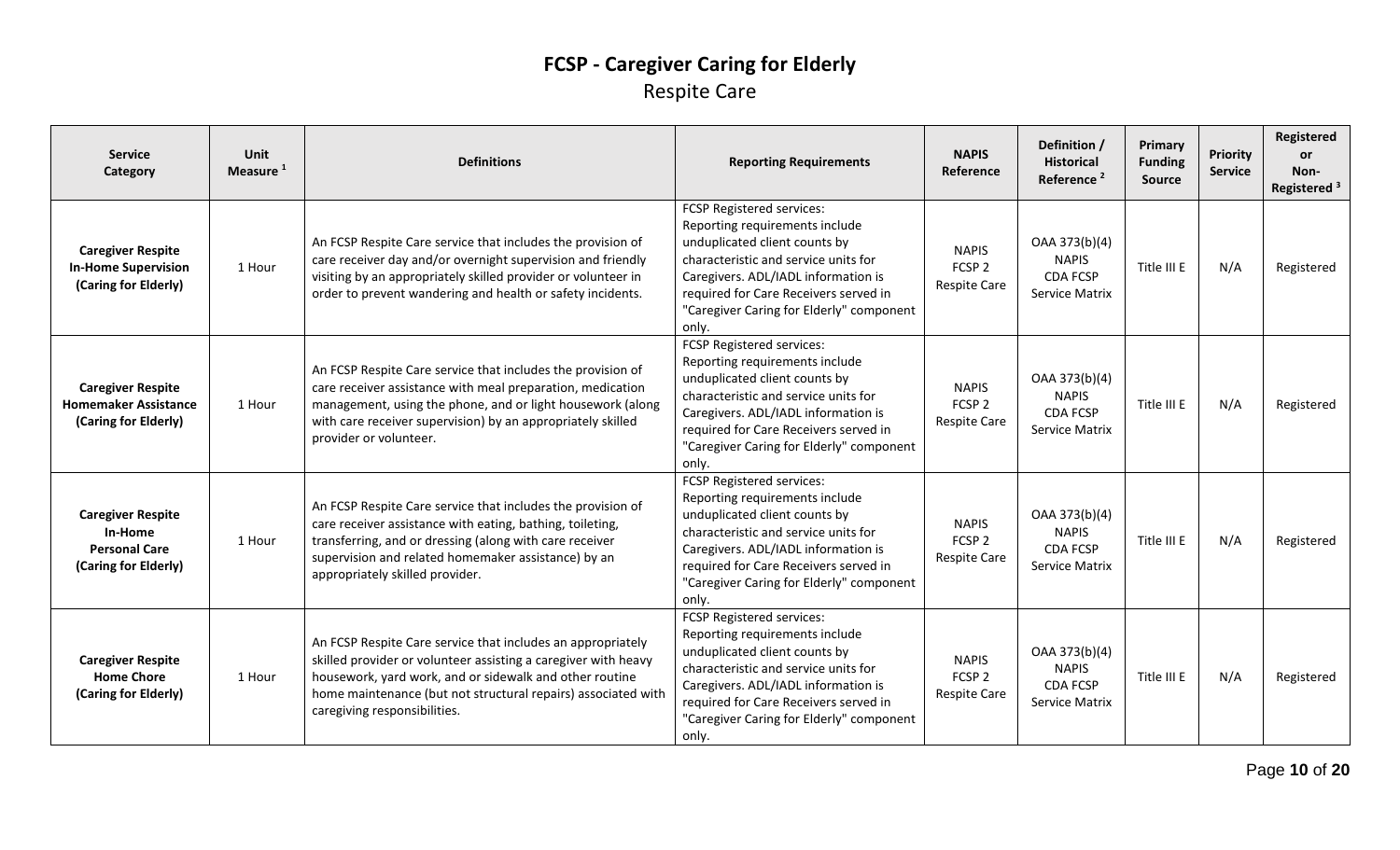| <b>Service</b><br>Category                                                               | <b>Unit</b><br>Measure <sup>1</sup> | <b>Definitions</b>                                                                                                                                                                                               | <b>Reporting Requirements</b>                                                                                                                                                                                                                                             | <b>NAPIS</b><br>Reference                                | Definition /<br><b>Historical</b><br>Reference <sup>2</sup>        | Primary<br><b>Funding</b><br>Source | Priority<br><b>Service</b> | Registered<br><b>or</b><br>Non-<br>Registered <sup>3</sup> |
|------------------------------------------------------------------------------------------|-------------------------------------|------------------------------------------------------------------------------------------------------------------------------------------------------------------------------------------------------------------|---------------------------------------------------------------------------------------------------------------------------------------------------------------------------------------------------------------------------------------------------------------------------|----------------------------------------------------------|--------------------------------------------------------------------|-------------------------------------|----------------------------|------------------------------------------------------------|
| <b>Caregiver Respite</b><br>Out-of-Home<br>Day Care<br>(Caring for Elderly)              | 1 Hour                              | An FCSP Respite Care service where the care receiver attends<br>a supervised/protective, congregate setting during some<br>portion of a day, and includes assess to social and recreational<br>activities.       | FCSP Registered services:<br>Reporting requirements include<br>unduplicated client counts by<br>characteristic and service units for<br>Caregivers. ADL/IADL information is<br>required for Care Receivers served in<br>"Caregiver Caring for Elderly" component<br>only. | <b>NAPIS</b><br>FCSP <sub>2</sub><br><b>Respite Care</b> | OAA 373(b)(4)<br><b>NAPIS</b><br><b>CDA FCSP</b><br>Service Matrix | Title III E                         | N/A                        | Registered                                                 |
| <b>Caregiver Respite</b><br>Out-of-Home<br><b>Overnight Care</b><br>(Caring for Elderly) | 1 Hour                              | An FCSP Respite Care service where the care receiver is<br>temporarily placed in a supervised/protective, residential<br>setting for one or more nights, and may include access to<br>nursing and personal care. | FCSP Registered services:<br>Reporting requirements include<br>unduplicated client counts by<br>characteristic and service units for<br>Caregivers. ADL/IADL information is<br>required for Care Receivers served in<br>"Caregiver Caring for Elderly" component<br>only. | <b>NAPIS</b><br>FCSP <sub>2</sub><br><b>Respite Care</b> | OAA 373(b)(4)<br><b>NAPIS</b><br><b>CDA FCSP</b><br>Service Matrix | Title III E                         | N/A                        | Registered                                                 |

### **FCSP - Caregiver Caring for Elderly**

## Supplemental Services

| <b>Service</b><br>Category                                         | <b>Unit</b><br>Measure <sup>1</sup> | <b>Definitions</b>                                                                                                                                                                                                                                                                                                                   | <b>Reporting Requirements</b>                                                                                                                                                                                                                                                    | <b>NAPIS</b><br>Reference                                       | Definition /<br><b>Historical</b><br>Reference <sup>2</sup> | Primary<br><b>Funding</b><br>Source | Priority<br><b>Service</b> | Registered<br><b>or</b><br>Non-<br>Registered $3$ |
|--------------------------------------------------------------------|-------------------------------------|--------------------------------------------------------------------------------------------------------------------------------------------------------------------------------------------------------------------------------------------------------------------------------------------------------------------------------------|----------------------------------------------------------------------------------------------------------------------------------------------------------------------------------------------------------------------------------------------------------------------------------|-----------------------------------------------------------------|-------------------------------------------------------------|-------------------------------------|----------------------------|---------------------------------------------------|
| <b>Assistive Devices</b><br>for Caregiving<br>(Caring for Elderly) | 1 Device<br>is 1<br>Occurrence      | An FCSP Supplemental Service that involves the purchase,<br>rental and/or service fee of any equipment or product system<br>(ranging from a lift chair or bathtub transfer bench to an<br>electronic pill dispenser or emergency alert fall prevention<br>device) in order to facilitate and fulfill caregiving<br>responsibilities. | <b>FCSP Registered services:</b><br>Reporting requirements include<br>unduplicated client counts by<br>characteristic and service units for<br>Caregivers. ADL/IADL information is<br>required for Care Receivers served in<br>"Caregiver Caring for Elderly"<br>component only. | <b>NAPIS</b><br>FCSP <sub>3</sub><br>Supplemental<br><b>Svs</b> | OAA 373(b)(5)<br><b>NAPIS</b><br>CDA FCSP<br>Service Matrix | Title III E                         | N/A                        | Registered                                        |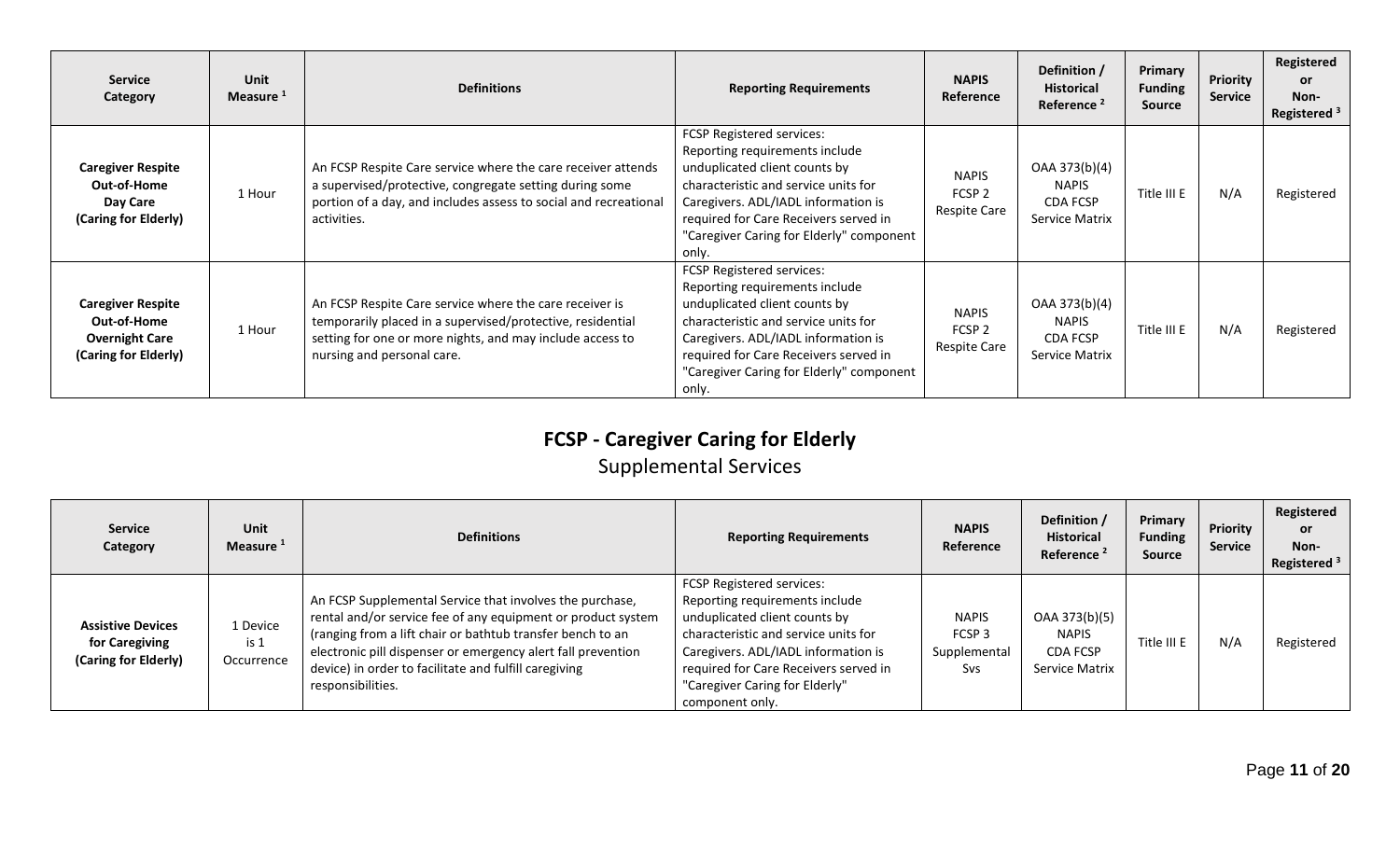| <b>Service</b><br>Category                                                 | <b>Unit</b><br>Measure <sup>1</sup>           | <b>Definitions</b>                                                                                                                                                                                                                                                                                                                                                                                                                                                                                                                           | <b>NAPIS</b><br><b>Reporting Requirements</b><br>Reference                                                                                                                                                                                                                                                                            |                                                                 | Definition /<br><b>Historical</b><br>Reference <sup>2</sup>        | <b>Primary</b><br><b>Funding</b><br><b>Source</b> | <b>Priority</b><br><b>Service</b> | Registered<br><b>or</b><br>Non-<br>Registered <sup>3</sup> |
|----------------------------------------------------------------------------|-----------------------------------------------|----------------------------------------------------------------------------------------------------------------------------------------------------------------------------------------------------------------------------------------------------------------------------------------------------------------------------------------------------------------------------------------------------------------------------------------------------------------------------------------------------------------------------------------------|---------------------------------------------------------------------------------------------------------------------------------------------------------------------------------------------------------------------------------------------------------------------------------------------------------------------------------------|-----------------------------------------------------------------|--------------------------------------------------------------------|---------------------------------------------------|-----------------------------------|------------------------------------------------------------|
| <b>Home Adaptations</b><br>for Caregiving<br>(Caring for Elderly)          | Modification<br>is <sub>1</sub><br>Occurrence | An FCSP Supplemental Service that makes any minor or major<br>physical change to the home (ranging from installation of grab<br>bars or replacement of door handles to construction of an<br>entrance ramp or roll-in shower) in order to fulfill caregiving<br>responsibilities.                                                                                                                                                                                                                                                            | FCSP Registered services:<br>Reporting requirements include<br>unduplicated client counts by<br>characteristic and service units for<br>Caregivers. ADL/IADL information is<br>required for Care Receivers served in<br>"Caregiver Caring for Elderly"<br>component only.                                                             | <b>NAPIS</b><br>FCSP <sub>3</sub><br>Supplemental<br>Svs        |                                                                    | Title III E                                       | N/A                               | Registered                                                 |
| <b>Caregiving Services</b><br><b>Registry</b><br>(Caring for Elderly)      | 1 Hour is 1<br>Occurrence                     | An FCSP Supplemental Service that recruits, screens, and<br>maintains a listing of dependable, qualified self-employed<br>homemaker or respite care workers who may be matched with<br>caregivers willing to use personal resources to pay for<br>assistance with their caregiving responsibilities. Both the<br>caregiver and the self-employed worker will be: (A) advised<br>about appropriate compensation and workplace performance<br>expectations; and (B) provided with follow-up to ensure the<br>match is functioning effectively. | FCSP Registered services:<br>Reporting requirements include<br>unduplicated client counts by<br><b>NAPIS</b><br>FCSP <sub>3</sub><br>characteristic and service units for<br>Caregivers. ADL/IADL information is<br>Supplemental<br>required for Care Receivers served in<br>Svs<br>"Caregiver Caring for Elderly"<br>component only. |                                                                 | OAA 373(b)(5)<br><b>NAPIS</b><br><b>CDA FCSP</b><br>Service Matrix | Title III E                                       | N/A                               | Registered                                                 |
| <b>Caregiving Emergency</b><br>Cash / Material Aid<br>(Caring for Elderly) | 1 Assistance<br>is <sub>1</sub><br>Occurrence | An FCSP Supplemental Service that arranges for and provides<br>assistance to caregivers in the form of commodities, surplus<br>food, emergency cash, transit passes, meals, and vouchers that<br>will help meet identified needs associated with an individual<br>caregiver's responsibilities.                                                                                                                                                                                                                                              | FCSP Registered services:<br>Reporting requirements include<br>unduplicated client counts by<br>characteristic and service units for<br>Caregivers. ADL/IADL information is<br>required for Care Receivers served in<br>"Caregiver Caring for Elderly"<br>component only.                                                             | <b>NAPIS</b><br>FCSP <sub>3</sub><br>Supplemental<br><b>Svs</b> | OAA 373(b)(5)<br><b>NAPIS</b><br><b>CDA FCSP</b><br>Service Matrix | Title III E                                       | N/A                               | Registered                                                 |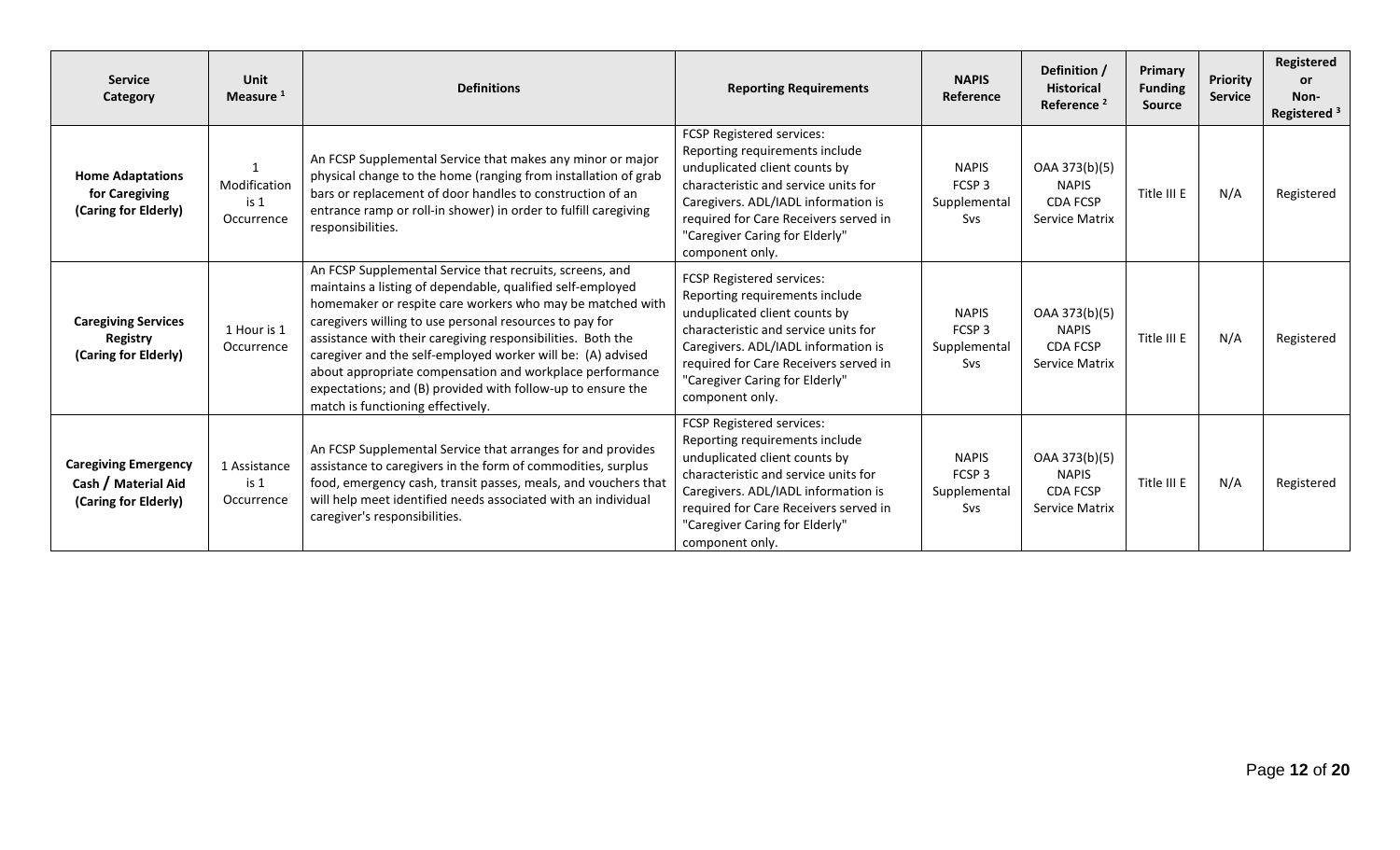### **FCSP - Caregiver Caring for Elderly** Access Assistance

| <b>Service</b><br>Category                                               | Unit<br>Measure <sup>1</sup> | <b>Definitions</b>                                                                                                                                                                                                                                                                                                                                                                                                                                                                                                                            | <b>Reporting Requirements</b>                                                                                               | <b>NAPIS</b><br>Reference                                 | Definition /<br><b>Historical</b><br>Reference <sup>2</sup>        | Primary<br><b>Funding</b><br><b>Source</b> | Priority<br><b>Service</b> | Registered<br><b>or</b><br>Non-<br>Registered <sup>3</sup> |
|--------------------------------------------------------------------------|------------------------------|-----------------------------------------------------------------------------------------------------------------------------------------------------------------------------------------------------------------------------------------------------------------------------------------------------------------------------------------------------------------------------------------------------------------------------------------------------------------------------------------------------------------------------------------------|-----------------------------------------------------------------------------------------------------------------------------|-----------------------------------------------------------|--------------------------------------------------------------------|--------------------------------------------|----------------------------|------------------------------------------------------------|
| <b>Caregiver Outreach</b><br>(Caring for Elderly)                        | 1 Contact                    | An FCSP Access Assistance service involving interventions (one-on-one<br>contacts with individuals) initiated by an agency or provider for the purpose<br>of identifying caregivers and encouraging their use of existing caregiver<br>support services (e.g., Caregiver InfoVan staff contacts outside of local<br>market).                                                                                                                                                                                                                  | Non-Registered services:<br>Reporting requirements<br>include estimated<br>unduplicated client counts<br>and service units. | <b>NAPIS</b><br>FCSP <sub>4</sub><br>Access<br>Assistance | OAA 373(b)(2)<br><b>NAPIS</b><br><b>CDA FCSP</b><br>Service Matrix | Title III E                                | N/A                        | Non-<br>Registered                                         |
| <b>Caregiving Information</b><br>and Assistance<br>(Caring for Elderly)  | 1 Contact                    | An FCSP Access Assistances service that: (A) provides caregivers with<br>information on services available within the communities, including<br>caregiving information related to assistive technology and caring for older<br>individuals at risk for institutional placement; (B) links caregivers to the<br>services and opportunities that are available within the communities; (C) to<br>the maximum extent practicable, establishes adequate follow-up<br>procedures (caregiver may remain anonymous and refuse follow-up<br>contact). | Non-Registered services:<br>Reporting requirements<br>include estimated<br>unduplicated client counts<br>and service units. | <b>NAPIS</b><br>FCSP <sub>4</sub><br>Access<br>Assistance | OAA 373(b)(2)<br><b>NAPIS</b><br><b>CDA FCSP</b><br>Service Matrix | Title III E                                | N/A                        | Non-<br>Registered                                         |
| <b>Caregiver Interpretation</b><br>/ Translation<br>(Caring for Elderly) | 1 Contact                    | An FCSP Access Assistance Service for the provision of bilingual<br>communication assistance to a caregiver in order to access assistance and<br>receive support for his or her caregiving responsibilities (e.g., staff<br>interpreting dialogue between caregiver and care consultant staff<br>translating an elder's prescription drug label for his caregiver).                                                                                                                                                                           | Non-Registered services:<br>Reporting requirements<br>include estimated<br>unduplicated client counts<br>and service units. | <b>NAPIS</b><br>FCSP <sub>4</sub><br>Access<br>Assistance | OAA 373(b)(2)<br><b>NAPIS</b><br><b>CDA FCSP</b><br>Service Matrix | Title III E                                | N/A                        | Non-<br>Registered                                         |
| <b>Caregiver Legal</b><br><b>Resources</b><br>(Caring for Elderly)       | 1 Contact                    | An FCSP Access Assistance Service involving one-to-one guidance provided<br>by an attorney (or person under the supervision of an attorney) in the use<br>of legal resources and services when assisting a caregiver with caregiving-<br>related legal issues.                                                                                                                                                                                                                                                                                | Non-Registered services:<br>Reporting requirements<br>include estimated<br>unduplicated client counts<br>and service units. | <b>NAPIS</b><br>FCSP <sub>4</sub><br>Access<br>Assistance | OAA 373(b)(2)<br><b>NAPIS</b><br><b>CDA FCSP</b><br>Service Matrix | Title III E                                | N/A                        | Non-<br>Registered                                         |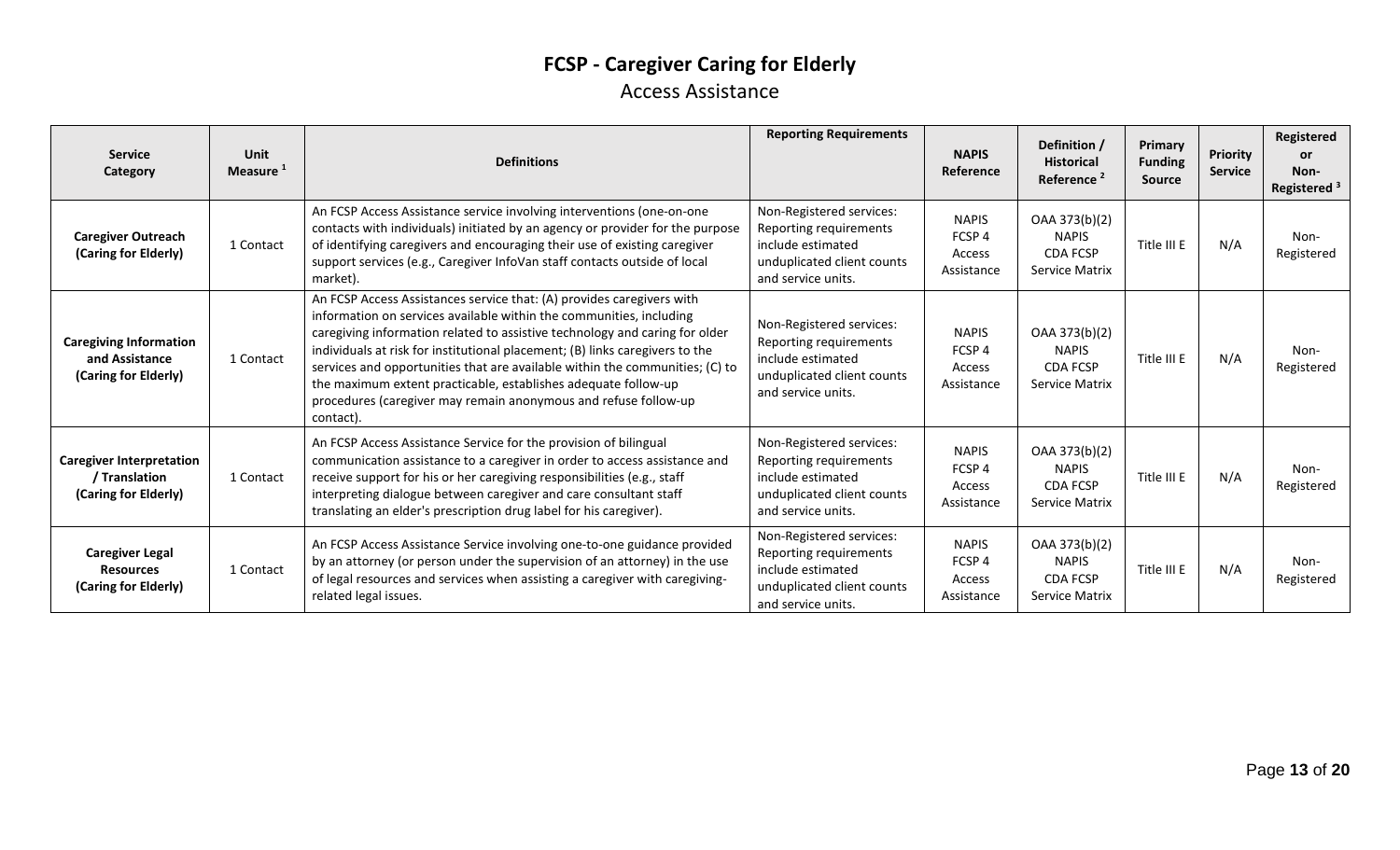### **FCSP - Caregiver Caring for Elderly** Information Services

| <b>Service</b><br>Category                                             | <b>Unit</b><br>Measure <sup>1</sup> | <b>Definitions</b>                                                                                                                                                                                                                                                                   | <b>Reporting Requirements</b>                                                                                               | <b>NAPIS</b><br>Reference                                      | Definition /<br><b>Historical</b><br>Reference <sup>2</sup>        | Primary<br><b>Funding</b><br>Source | Priority<br><b>Service</b> | Registered<br><b>or</b><br>Non-<br>Registered <sup>3</sup> |
|------------------------------------------------------------------------|-------------------------------------|--------------------------------------------------------------------------------------------------------------------------------------------------------------------------------------------------------------------------------------------------------------------------------------|-----------------------------------------------------------------------------------------------------------------------------|----------------------------------------------------------------|--------------------------------------------------------------------|-------------------------------------|----------------------------|------------------------------------------------------------|
| <b>Public Information</b><br>on Caregiving<br>(Caring for Elderly)     | 1 Activity                          | An FCSP Information Service designed to provide information about<br>available FCSP and other caregiver support resources and services by<br>disseminating publications, conducting media campaigns, and maintaining<br>electronic information systems (e.g., quarterly newsletter). | Non-Registered services:<br>Reporting requirements<br>include estimated<br>unduplicated client counts<br>and service units. | <b>NAPIS</b><br>FCSP <sub>5</sub><br>Information<br><b>Svs</b> | OAA 373(b)(1)<br><b>NAPIS</b><br><b>CDA FCSP</b><br>Service Matrix | Title III E                         | N/A                        | Non-<br>Registered                                         |
| Community<br><b>Education</b><br>on Caregiving<br>(Caring for Elderly) | 1 Activity                          | An FCSP Information Service designed to educate groups of current or<br>potential caregivers and those who may provide them with assistance about<br>available FCSP and other caregiver support resources and services (e.g.,<br>booth at a health fair).                            | Non-Registered services:<br>Reporting requirements<br>include estimated<br>unduplicated client counts<br>and service units. | <b>NAPIS</b><br>FCSP <sub>5</sub><br>Information<br><b>Svs</b> | OAA 373(b)(1)<br><b>NAPIS</b><br><b>CDA FCSP</b><br>Service Matrix | Title III E                         | N/A                        | Non-<br>Registered                                         |

### **FCSP - Grandparent Caring for Child**

Support Services

| <b>Service</b><br>Category                        | Unit<br>Measure <sup>1</sup> | <b>Definitions</b>                                                                                                                                                                                                                                                                                                                                                                                                                                                                                                                | <b>Reporting Requirements</b>                                                                                                                              | <b>NAPIS</b><br><b>Reference</b>                        | Definition /<br><b>Historical</b><br>Reference <sup>2</sup>        | Primary<br><b>Funding</b><br>Source | <b>Priority</b><br><b>Service</b> | Registered<br><b>or</b><br>Non-<br>Registered <sup>3</sup> |
|---------------------------------------------------|------------------------------|-----------------------------------------------------------------------------------------------------------------------------------------------------------------------------------------------------------------------------------------------------------------------------------------------------------------------------------------------------------------------------------------------------------------------------------------------------------------------------------------------------------------------------------|------------------------------------------------------------------------------------------------------------------------------------------------------------|---------------------------------------------------------|--------------------------------------------------------------------|-------------------------------------|-----------------------------------|------------------------------------------------------------|
| <b>Caregiver Assessment</b><br>(Caring for Child) | 1 Hour                       | An FCSP Support Service provided to a caregiver by a person appropriately<br>trained and experienced in the skills required to deliver the level of<br>counseling service, which may range from guidance with caregiving<br>responsibilities to therapy for stress, depression, and loss; and (A) may<br>involve his or her informal support system; (B) may be individual direct<br>sessions and/or telephone consultations, and (C) may address caregiving-<br>related financial and long-term care placement responsibilities. | <b>FCSP Registered services:</b><br>Reporting requirements<br>include unduplicated client<br>counts by characteristic and<br>service units for Caregivers. | <b>NAPIS</b><br>FCSP <sub>1</sub><br><b>Support Svs</b> | OAA 373(b)(3)<br><b>NAPIS</b><br><b>CDA FCSP</b><br>Service Matrix | Title III E                         | N/A                               | Registered                                                 |
| <b>Caregiver Counseling</b><br>(Caring for Child) | 1 Hour                       | An FCSP Support Service provided to a caregiver by a person appropriately<br>trained and experienced in the skills required to deliver the level of support<br>needed for stress, depression, and loss as a result of caregiving<br>responsibilities. This service (A) may involve his or her informal support<br>system; (B) may be individual direct sessions and/or telephone                                                                                                                                                  | <b>FCSP Registered services:</b><br>Reporting requirements<br>include unduplicated client<br>counts by characteristic and<br>service units for Caregivers. | <b>NAPIS</b><br>FCSP 1<br><b>Support Svs</b>            | OAA 373(b)(3)<br>NAPIS<br><b>CDA FCSP</b><br>Service Matrix        | Title III E                         | N/A                               | Registered                                                 |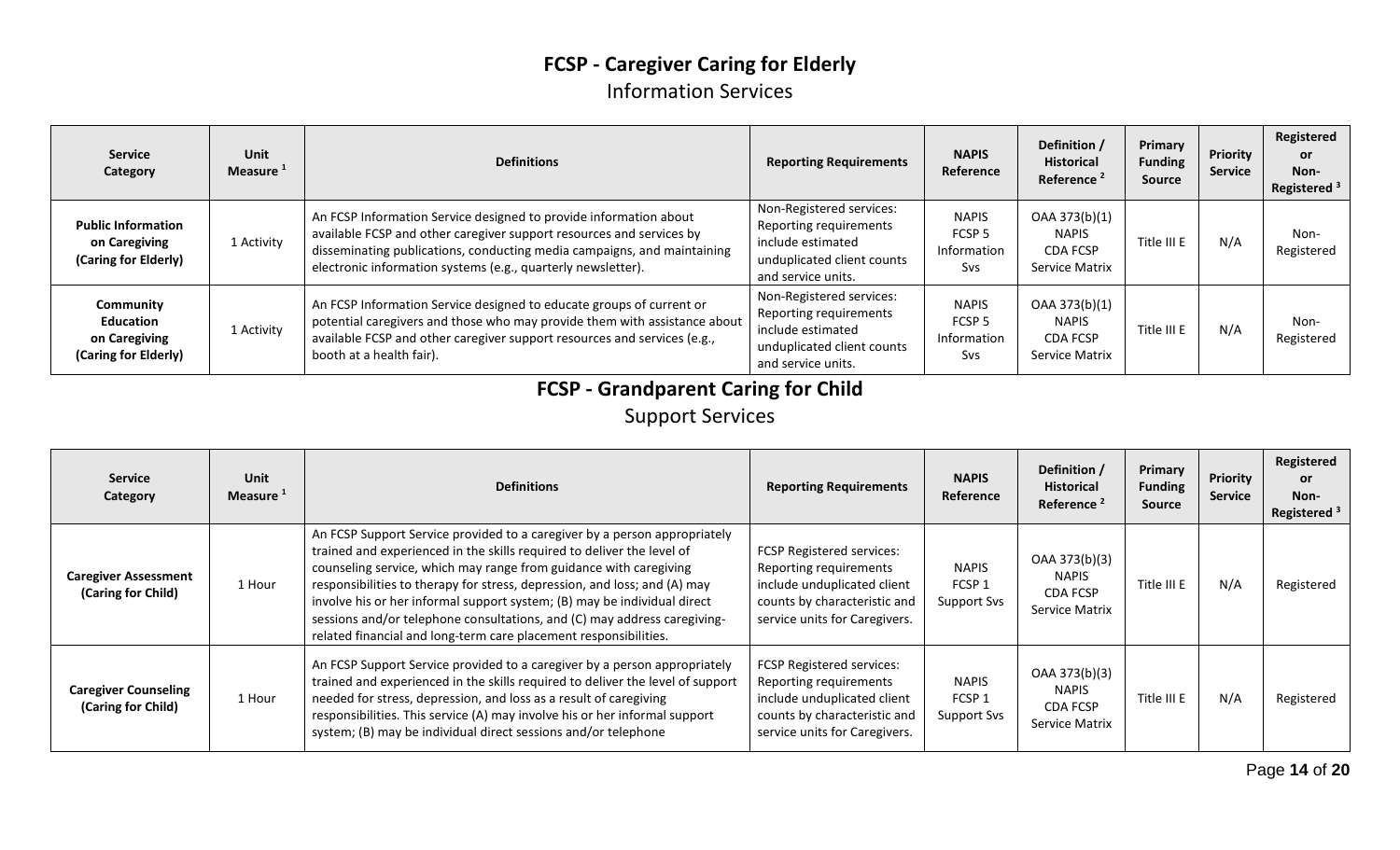| <b>Service</b><br>Category                                       | Unit<br>Measure <sup>1</sup> | <b>Definitions</b>                                                                                                                                                                                                                                                                                                                                                                                                                                 | <b>Reporting Requirements</b>                                                                                                                       | <b>NAPIS</b><br>Reference                               | Definition /<br><b>Historical</b><br>Reference <sup>2</sup>               | Primary<br><b>Funding</b><br><b>Source</b> | Priority<br><b>Service</b> | Registered<br>or<br>Non-<br>Registered <sup>3</sup> |
|------------------------------------------------------------------|------------------------------|----------------------------------------------------------------------------------------------------------------------------------------------------------------------------------------------------------------------------------------------------------------------------------------------------------------------------------------------------------------------------------------------------------------------------------------------------|-----------------------------------------------------------------------------------------------------------------------------------------------------|---------------------------------------------------------|---------------------------------------------------------------------------|--------------------------------------------|----------------------------|-----------------------------------------------------|
|                                                                  |                              | consultations, and (C) may address caregiving-related financial and long-<br>term care placement responsibilities.                                                                                                                                                                                                                                                                                                                                 |                                                                                                                                                     |                                                         |                                                                           |                                            |                            |                                                     |
| <b>Caregiver Peer</b><br><b>Counseling</b><br>(Caring for Child) | 1 Hour                       | An FCSP Support Service provided by experienced volunteers on the<br>condition that appropriate training and qualified supervision protocols are<br>in place.                                                                                                                                                                                                                                                                                      | FCSP Registered services:<br>Reporting requirements<br>include unduplicated client<br>counts by characteristic and<br>service units for Caregivers. | <b>NAPIS</b><br>FCSP <sub>1</sub><br>Support Svs        | OAA 373(b)(3)<br><b>NAPIS</b><br><b>CDA FCSP</b><br>Service Matrix        | Title III E                                | N/A                        | Registered                                          |
| Caregiver<br><b>Support Group</b><br>(Caring for Child)          | 1 Hour                       | An FCSP Support Service provided to a group of 3 - 12 caregivers that is led<br>by a competent facilitator; conducted at least monthly within a supportive<br>setting or via a controlled access, moderated online or teleconference<br>approach; for the purpose of sharing experiences and ideas to ease the<br>stress of caregiving, and to improve decision-making and problem-solving<br>skills related to their caregiving responsibilities. | FCSP Registered services:<br>Reporting requirements<br>include unduplicated client<br>counts by characteristic and<br>service units for Caregivers. | <b>NAPIS</b><br>FCSP <sub>1</sub><br><b>Support Svs</b> | OAA 373(b)(3)<br><b>NAPIS</b><br><b>CDA FCSP</b><br><b>Service Matrix</b> |                                            | N/A                        | Registered                                          |
| <b>Caregiver Training</b><br>(Caring for Child)                  | 1 Hour                       | An FCSP Support Service consisting of workshops or one-on-one individually<br>tailored sessions, conducted either in person or electronically by a skilled<br>and knowledgeable individual, to assist caregivers in developing the skills<br>and gaining the knowledge necessary to fulfill their caregiving<br>responsibilities; and shall address the areas of health, nutrition, and<br>financial literacy.                                     | FCSP Registered services:<br>Reporting requirements<br>include unduplicated client<br>counts by characteristic and<br>service units for Caregivers. | <b>NAPIS</b><br>FCSP <sub>1</sub><br><b>Support Svs</b> | OAA 373(b)(3)<br><b>NAPIS</b><br><b>CDA FCSP</b><br><b>Service Matrix</b> | Title III E                                | N/A                        | Registered                                          |
| <b>CaregiverCase</b><br>Management<br>(Caring for Child)         | 1 Hour                       | An FCSP Support Service provided by a person who is trained and<br>experienced in the skills that are required to coordinate and monitor the<br>provision of formal caregiver-related services in circumstances where<br>caregivers are experiencing diminished capacities due to mental<br>impairment or temporary severe stress and/or depression.                                                                                               | FCSP Registered services:<br>Reporting requirements<br>include unduplicated client<br>counts by characteristic and<br>service units for Caregivers. | <b>NAPISFCSP</b><br>1Support Svs                        | OAA 373(b)(3)<br><b>NAPISCDA FCSP</b><br>Service Matrix                   | Title III E                                | N/A                        | Registered                                          |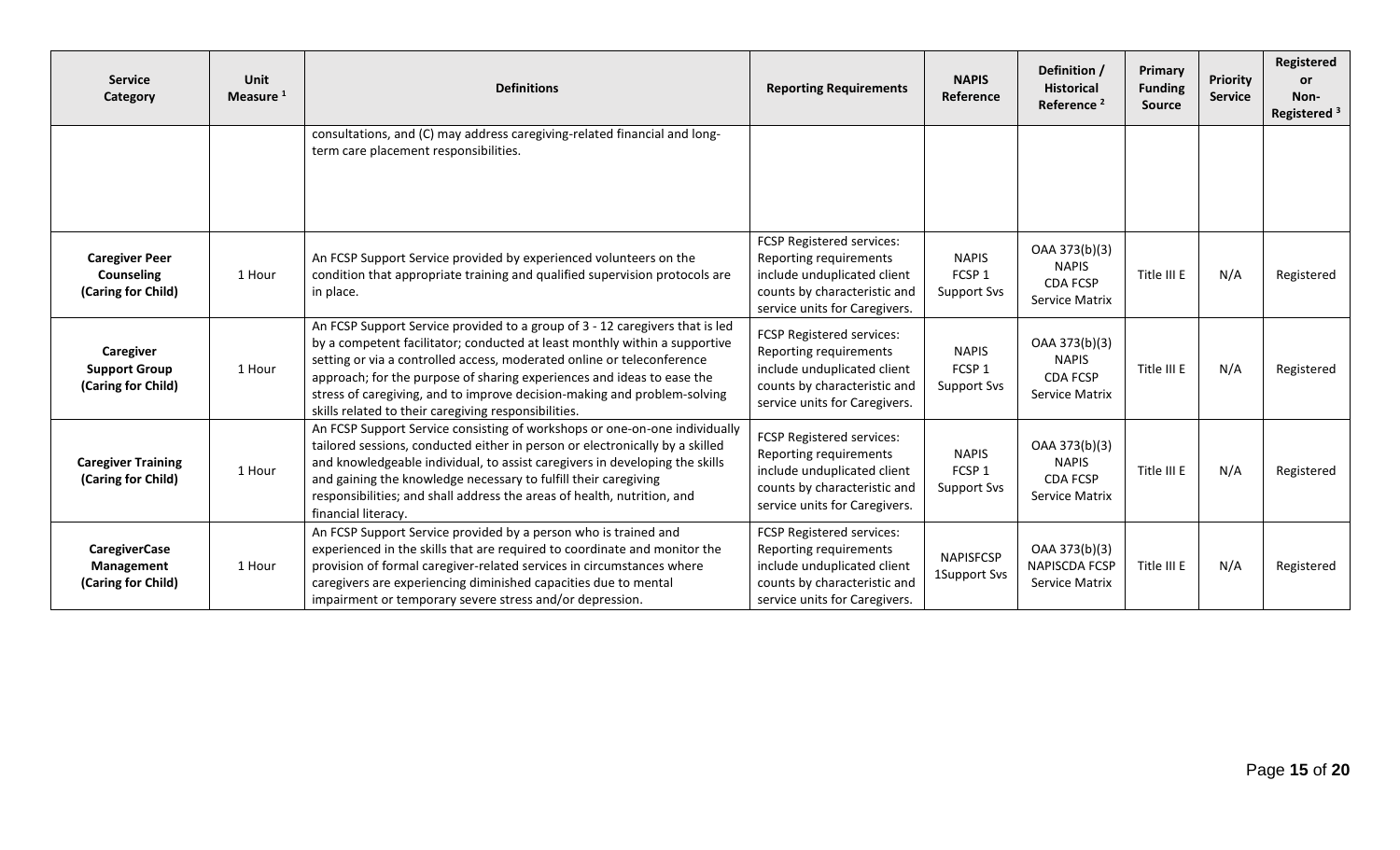### **FCSP - Grandparent Caring for Child** Respite Care

| <b>Service</b><br>Category                                                             | Unit<br>Measure <sup>1</sup> | <b>Definitions</b>                                                                                                                                                                                                                                                                     | <b>Reporting Requirements</b>                                                                                                                       | <b>NAPIS</b><br>Reference                                                                                                      | Definition /<br><b>Historical</b><br>Reference <sup>2</sup>        | Primary<br><b>Funding</b><br><b>Source</b> | Priority<br><b>Service</b> | Registered<br><b>or</b><br>Non-<br>Registered <sup>3</sup> |
|----------------------------------------------------------------------------------------|------------------------------|----------------------------------------------------------------------------------------------------------------------------------------------------------------------------------------------------------------------------------------------------------------------------------------|-----------------------------------------------------------------------------------------------------------------------------------------------------|--------------------------------------------------------------------------------------------------------------------------------|--------------------------------------------------------------------|--------------------------------------------|----------------------------|------------------------------------------------------------|
| <b>Caregiver Respite</b><br><b>In-Home Supervision</b><br>(Caring for Child)           | 1 Hour                       | An FCSP Respite Care service that includes the provision of care receiver day<br>and/or overnight supervision and friendly visiting by an appropriately skilled<br>provider or volunteer in order to prevent wandering and health or safety<br>incidents.                              | FCSP Registered services:<br>Reporting requirements<br>include unduplicated client<br>counts by characteristic and<br>service units for Caregivers. | <b>NAPIS</b><br>FCSP <sub>2</sub><br><b>Respite Care</b>                                                                       | OAA 373(b)(4)<br><b>NAPIS</b><br><b>CDA FCSP</b><br>Service Matrix |                                            | N/A                        | Registered                                                 |
| <b>Caregiver Respite</b><br><b>Homemaker Assistance</b><br>(Caring for Child)          | 1 Hour                       | An FCSP Respite Care service that includes the provision of care receiver<br>assistance with meal preparation, medication management, using the<br>phone, and or light housework (along with care receiver supervision) by an<br>appropriately skilled provider or volunteer.          | FCSP Registered services:<br>Reporting requirements<br>include unduplicated client<br>counts by characteristic and<br>service units for Caregivers. | OAA 373(b)(4)<br><b>NAPIS</b><br><b>NAPIS</b><br>FCSP <sub>2</sub><br><b>CDA FCSP</b><br><b>Respite Care</b><br>Service Matrix |                                                                    | Title III E                                | N/A                        | Registered                                                 |
| <b>Caregiver Respite</b><br><b>In-Home Personal Care</b><br>(Caring for Child)         | 1 Hour                       | An FCSP Respite Care service that includes the provision of care receiver<br>assistance with eating, bathing, toileting, transferring, and or dressing<br>(along with care receiver supervision and related homemaker assistance) by<br>an appropriately skilled provider.             | FCSP Registered services:<br>Reporting requirements<br>include unduplicated client<br>counts by characteristic and<br>service units for Caregivers. | <b>NAPIS</b><br>FCSP <sub>2</sub><br><b>Respite Care</b>                                                                       | OAA 373(b)(4)<br><b>NAPIS</b><br><b>CDA FCSP</b><br>Service Matrix |                                            | N/A                        | Registered                                                 |
| <b>Caregiver Respite</b><br><b>Home Chore</b><br>(Caring for Child)                    | 1 Hour                       | An FCSP Respite Care service that includes an appropriately skilled provider<br>or volunteer assisting a caregiver with heavy housework, yard work, and or<br>sidewalk and other routine home maintenance (but not structural repairs)<br>associated with caregiving responsibilities. | FCSP Registered services:<br>Reporting requirements<br>include unduplicated client<br>counts by characteristic and<br>service units for Caregivers. | <b>NAPIS</b><br>FCSP <sub>2</sub><br><b>Respite Care</b>                                                                       | OAA 373(b)(4)<br><b>NAPIS</b><br><b>CDA FCSP</b><br>Service Matrix | Title III E                                | N/A                        | Registered                                                 |
| <b>Caregiver Respite</b><br>Out-of-Home<br>Day Care<br>(Caring for Child)              | 1 Hour                       | An FCSP Respite Care service where the care receiver attends a<br>supervised/protective, congregate setting during some portion of a day, and<br>includes assess to social and recreational activities.                                                                                | FCSP Registered services:<br>Reporting requirements<br>include unduplicated client<br>counts by characteristic and<br>service units for Caregivers. | <b>NAPIS</b><br>FCSP <sub>2</sub><br><b>Respite Care</b>                                                                       | OAA 373(b)(4)<br><b>NAPIS</b><br><b>CDA FCSP</b><br>Service Matrix | Title III E                                | N/A                        | Registered                                                 |
| <b>Caregiver Respite</b><br>Out-of-Home<br><b>Overnight Care</b><br>(Caring for Child) | 1 Hour                       | An FCSP Respite Care service where the care receiver is temporarily placed<br>in a supervised/protective, residential setting for one or more nights, and<br>may include access to nursing and personal care.                                                                          | FCSP Registered services:<br>Reporting requirements<br>include unduplicated client<br>counts by characteristic and<br>service units for Caregivers. | OAA 373(b)(4)<br><b>NAPIS</b><br><b>NAPIS</b><br>FCSP <sub>2</sub><br><b>CDA FCSP</b><br><b>Respite Care</b><br>Service Matrix |                                                                    | Title III E                                | N/A                        | Registered                                                 |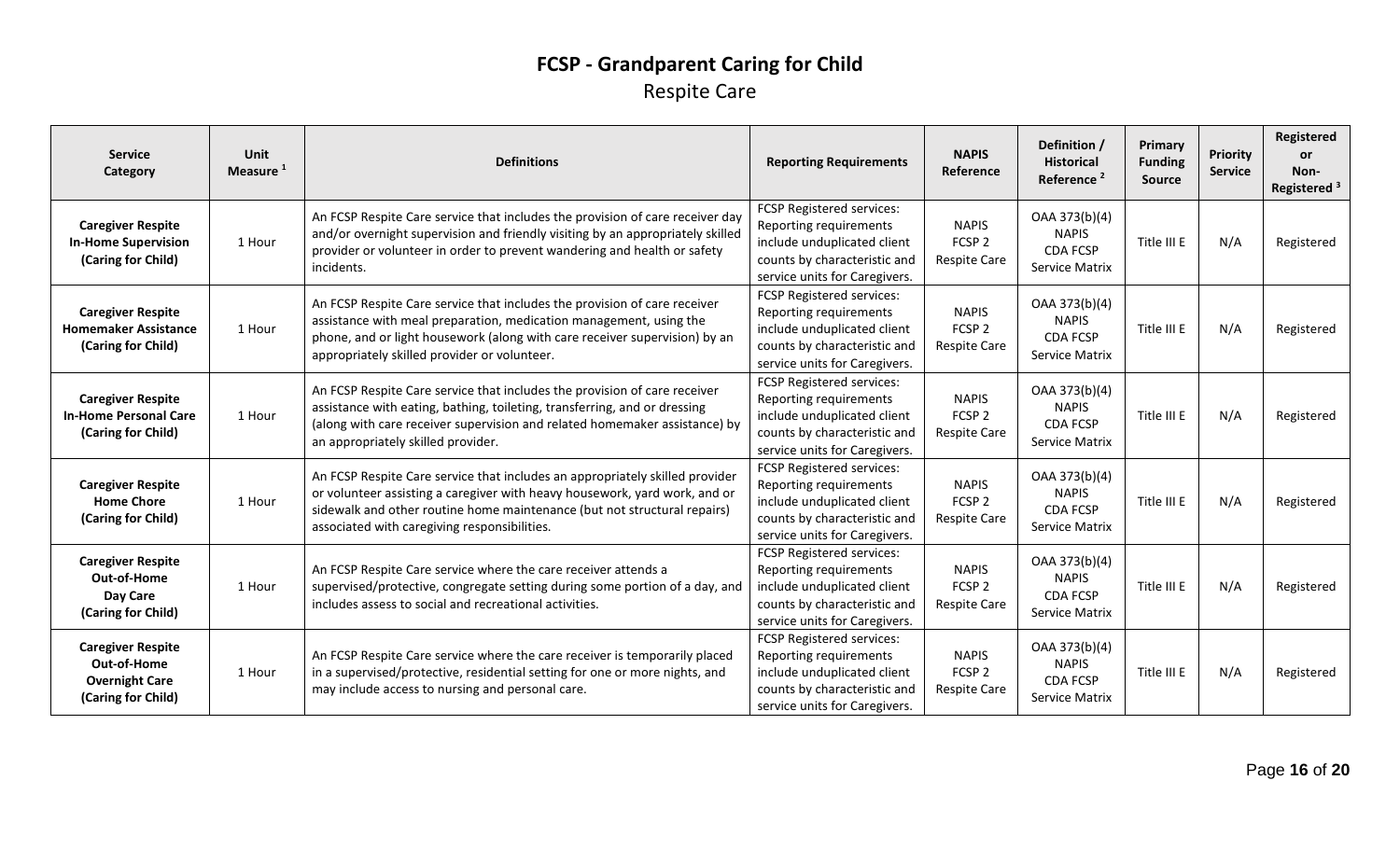### **FCSP - Grandparent Caring for Child** Supplemental Services

| <b>Service</b><br>Category                                                  | <b>Unit</b><br>Measure <sup>1</sup>           | <b>Definitions</b>                                                                                                                                                                                                                                                                                                                                                                                                                                                                                                                     | <b>Reporting Requirements</b>                                                                                                                          | <b>NAPIS</b><br>Reference                                | Definition /<br><b>Historical</b><br>Reference <sup>2</sup>        | Primary<br><b>Funding</b><br><b>Source</b> | <b>Priority</b><br><b>Service</b> | <b>Registered</b><br><b>or</b><br>Non-<br>Registered <sup>3</sup> |
|-----------------------------------------------------------------------------|-----------------------------------------------|----------------------------------------------------------------------------------------------------------------------------------------------------------------------------------------------------------------------------------------------------------------------------------------------------------------------------------------------------------------------------------------------------------------------------------------------------------------------------------------------------------------------------------------|--------------------------------------------------------------------------------------------------------------------------------------------------------|----------------------------------------------------------|--------------------------------------------------------------------|--------------------------------------------|-----------------------------------|-------------------------------------------------------------------|
| <b>Assistive Devices</b><br>for Caregiving<br>(Caring for Child)            | 1 Device is 1<br>Occurrence                   | An FCSP Supplemental Service that involves the purchase, rental and/or<br>service fee of any equipment or product system (ranging from a lift chair or<br>bathtub transfer bench to an electronic pill dispenser or emergency alert<br>fall prevention device) in order to facilitate and fulfill the caregiving<br>responsibilities.                                                                                                                                                                                                  | FCSP Registered services:<br>Reporting requirements<br>include unduplicated<br>client counts by<br>characteristic and service<br>units for Caregivers. | <b>NAPIS</b><br>FCSP <sub>3</sub><br>Supplemental<br>Svs | OAA 373(b)(5)<br><b>NAPIS</b><br><b>CDA FCSP</b><br>Service Matrix | Title III E                                | N/A                               | Registered                                                        |
| <b>Home Adaptations for</b><br>Caregiving<br>(Caring for Child)             | Modification<br>is <sub>1</sub><br>Occurrence | An FCSP Supplemental Service that makes any minor or major physical<br>change to the home (ranging from installation of grab bars or replacement<br>of door handles to construction of an entrance ramp or roll-in shower) in<br>order to facilitate and fulfill caregiving responsibilities.                                                                                                                                                                                                                                          | FCSP Registered services:<br>Reporting requirements<br>include unduplicated<br>client counts by<br>characteristic and service<br>units for Caregivers. | <b>NAPIS</b><br>FCSP <sub>3</sub><br>Supplemental<br>Svs | OAA 373(b)(5)<br><b>NAPIS</b><br>CDA FCSP<br>Service Matrix        | Title III E                                | N/A                               | Registered                                                        |
| <b>Caregiving Services</b><br><b>Registry</b><br>(Caring for Child)         | 1 Hour is 1<br>Occurrence                     | An FCSP Supplemental Service that recruits, screens, and maintains a listing<br>of dependable, qualified self-employed homemaker or respite care workers<br>who may be matched with caregivers willing to use personal resources to<br>pay for assistance with their caregiving responsibilities. Both the caregiver<br>and the self-employed worker will be: (A) advised about appropriate<br>compensation and workplace performance expectations; and (B) provided<br>with follow-up to ensure the match is functioning effectively. | FCSP Registered services:<br>Reporting requirements<br>include unduplicated<br>client counts by<br>characteristic and service<br>units for Caregivers. | <b>NAPIS</b><br>FCSP <sub>3</sub><br>Supplemental<br>Svs | OAA 373(b)(5)<br><b>NAPIS</b><br><b>CDA FCSP</b><br>Service Matrix | Title III E                                | N/A                               | Registered                                                        |
| <b>Caregiving</b><br>Emergency<br>Cash / Material Aid<br>(Caring for Child) | 1 Assistance is<br>1 Occurrence               | An FCSP Supplemental Service that arranges for and provides assistance to<br>caregivers in the form of commodities, surplus food, emergency cash,<br>transit passes, meals, and vouchers that will help meet identified needs<br>associated with an individual caregiver's responsibilities.                                                                                                                                                                                                                                           | FCSP Registered services:<br>Reporting requirements<br>include unduplicated<br>client counts by<br>characteristic and service<br>units for Caregivers. | <b>NAPIS</b><br>FCSP <sub>3</sub><br>Supplemental<br>Svs | OAA 373(b)(5)<br><b>NAPIS</b><br><b>CDA FCSP</b><br>Service Matrix | Title III E                                | N/A                               | Registered                                                        |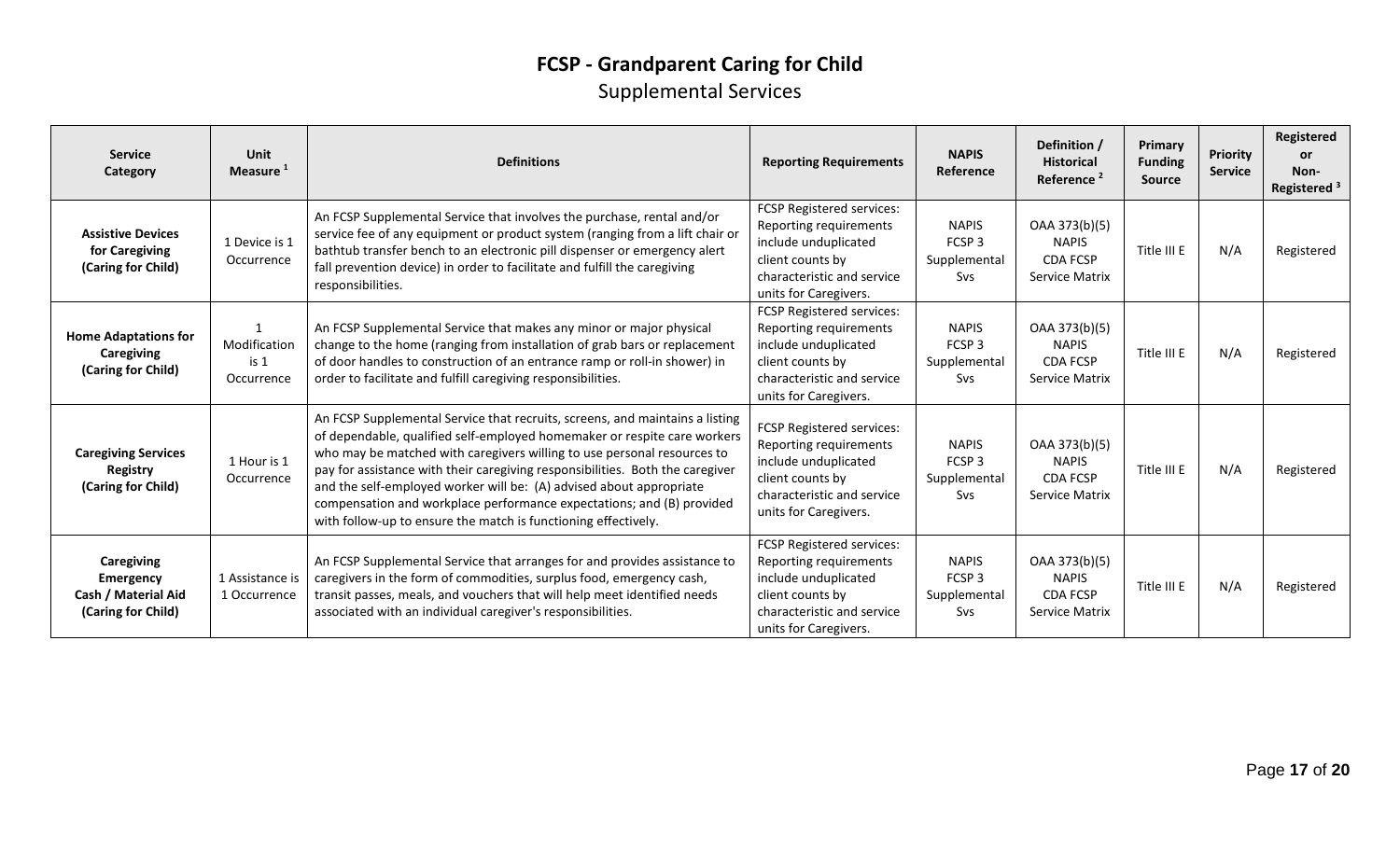### **FCSP - Grandparent Caring for Child** Access Assistance

| <b>Service</b><br>Category                                             | <b>Unit</b><br>Measure <sup>1</sup> | <b>Definitions</b>                                                                                                                                                                                                                                                                                                                                                                                                                                                                                                                           | <b>Reporting Requirements</b>                                                                                            | <b>NAPIS</b><br>Reference                                 | Definition /<br><b>Historical</b><br>Reference <sup>2</sup>        | Primary<br><b>Funding</b><br><b>Source</b> | <b>Priority</b><br><b>Service</b> | Registered<br><b>or</b><br>Non-<br>Registered <sup>3</sup> |
|------------------------------------------------------------------------|-------------------------------------|----------------------------------------------------------------------------------------------------------------------------------------------------------------------------------------------------------------------------------------------------------------------------------------------------------------------------------------------------------------------------------------------------------------------------------------------------------------------------------------------------------------------------------------------|--------------------------------------------------------------------------------------------------------------------------|-----------------------------------------------------------|--------------------------------------------------------------------|--------------------------------------------|-----------------------------------|------------------------------------------------------------|
| <b>Caregiver Outreach</b><br>(Caring for Child)                        | 1 Contact                           | An FCSP Access Assistance service involving interventions (one-on-one<br>contacts with individuals) initiated by an agency or provider for the<br>purpose of identifying caregivers and encouraging their use of existing<br>caregiver support services (e.g., Caregiver InfoVan staff contacts<br>outside of local market).                                                                                                                                                                                                                 | Non-Registered services:<br>Reporting requirements include<br>estimated unduplicated client<br>counts and service units. | <b>NAPIS</b><br>FCSP <sub>4</sub><br>Access<br>Assistance | OAA 373(b)(2)<br><b>NAPIS</b><br><b>CDA FCSP</b><br>Service Matrix | Title III E                                | N/A                               | Non-<br>Registered                                         |
| <b>Caregiving Information</b><br>and Assistance<br>(Caring for Child)  | 1 Contact                           | An FCSP Access Assistance service that: (A) provides caregivers with<br>information on services available within the communities, including<br>caregiving information related to assistive technology and caring for<br>older individuals at risk for institutional placement; (B) links caregivers<br>to the services and opportunities that are available within the<br>communities; (C) to the maximum extent practicable, establishes<br>adequate follow-up procedures (caregiver may remain anonymous and<br>refuse follow-up contact). | Non-Registered services:<br>Reporting requirements include<br>estimated unduplicated client<br>counts and service units. | <b>NAPIS</b><br>FCSP <sub>4</sub><br>Access<br>Assistance | OAA 373(b)(2)<br><b>NAPIS</b><br><b>CDA FCSP</b><br>Service Matrix | Title III E                                | N/A                               | Non-<br>Registered                                         |
| <b>Caregiver Interpretation</b><br>/ Translation<br>(Caring for Child) | 1 Contact                           | An FCSP Access Assistance service for the provision of bilingual<br>communication assistance to a caregiver in order to access assistance<br>and receive support for his or her caregiving responsibilities (e.g., staff<br>interpreting dialogue between caregiver and care consultant staff<br>translating an elder's prescription drug label for his caregiver).                                                                                                                                                                          | Non-Registered services:<br>Reporting requirements include<br>estimated unduplicated client<br>counts and service units. | <b>NAPIS</b><br>FCSP <sub>4</sub><br>Access<br>Assistance | OAA 373(b)(2)<br><b>NAPIS</b><br><b>CDA FCSP</b><br>Service Matrix | Title III E                                | N/A                               | Non-<br>Registered                                         |
| <b>Caregiver Legal</b><br><b>Resources</b><br>(Caring for Child)       | 1 Contact                           | An FCSP Access Assistance service involving one-to-one guidance<br>provided by an attorney (or person under the supervision of an<br>attorney) in the use of legal resources and services when assisting a<br>caregiver with caregiving-related legal issues.                                                                                                                                                                                                                                                                                | Non-Registered services:<br>Reporting requirements include<br>estimated unduplicated client<br>counts and service units. | <b>NAPIS</b><br>FCSP <sub>4</sub><br>Access<br>Assistance | OAA 373(b)(2)<br><b>NAPIS</b><br><b>CDA FCSP</b><br>Service Matrix | Title III E                                | N/A                               | Non-<br>Registered                                         |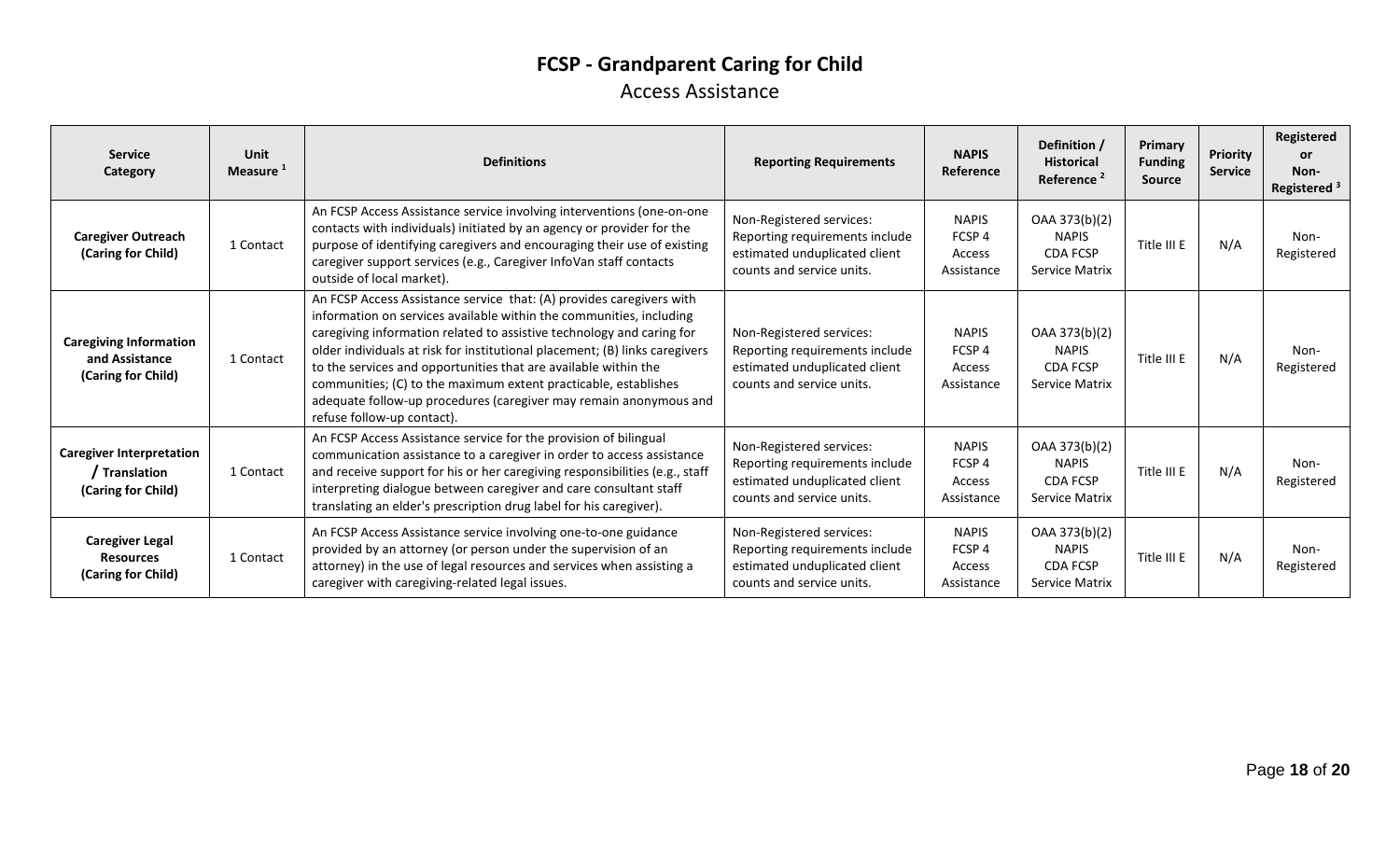### **FCSP - Grandparent Caring for Child** Information Services

| <b>Service</b><br>Category                                        | <b>Unit</b><br>Measure <sup>1</sup> | <b>Definitions</b>                                                                                                                                                                                                                                                                   | <b>Reporting Requirements</b>                                                                                            | <b>NAPIS</b><br>Reference                                      | Definition /<br><b>Historical</b><br>Reference <sup>2</sup>        | Primary<br><b>Funding</b><br>Source | Priority<br><b>Service</b> | Registered<br><b>or</b><br>Non-<br>Registered <sup>3</sup> |
|-------------------------------------------------------------------|-------------------------------------|--------------------------------------------------------------------------------------------------------------------------------------------------------------------------------------------------------------------------------------------------------------------------------------|--------------------------------------------------------------------------------------------------------------------------|----------------------------------------------------------------|--------------------------------------------------------------------|-------------------------------------|----------------------------|------------------------------------------------------------|
| <b>Public Information</b><br>on Caregiving<br>(Caring for Child)  | 1 Activity                          | An FCSP Information Service designed to provide information about<br>available FCSP and other caregiver support resources and services by<br>disseminating publications, conducting media campaigns, and<br>maintaining electronic information systems (e.g., quarterly newsletter). | Non-Registered services:<br>Reporting requirements include<br>estimated unduplicated client<br>counts and service units. | <b>NAPIS</b><br>FCSP <sub>5</sub><br>Information<br><b>Svs</b> | OAA 373(b)(1)<br><b>NAPIS</b><br><b>CDA FCSP</b><br>Service Matrix | Title III E                         | N/A                        | Non-<br>Registered                                         |
| <b>Community Education</b><br>on Caregiving<br>(Caring for Child) | 1 Activity                          | An FCSP Information Service designed to educate groups of current or<br>potential caregivers and those who may provide them with assistance<br>about available FCSP and other caregiver support resources and<br>services (e.g., booth at a health fair).                            | Non-Registered services:<br>Reporting requirements include<br>estimated unduplicated client<br>counts and service units. | <b>NAPIS</b><br>FCSP <sub>5</sub><br>Information<br><b>Svs</b> | OAA 373(b)(1)<br><b>NAPIS</b><br><b>CDA FCSP</b><br>Service Matrix | Title III E                         | N/A                        | Non-<br>Registered                                         |

### **Fiscally Allowable Administrative Activities**

| <b>Service</b><br>Category              | Unit<br>Measure <sup>1</sup> | <b>Definitions</b>                                                                                                                                                                                                                                                                                                             | <b>NAPIS</b><br>Reference | <b>Reporting</b><br><b>Requirements</b>               | Definition /<br><b>Historical</b><br>Reference <sup>2</sup> | Primary<br><b>Funding</b><br><b>Source</b> | Priority<br><b>Service</b> | Registered<br><b>or</b><br>Non-<br>Registered <sup>3</sup> |
|-----------------------------------------|------------------------------|--------------------------------------------------------------------------------------------------------------------------------------------------------------------------------------------------------------------------------------------------------------------------------------------------------------------------------|---------------------------|-------------------------------------------------------|-------------------------------------------------------------|--------------------------------------------|----------------------------|------------------------------------------------------------|
| Program<br>Development                  | N/A                          | Activities that either establish a new service or expand or integrate existing services.                                                                                                                                                                                                                                       | Non-NAPIS                 | Fiscally<br>allowable<br>administrative<br>activities | <b>CDA Standard</b><br>Agreement<br>Exhibit A               | Title III B                                | No                         | N/A                                                        |
| Coordination                            | N/A                          | Activities that involve the active participation of the AAA staff to include liaison with<br>non-OAA funded agencies and organizations for the purpose of avoiding duplication,<br>improving services, resolving problems related to service delivery, and addressing the<br>service needs of the eligible service population. | Non-NAPIS                 | Fiscally<br>allowable<br>administrative<br>activities | <b>CDA Standard</b><br>Agreement<br>Exhibit A               | Title III B                                | No                         | N/A                                                        |
| CARS / Data<br><b>Reporting Systems</b> | N/A                          | The purchase, development, and maintenance of software designed to meet the<br>requirements of the California Aging Reporting System (CARS). Maintenance includes<br>system patches and upgrades. Activities include training staff on data collection and<br>systems.                                                         | Non-NAPIS                 | Fiscally<br>allowable<br>administrative<br>activities |                                                             | Title III B                                | No                         | N/A                                                        |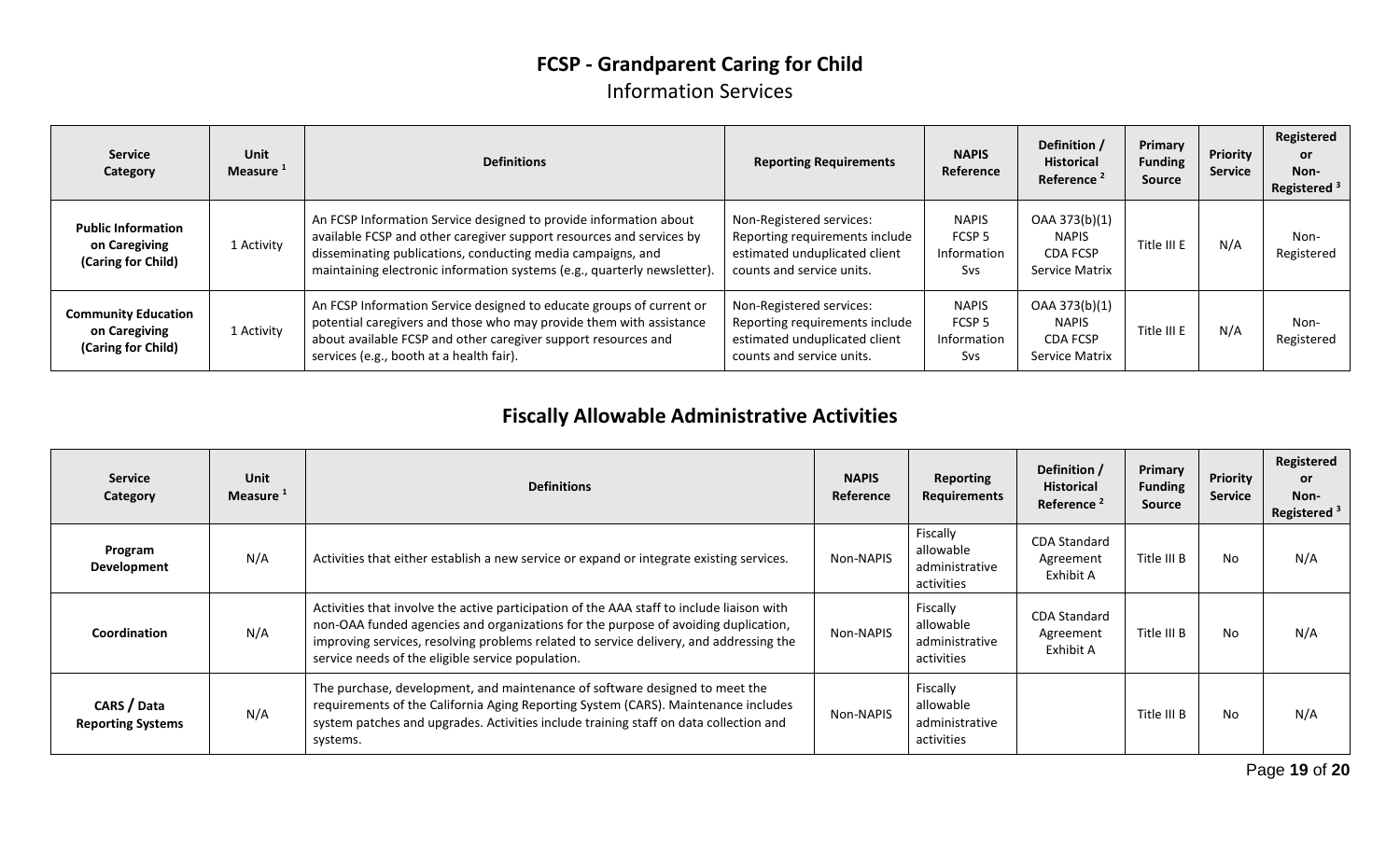| <b>Service</b><br>Category              | Unit<br>Measure <sup>1</sup> | <b>Definitions</b>                                                                                                                                                                                   | <b>NAPIS</b><br>Reference | Reporting<br>Requirements                             | Definition /<br><b>Historical</b><br>Reference <sup>2</sup> | Primary<br><b>Funding</b><br><b>Source</b> | <b>Priority</b><br><b>Service</b> | Registered<br>or<br>Non-<br>Registered <sup>3</sup> |
|-----------------------------------------|------------------------------|------------------------------------------------------------------------------------------------------------------------------------------------------------------------------------------------------|---------------------------|-------------------------------------------------------|-------------------------------------------------------------|--------------------------------------------|-----------------------------------|-----------------------------------------------------|
| <b>Emergency</b><br>Preparedness        | N/A                          | Develop long-term emergency plans.                                                                                                                                                                   | Non-NAPIS                 | Fiscally<br>allowable<br>administrative<br>activities |                                                             | Title III B                                | <b>No</b>                         | N/A                                                 |
| <b>Senior Center</b><br><b>Staffing</b> | N/A                          | Assist with the operation of the multipurpose senior center by meeting all or part of<br>the costs of compensating professional and technical personnel required for the<br>operation of the center. | Non-NAPIS                 | Fiscally<br>allowable<br>administrative<br>activities | Div 4000<br>Unit 42                                         | Title III B                                | <b>No</b>                         | N/A                                                 |

<sup>1</sup> AAAs must track the actual time services provided in their local database (i.e. minutes, fractions). All service units that are measured in hours must be reported as whole numbers (no fractions/partial units can be rep When exporting this data to the California Aging Reporting System (CARS) the AAA's software system must round total service units for each client by month and by service category to the nearest integer (i.e. can round up o down)). This should not affect the actual data in the AAA database, only the service unit totals in the CARS export files. Due to rounding, CDA expects minor service unit discrepancies (not to exceed 10 percent) between th database and CARS. Also see "CARS Overview and Guidance" document.

<sup>2</sup> All references to Division 4000 and CDA FCSP Service Matrix are for historical reference only.

<sup>3</sup> In addition to reporting service units, AAAs must also report unduplicated client enrollments/estimated audience size (see the color key above for further information).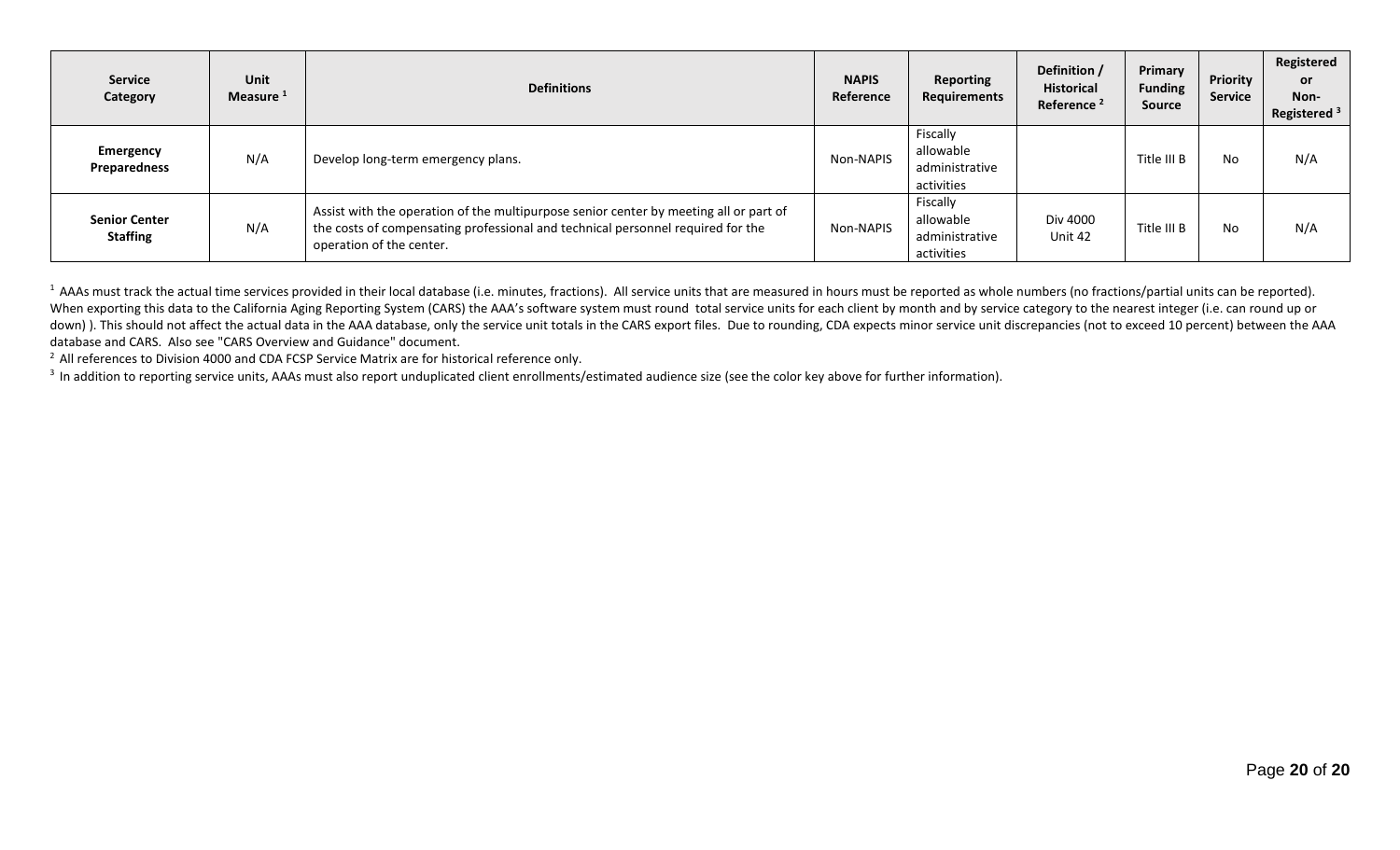# **Service Categories and Data Dictionary:**

**Glossary of Terms and Acronyms**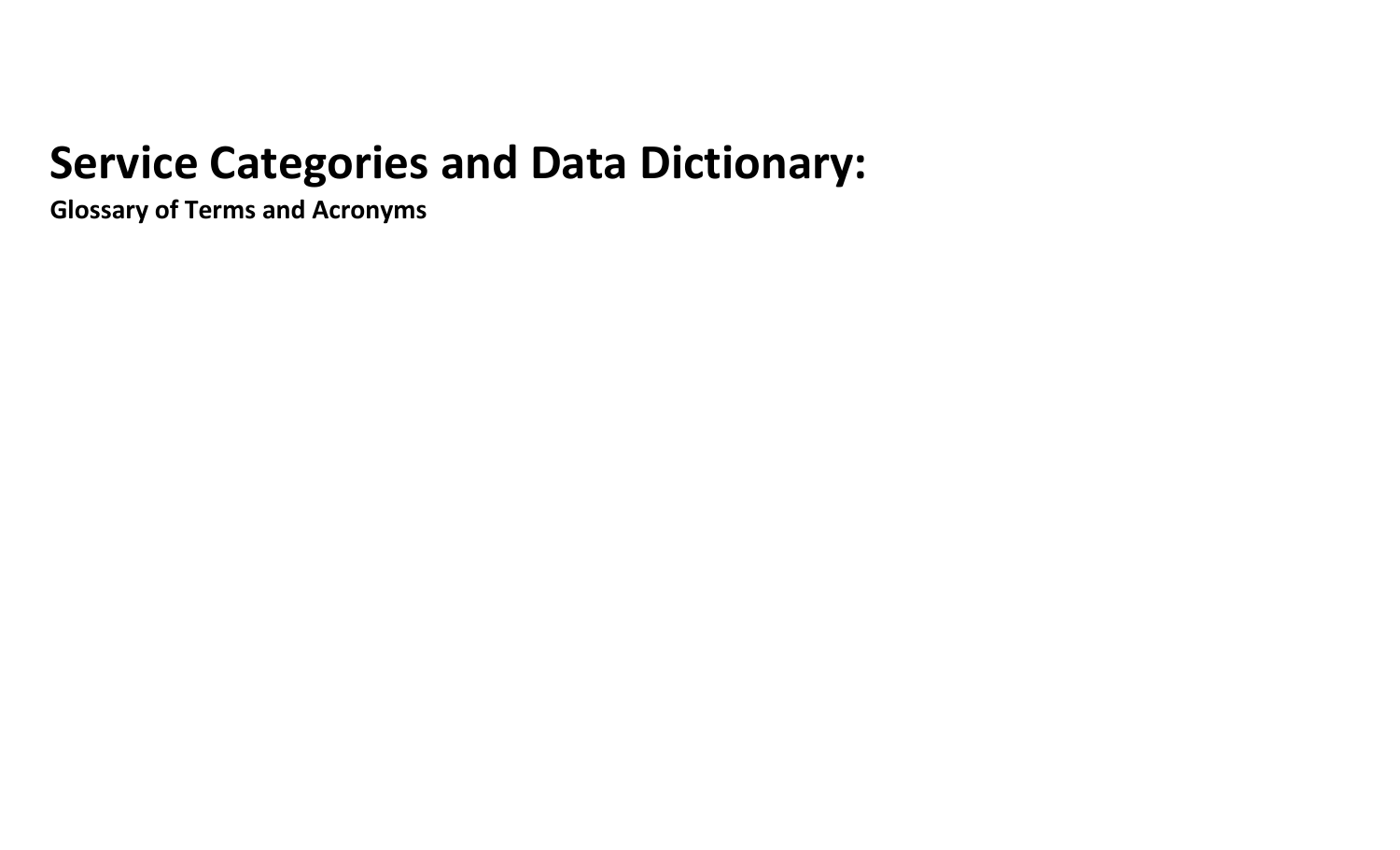**AAA:** Area Agency on Aging

**ADL:** Activities of Daily Living

**IADL:** Instrumental Activities of Daily Living

**AoA:** United States Administration on Aging http://www.aoa.gov/

**CARS:** A multi-phased, multi-year project started in June 2007 which will transform the existing Older Americans Act (OAA) and Older Californians Act (OCA) aggregate reporting system into a new web-based system capable of providing the State with client-level data from the Aging Services network.

The complete project envisions web-based access to one common database (standardized data specification across programs) on OAA and OCA fiscal, program performance (utilization), and client-level demographic profile data (Registered services only; a number of Non-Registered services remaining are aggregated data).

It will allow the California Department of Aging (CDA) to compare data across all programs, as opposed to having silos of data that are not comparable to one another.

**CCR:** California Code of Regulations http://www.oal.ca.gov/ccr.htm

**CDA:** California Department of Aging http://www.aging.ca.gov/

**DIV:** Division (as in a section of law)

Division 4000: Division 4000 is used to specify the Other Title III B and Title III D services not defined in NAPIS, as well as elder abuse prevention activities related to Title VII. With the implementation of the Service Category and Data Dictionary Matrix, definitions from this source will no longer be used.

**Estimated Unduplicated Client Count:** The Administration on Aging has not provided a method to estimate an Unduplicated Count of Clients. Each AAA must supply its own methodology.

FCSP: Family Caregiver Support Program -- same as Title III E. FCSP provides support to (1) unpaid family caregivers of older adults and (2) grandparents or other older relatives with primary caregiving responsibilities for a child through five broad categories of services (see FCSP 1-5)

FCSP 1: Support Services means the provision of caregiver assessment, caregiver counseling, caregiver peer counseling, caregiver support groups, caregiver training, and (if necessary) caregiver case management.

FCSP 2: Respite Care means a brief period of relief or rest from caregiving responsibilities, and is provided to caregivers on an intermittent, occasional, or emergency basis in a manner that responds to the individual needs and preferences of the caregivers and their care receivers, rather than a pre-established set amount offered on a "first come, first served" waiting list basis.

**FCSP 3:** Supplemental Services means caregiver-centered assistance offered on a limited basis to support and strengthen the caregiving efforts.

FCSP 4: Access Assistance means the provision of caregiving information and assistance, caregiver outreach, caregiver interpretation/translation, and caregiver legal resources; and links caregivers to the opportunities and services that are available.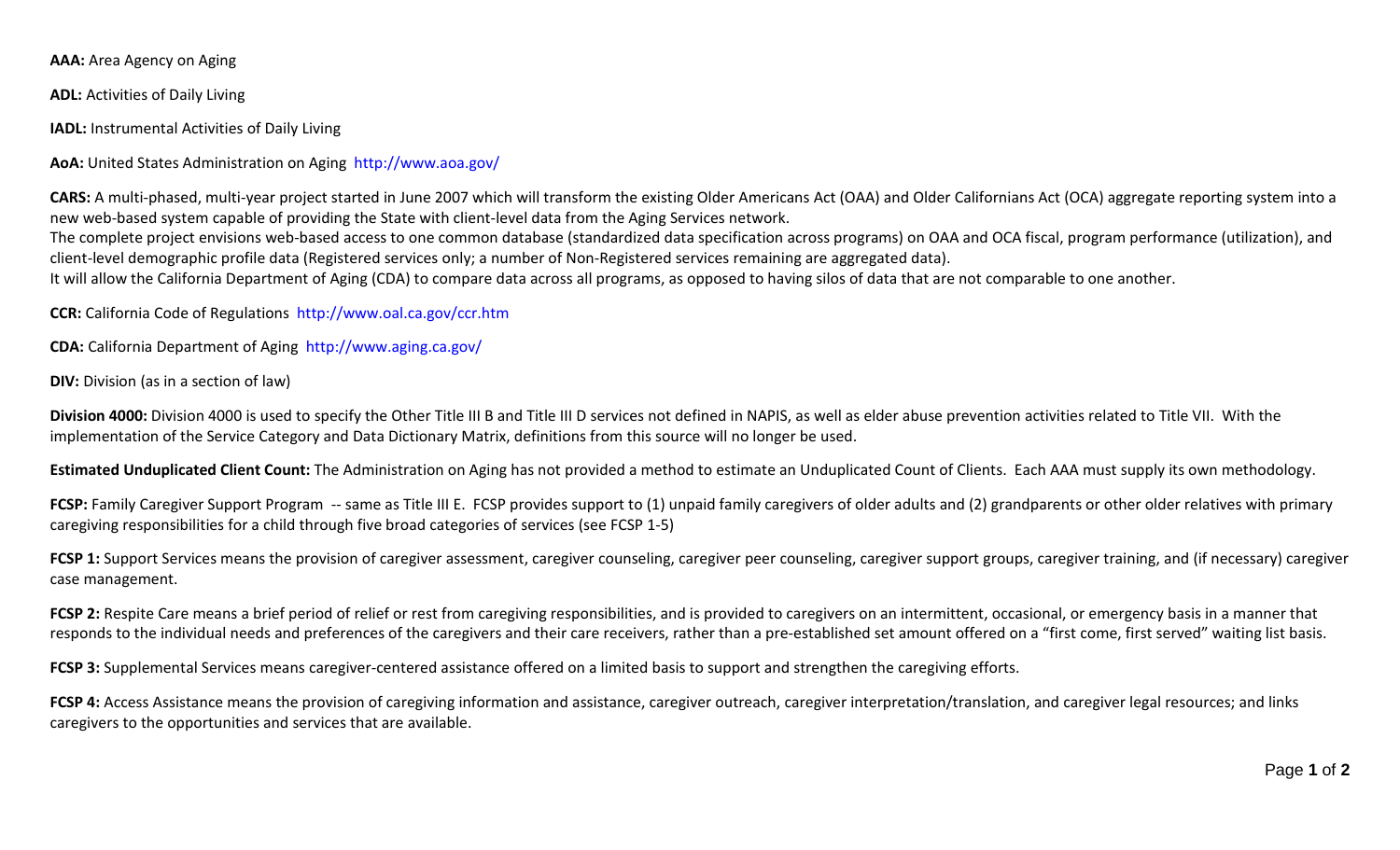**FCSP 5:** Information Services means the provision of public information on caregiving and/or community education on caregiving, including information about available services.

**InfoVan:** A specialized vehicle used by Area Agencies on Aging and their providers for outreach and education on services and information via oral communication and written information such as flyers, brochures, etc. http://www.cda.ca.gov/aaa/reporting\_instructions/info\_van.asp

**NAPIS:** The National Aging Program Information System (NAPIS) through which the State Program Report (SPR) is reported annually. The report contains statistical compilation of performance data and expenditures for programs administered by CDA with OAA Title III and Title VII funds. The data is collected and reported by service providers, AAAs, and State Units on Aging (for California, CDA) (for State on quarterly basis) on an annual basis in CARS. Statistical data is reported to AoA per federal guidelines by January 31 of each year by CDA.

**Non Registered Services:** Non-registered services are those services where it is not practical to collect client specific information or where requiring the client to register may serve as a barrier to receiving a service (see Service Categories and Data Dictionary document).

**OAA:** The Federal Older Americans Act: Congress enacted in 1965 to promote and provide assistance in the development of programs of benefit to the elderly and to provide funding for such programs through State Units and Area Agencies on Aging. http://www.aoa.gov/AoARoot/AoA\_Programs/OAA/index.aspx

OCA: In 1974, the Burton Act established the California Department of Aging (CDA) as a department within the Health and Welfare Agency. Initially the CDA was known as the Office on Aging. The Burton Act also established the California Commission on Aging (CCoA) as an advisory body to the Governor, Legislature, Department of Aging and other state departments, as well as provided funding and staffing.

**Pr:** Refers to "Program" type under Division 4000

Registered Services: Means data collection and reporting requirements include unduplicated client counts by characteristic, units of service, including in some cases ADLs/IADLs (see Service Categories and Data Dictionary document). Registered Services are client specific data using participant identification numbers for each client.

**Service Categories and Data Dictionary:** See Service Categories and Data Dictionary section.

Title III B: Title III B of the Older Americans Act that provides funding for supportive services such as, but not limited to, Information and Referral Services, In-home Services, Legal Services, Outreach, Respite Care/Respite Care Registries, and Transportation.

**Title III C-1:** Title III C-1 of the Older Americans Act that provides funding for the provision of Congregate Meals.

**Title III C-2:** Title III C-2 of the Older Americans Act that provides funding for the provision of Home Delivered Meals.

**Title III D:** Title III D of the Older Americans Act that provides funding for the provision of Disease Prevention and Health Promotion Services.

**Title III E:** See FCSP

**Title VII B:** Elder Abuse Prevention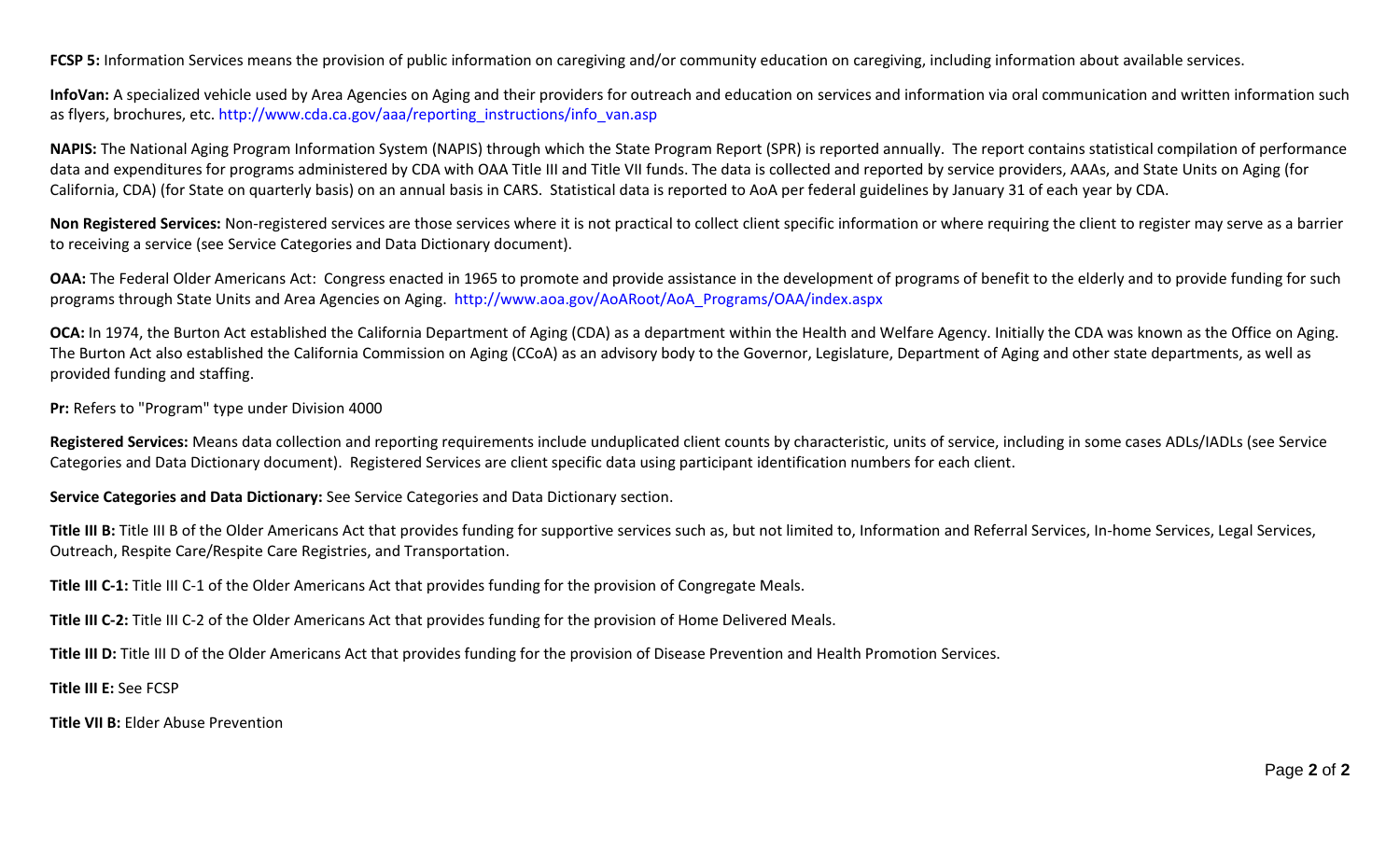# **Service Categories and Data Dictionary:**

**Summary of Changes**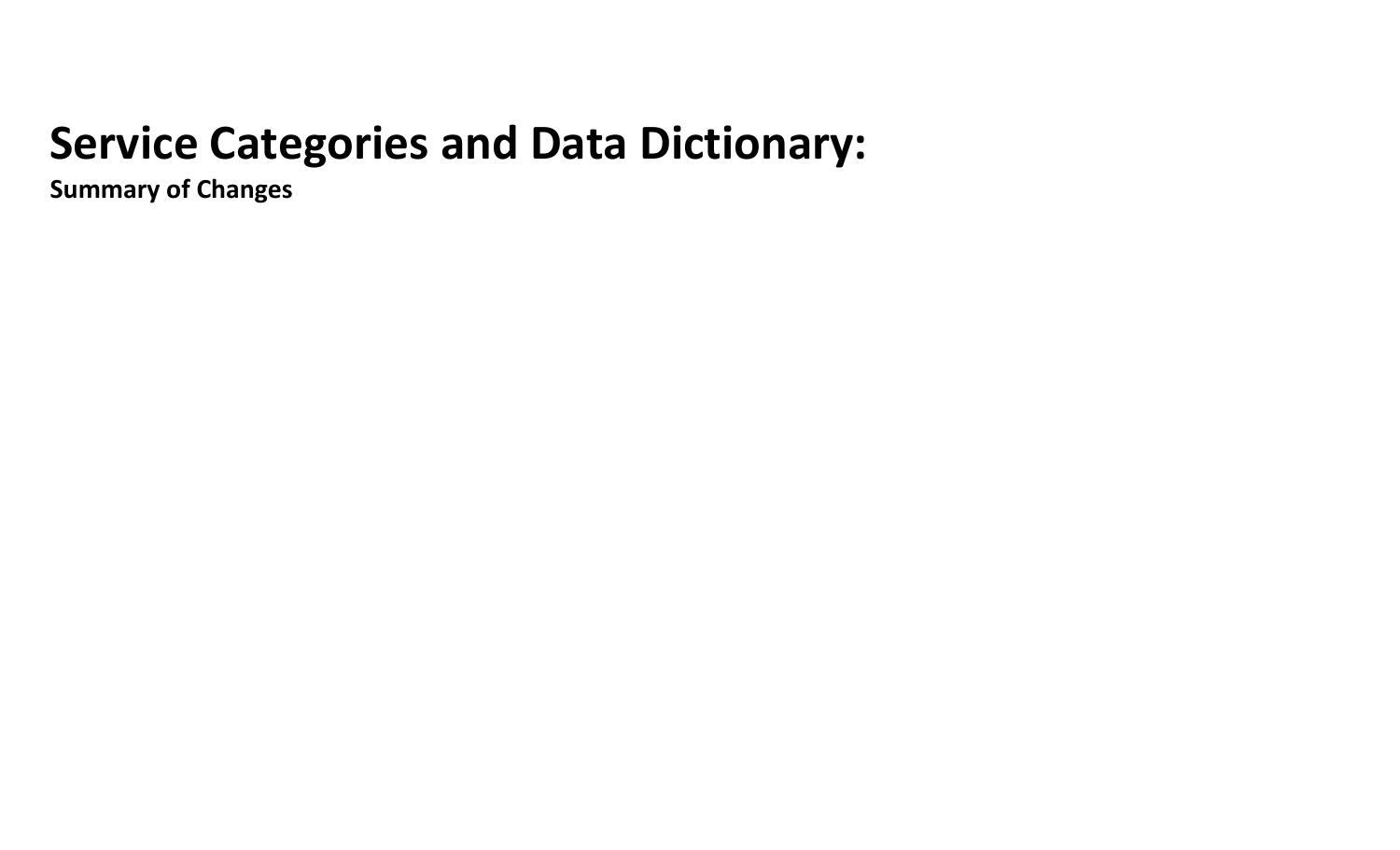## **AAA Activities and CARS Reporting**

| <b>Service</b><br><b>Category</b>           | <b>Unit</b><br>Measure <sup>1</sup> | <b>Definitions</b>                                                                                                                                                                                                                                                                                                                                                                                                                                                                                                        | <b>NAPIS</b><br><b>Reference</b> | Definition /<br><b>Historical</b><br>Reference <sup>2</sup> | Primary<br><b>Funding</b><br><b>Source</b> | <b>Priority</b><br><b>Service</b> | <b>Registered</b><br><b>or</b><br>Non-<br>Registered <sup>3</sup> | <b>Summary of Changes</b> |
|---------------------------------------------|-------------------------------------|---------------------------------------------------------------------------------------------------------------------------------------------------------------------------------------------------------------------------------------------------------------------------------------------------------------------------------------------------------------------------------------------------------------------------------------------------------------------------------------------------------------------------|----------------------------------|-------------------------------------------------------------|--------------------------------------------|-----------------------------------|-------------------------------------------------------------------|---------------------------|
| <b>Personal Care</b>                        | 1 Hour                              | Personal assistance, stand-by assistance, supervision or cues. (such<br>as with eating, bathing, toileting, transferring in/out of bed/chair,<br>walking, dressing, grooming).                                                                                                                                                                                                                                                                                                                                            | NAPIS <sub>1</sub>               | <b>NAPIS</b><br><b>Div 4000</b><br>Unit 20                  | Title III B                                | Yes                               | Registered                                                        | No Changes                |
| Homemaker                                   | 1 Hour                              | Assistance such as preparing meals, shopping for personal and<br>household items, managing money, using the telephone or doing<br>light housework.                                                                                                                                                                                                                                                                                                                                                                        | <b>NAPIS 2</b>                   | <b>NAPIS</b><br><b>Div 4000</b><br>Unit 50, Unit 27         | Title III B                                | Yes                               | Registered                                                        | No Changes                |
| <b>Chore</b>                                | 1 Hour                              | Assistance such as heavy housework, yard work or sidewalk and<br>other home maintenance for a person.                                                                                                                                                                                                                                                                                                                                                                                                                     | <b>NAPIS 3</b>                   | <b>NAPIS</b><br>Div 4000 Unit 5                             | Title III B                                | Yes                               | Registered                                                        | No Changes                |
| <b>Home-Delivered</b><br><b>Meals</b>       | 1 Meal                              | A meal provided to an eligible individual in his or her place of<br>residence, that meets all of the requirements of the Older<br>Americans Act and State/Local laws, assures a minimum one-third<br>of the current Dietary Reference Intake, and shall comply with<br>Dietary Guidelines for Americans.                                                                                                                                                                                                                  | <b>NAPIS4</b>                    | <b>NAPIS</b><br>Div 4000<br>Unit 51                         | Title III C-<br>$\overline{2}$             | <b>No</b>                         | Registered                                                        | No Changes                |
| Adult Day Care /<br><b>Adult Day Health</b> | 1 Hour                              | Personal care for dependent elders in a supervised, protective, and<br>congregate setting during some portion of a day. Services offered<br>in conjunction with adult day care/adult day health typically include<br>social and recreational activities, training, counseling, and services<br>such as rehabilitation, medications assistance and home health aide<br>services for adult day health.                                                                                                                      | <b>NAPIS<sub>5</sub></b>         | <b>NAPIS</b><br>Div 4000<br>Pr 5, Pr 11,<br>Pr 17           | Title III B                                | Yes                               | Registered                                                        | No Changes                |
| <b>Case Management</b>                      | 1 Hour                              | Assistance either in the form of access coordination in<br>circumstances where the older person is experiencing diminished<br>functioning capacities, personal conditions or other characteristics<br>which require the provision of services by formal service providers<br>or family caregivers. Activities of case management include such<br>practices as assessing needs, developing care plans, authorizing and<br>coordinating services among providers, and providing follow-up and<br>reassessment, as required. | <b>NAPIS 6</b>                   | <b>NAPIS</b><br>Div 4000 Pr 3                               | Title III B                                | Yes                               | Registered                                                        | No Changes                |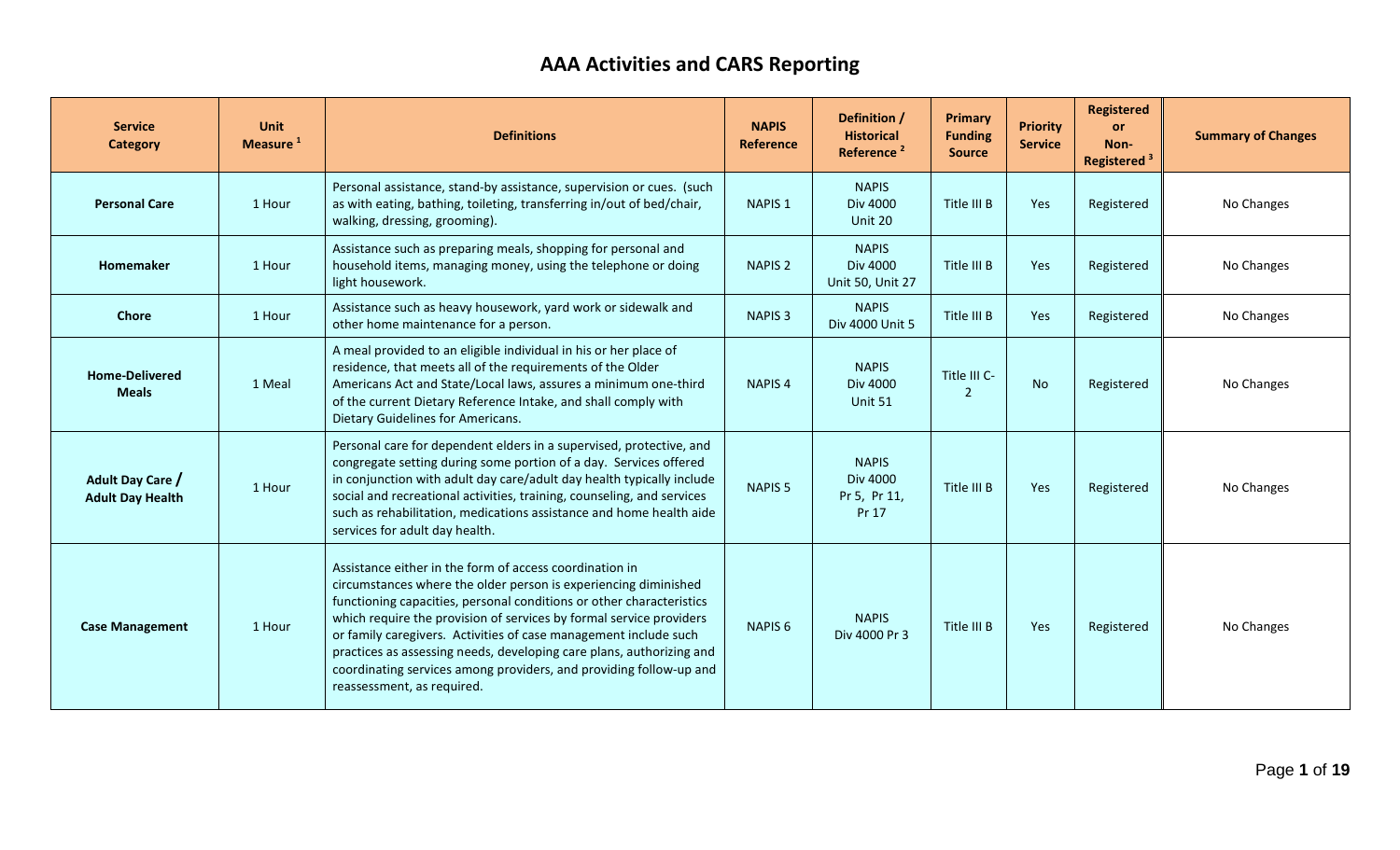| <b>Service</b><br><b>Category</b> | <b>Unit</b><br>Measure <sup>1</sup> | <b>Definitions</b>                                                                                                                                                                                                                                                                                                                                                                                                                                                                                                                                                                                                                      | <b>NAPIS</b><br><b>Reference</b> | Definition /<br><b>Historical</b><br>Reference <sup>2</sup> | <b>Primary</b><br><b>Funding</b><br><b>Source</b>                                         | <b>Priority</b><br><b>Service</b> | <b>Registered</b><br><b>or</b><br>Non-<br>Registered <sup>3</sup> | <b>Summary of Changes</b> |
|-----------------------------------|-------------------------------------|-----------------------------------------------------------------------------------------------------------------------------------------------------------------------------------------------------------------------------------------------------------------------------------------------------------------------------------------------------------------------------------------------------------------------------------------------------------------------------------------------------------------------------------------------------------------------------------------------------------------------------------------|----------------------------------|-------------------------------------------------------------|-------------------------------------------------------------------------------------------|-----------------------------------|-------------------------------------------------------------------|---------------------------|
| <b>Assisted Transportation</b>    | 1 One Way Trip                      | Assistance and transportation, including escort, to a person who<br>has difficulties (physical or cognitive) using regular vehicular<br>transportation.                                                                                                                                                                                                                                                                                                                                                                                                                                                                                 | <b>NAPIS 7</b>                   | <b>NAPIS</b><br><b>Div 4000</b><br>Unit 10                  | Title III B                                                                               | <b>No</b>                         | Registered                                                        | No Changes                |
| <b>Congregate Meals</b>           | 1 Meal                              | A meal provided to an eligible individual in a congregate group<br>setting, that meets all of the requirements of the Older Americans<br>Act and State/Local laws, and assures a minimum one-third of the<br>Dietary Reference Intake, and shall comply with Dietary Guidelines<br>for Americans.                                                                                                                                                                                                                                                                                                                                       | <b>NAPIS 8</b>                   | <b>NAPIS</b><br>Div 4000 Pr 20                              | Title III C-<br>$\overline{1}$                                                            | <b>No</b>                         | Registered                                                        | No Changes                |
| <b>Nutrition Counseling</b>       | 1 Session Per<br>Participant        | Individualized guidance to individuals who are at nutritional risk<br>because of their health or nutrition history, dietary intake, chronic<br>illnesses, or medications use, or to caregivers. Counseling is<br>provided one-on-one by a registered dietitian, and addresses the<br>options and methods for improving nutrition status. Nutrition<br>counseling may be made either in person or by any other means<br>deemed appropriate (e.g., telephone, emails, etc.)                                                                                                                                                               | NAPIS <sub>9</sub>               | <b>NAPISDiv</b><br>4000Unit 53                              | Title III C-<br>1Title III<br>$C-2$                                                       | <b>No</b>                         | Registered                                                        | No Changes                |
| Transportation                    | 1 One Way Trip                      | Transportation from one location to another. Does not include any<br>other activity. May include travel vouchers and transit passes.                                                                                                                                                                                                                                                                                                                                                                                                                                                                                                    | NAPIS <sub>10</sub>              | <b>NAPIS</b><br>Div 4000 Pr 12                              | Title III B                                                                               | Yes                               | Non-<br>Registered                                                | No Changes                |
| <b>Legal Assistance</b>           | 1 Hour                              | Legal advice, counseling and/or representation by an attorney or<br>other person acting under the supervision of an attorney.                                                                                                                                                                                                                                                                                                                                                                                                                                                                                                           | NAPIS <sub>11</sub>              | <b>NAPIS</b><br>Div 4000 Pr 14                              | Title III B                                                                               | Yes                               | Non-<br>Registered                                                | No Changes                |
| <b>Nutrition Education</b>        | 1 Session Per<br>Participant        | A program to promote better health by providing accurate and<br>culturally sensitive nutrition, physical fitness, or health (as it relates<br>to nutrition) information and instruction to participants, caregivers,<br>or participants in a group or individual setting overseen by a<br>dietitian or individual of comparable expertise. Methods of<br>education may include demonstrations, audio-visual presentations,<br>or small group discussions for congregate program participants.<br>Handout materials may be used, but not limited to, as the sole<br>education component for home-delivered meal program<br>participants. | NAPIS <sub>12</sub>              | <b>NAPIS</b><br>Div 4000<br>Unit 52                         | Title III C-<br>$\mathbf{1}$<br>Title III C-<br>$\mathcal{P}$<br>Title III D <sup>4</sup> | No                                | Non-<br>Registered                                                | No Changes                |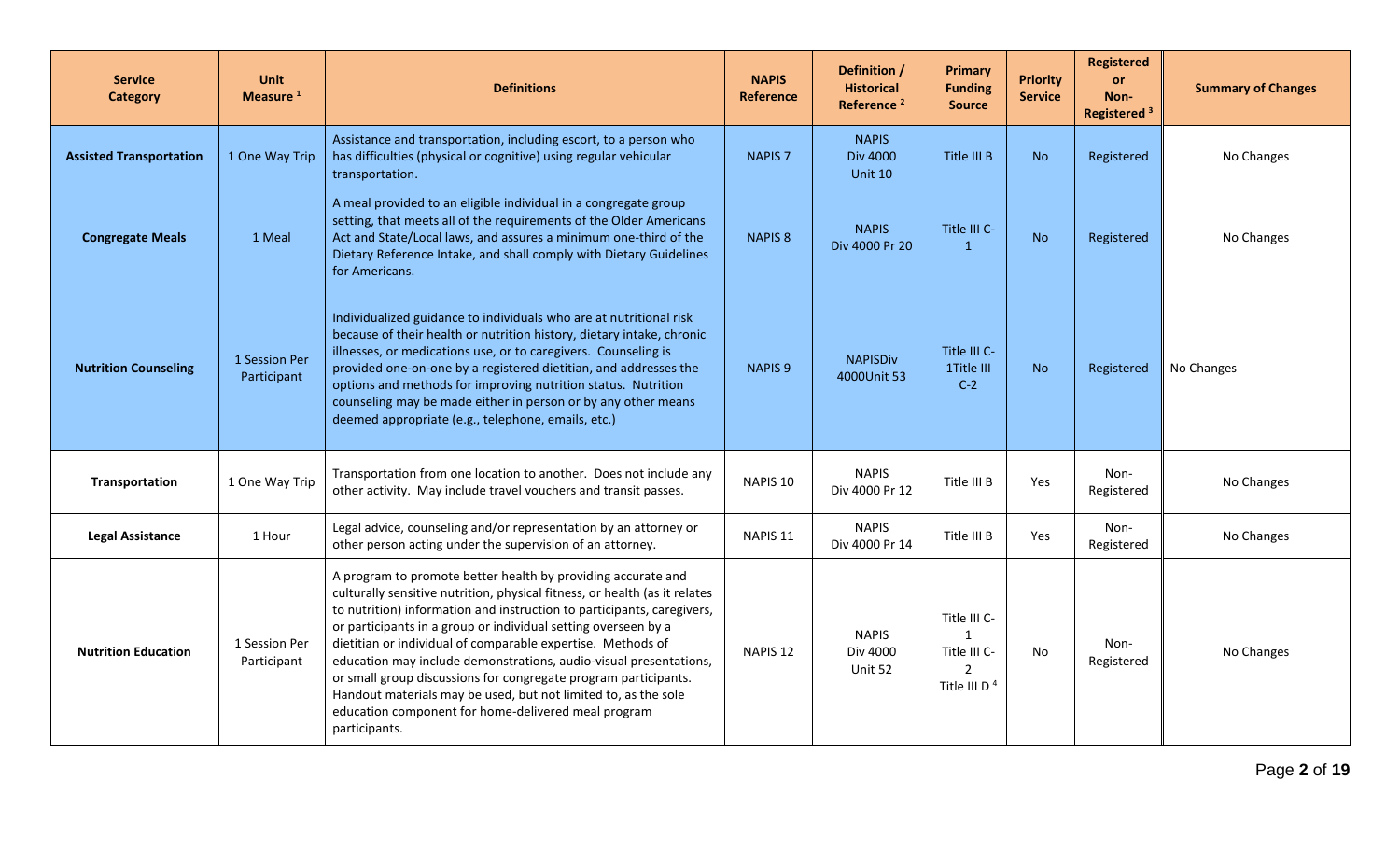| <b>Service</b><br>Category                     | <b>Unit</b><br>Measure <sup>1</sup> | <b>Definitions</b>                                                                                                                                                                                                                                                                                                                                                                                                                                                                                                                                                                                                | <b>NAPIS</b><br>Reference               | Definition /<br><b>Historical</b><br>Reference <sup>2</sup> | Primary<br><b>Funding</b><br><b>Source</b> | <b>Priority</b><br><b>Service</b> | <b>Registered</b><br>or<br>Non-<br>Registered <sup>3</sup> | <b>Summary of Changes</b> |
|------------------------------------------------|-------------------------------------|-------------------------------------------------------------------------------------------------------------------------------------------------------------------------------------------------------------------------------------------------------------------------------------------------------------------------------------------------------------------------------------------------------------------------------------------------------------------------------------------------------------------------------------------------------------------------------------------------------------------|-----------------------------------------|-------------------------------------------------------------|--------------------------------------------|-----------------------------------|------------------------------------------------------------|---------------------------|
| <b>Information</b><br>and<br>Assistance        | 1 Contact                           | A service that: (A) provides individuals with information on services<br>available within the communities; (B) links individuals to the<br>services and opportunities that are available within the<br>communities; (C) to the maximum extent practicable, establishes<br>adequate follow-up procedures. Internet web site "hits" are to be<br>counted only if information is requested and supplied, and (C) is<br>satisfied. Maximum extent practicable includes offering a follow-up<br>call to all individuals who were linked to a service. Individuals can<br>remain anonymous and refuse a follow-up call. | NAPIS <sub>13</sub>                     | <b>NAPIS</b><br>Div 4000 Pr 1                               | Title III B                                | <b>Yes</b>                        | Non-<br>Registered                                         | No Changes                |
| Outreach                                       | 1 Contact                           | Interventions (one-on-one contacts) with individuals initiated by an<br>agency or provider for the purpose of identifying potential clients<br>(or their age 60+ caregivers) and encouraging their use of existing<br>services and benefits.                                                                                                                                                                                                                                                                                                                                                                      | NAPIS <sub>14</sub>                     | <b>NAPIS</b><br><b>Div 4000</b><br>Unit 19                  | Title III B                                | Yes                               | Non-<br>Registered                                         | No Changes                |
| <b>Health Promotion</b>                        | 1 Contact                           | An evidence-based health promotion program, including programs<br>related to the prevention and mitigation of the effects of chronic<br>disease (including, but not limited to, osteoporosis, obesity,<br>diabetes, and cardiovascular disease), alcohol and substance abuse<br>reduction, smoking cessation, weight loss and control, stress<br>management, falls prevention, physical activity, and improved<br>nutrition. For a list of ACL approved Evidence-Based programs,<br>please visit the National Council on Aging website at<br>https://www.ncoa.org/resources/ebpchart.                             | <b>NAPIS 16 -</b><br>Heath<br>Promotion | <b>Older Americans</b><br>Act Sec 102 (14)                  | Title III D $3$                            | No                                | Non-<br>Registered                                         | No Changes                |
| <b>Alzheimer's</b><br><b>Day Care Services</b> | 1 Day of<br>Attendance              | Day of attendance (four hours minimum) at a licensed Adult Day<br>Care or Adult Day Health Care Center that provides Alzheimer's or<br>dementia services.                                                                                                                                                                                                                                                                                                                                                                                                                                                         | <b>NAPIS 15 -</b><br>Other              | Div 4000 Pr 6                                               | Title III B                                | Yes                               | Non-<br>Registered                                         | No Changes                |
| Cash / Material Aid                            | 1 Assistance                        | Arrange for and provide assistance to participants in the form of<br>commodities, surplus food distribution, emergency cash assistance,<br>and vouchers.                                                                                                                                                                                                                                                                                                                                                                                                                                                          | <b>NAPIS 15 -</b><br>Other              | Div 4000<br>Unit 15                                         | Title III B                                | No                                | Non-<br>Registered                                         | No Changes                |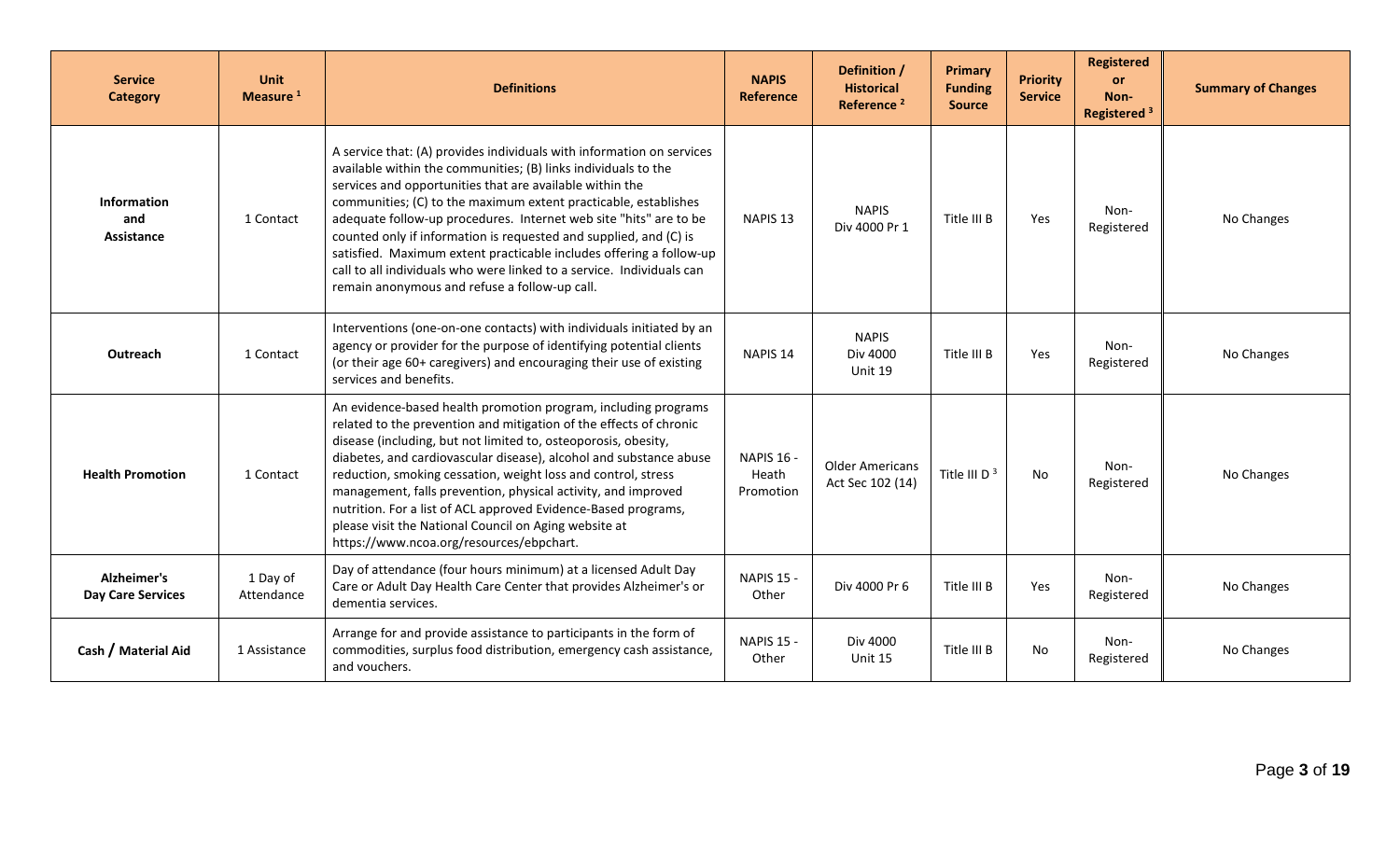| <b>Service</b><br><b>Category</b>                                          | <b>Unit</b><br>Measure <sup>1</sup> | <b>Definitions</b>                                                                                                                                                                                                                                                                                                                                                            | <b>NAPIS</b><br>Reference  | Definition /<br><b>Historical</b><br>Reference <sup>2</sup> | Primary<br><b>Funding</b><br><b>Source</b> | <b>Priority</b><br><b>Service</b> | <b>Registered</b><br>or<br>Non-<br>Registered <sup>3</sup> | <b>Summary of Changes</b> |
|----------------------------------------------------------------------------|-------------------------------------|-------------------------------------------------------------------------------------------------------------------------------------------------------------------------------------------------------------------------------------------------------------------------------------------------------------------------------------------------------------------------------|----------------------------|-------------------------------------------------------------|--------------------------------------------|-----------------------------------|------------------------------------------------------------|---------------------------|
| Community<br><b>Education</b>                                              | 1 Activity                          | Educating groups of older persons, their families, friends, and<br>community organizations/facility staff on rights, benefits,<br>entitlements, and health and wellness information for older<br>persons either residing at home or in an institutional setting.                                                                                                              | <b>NAPIS 15 -</b><br>Other | Div 4000 Unit 9                                             | Title III B                                | <b>No</b>                         | Non-<br>Registered                                         | No Changes                |
| Comprehensive<br><b>Assessment</b>                                         | 1 Hour                              | Evaluating a person's physical, psychological, and social needs,<br>financial resources, and the strengths and weaknesses of their<br>informal support system and the immediate environment as a basis<br>for determining current functional ability and potential<br>improvement in order to develop the appropriate services needed<br>to maximize functional independence. | <b>NAPIS 15 -</b><br>Other | Div 4000<br>Unit 32<br><b>CCR 7112</b>                      | Title III B                                | Yes                               | Non-<br>Registered                                         | No Changes                |
| <b>Disaster</b><br>Preparedness<br><b>Materials</b>                        | 1 Product                           | Assemble and distribute disaster preparedness materials such as<br>File of Life or preparedness kits that will assist seniors in the event<br>of an emergency.                                                                                                                                                                                                                | <b>NAPIS 15 -</b><br>Other | No reference                                                | Title III B                                | No                                | Non-<br>Registered                                         | No Changes                |
| <b>Elder Abuse Prevention,</b><br><b>Education and Training</b>            | 1 Session                           | Public education and training of professionals to develop,<br>strengthen, and carry out programs for the prevention, detection,<br>assessment, and treatment of, intervention in, investigation of, and<br>response to elder abuse, neglect, and exploitation (including<br>financial exploitation). This includes training for Title III E caregivers.                       | NAPIS 15 -<br>Other        | Div 4000 Pr 22                                              | Title VII B                                | No                                | Non-<br>Registered                                         | No Changes                |
| <b>Elder Abuse</b><br>Prevention<br><b>Educational</b><br><b>Materials</b> | 1 Product                           | Educational materials and guidance kits distributed for the<br>prevention, detection, assessment, and treatment of, intervention<br>in, investigation of, and response to elder abuse, neglect, and<br>exploitation (including financial exploitation).                                                                                                                       | <b>NAPIS 15 -</b><br>Other | Div 4000 Pr 22                                              | Title VII B                                | No                                | Non-<br>Registered                                         | No Changes                |
| Employment                                                                 | 1 Activity                          | Activities designed to maintain or obtain part-time/full-time<br>employment for older persons or to assist them in selecting and<br>entering into a second career. This can be accomplished through<br>activities including but not limited to career counseling,<br>recruitment, assessment, training, job club, and job development.                                        | <b>NAPIS 15 -</b><br>Other | Div 4000 Pr 15                                              | Title III B                                | No                                | Non-<br>Registered                                         | No Changes                |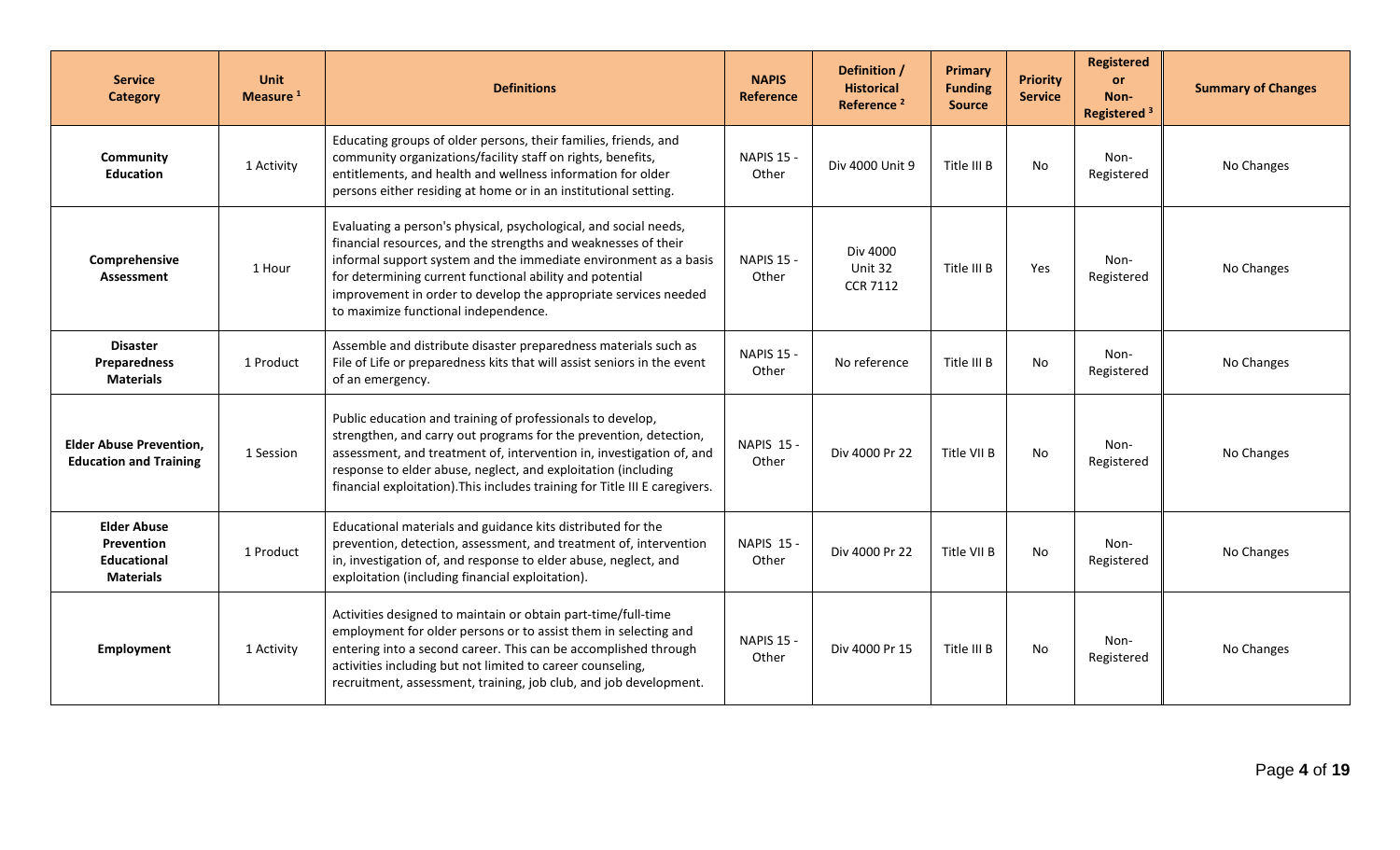| <b>Service</b><br><b>Category</b>               | <b>Unit</b><br>Measure <sup>1</sup> | <b>Definitions</b>                                                                                                                                                                                                                                                                                                                                                                                                                                                                                                                                                                                                                                                                                                                                                                                                                                                                                                                                                                                                            | <b>NAPIS</b><br><b>Reference</b> | Definition /<br><b>Historical</b><br>Reference <sup>2</sup> | <b>Primary</b><br><b>Funding</b><br><b>Source</b> | <b>Priority</b><br><b>Service</b> | <b>Registered</b><br><b>or</b><br>Non-<br>Registered <sup>3</sup> | <b>Summary of Changes</b> |
|-------------------------------------------------|-------------------------------------|-------------------------------------------------------------------------------------------------------------------------------------------------------------------------------------------------------------------------------------------------------------------------------------------------------------------------------------------------------------------------------------------------------------------------------------------------------------------------------------------------------------------------------------------------------------------------------------------------------------------------------------------------------------------------------------------------------------------------------------------------------------------------------------------------------------------------------------------------------------------------------------------------------------------------------------------------------------------------------------------------------------------------------|----------------------------------|-------------------------------------------------------------|---------------------------------------------------|-----------------------------------|-------------------------------------------------------------------|---------------------------|
| <b>Health</b>                                   | 1 Hour                              | Activities such as non-evidence-based medication management,<br>health screening, physical fitness, therapy, and hospice to assist<br>older individuals to improve or maintain physical health and secure<br>necessary medical, preventive health, or health maintenance<br>services. Health screening, therapy, and hospice must be provided<br>by a licensed health professional or by a paraprofessional<br>supervised by a licensed health professional. Does not include<br>services covered by Medicare, Medi-Cal, or other health insurance.<br>Medication management means activities that facilitate safe and<br>effective use of prescription and over-the-counter drugs. These<br>activities may include medication screening and education to an<br>individual and/or the caregiver to prevent incorrect medication<br>administration and adverse drug reaction. Primary activities are<br>normally on a one-to-one basis; if done as a group activity, each<br>participant shall be counted as one contact unit. | <b>NAPIS 15 -</b><br>Other       | Div 4000 Pr 9,<br>Unit 13, Unit 21,<br>Unit 29, Unit 37     | Title III B                                       | Yes                               | Non-<br>Registered                                                | No Changes                |
| <b>Housing</b>                                  | 1 Hour                              | Assistance in locating adequate housing through referral or<br>placement.                                                                                                                                                                                                                                                                                                                                                                                                                                                                                                                                                                                                                                                                                                                                                                                                                                                                                                                                                     | <b>NAPIS 15 -</b><br>Other       | Div 4000 Pr 4                                               | Title III B                                       | <b>No</b>                         | Non-<br>Registered                                                | No Changes                |
| Interpretation $/$<br><b>Translation</b>        | 1 Contact                           | Provide interpretation/translation services for older individuals and<br>their caregivers.                                                                                                                                                                                                                                                                                                                                                                                                                                                                                                                                                                                                                                                                                                                                                                                                                                                                                                                                    | NAPIS 15 -<br>Other              | Div 4000 Unit 4                                             | Title III B                                       | No                                | Non-<br>Registered                                                | No Changes                |
| <b>Mobility Management</b><br><b>Activities</b> | 1 Hour                              | Activities related to increasing transportation and mobility options<br>for older adults by providing assistance, information, travel training,<br>trip planning, coordination of service public or private transit<br>operators, scheduling, access to transit information, creation of<br>new models of service such as volunteer driver programs and<br>shuttles.                                                                                                                                                                                                                                                                                                                                                                                                                                                                                                                                                                                                                                                          | <b>NAPIS 15 -</b><br>Other       |                                                             | Title III B                                       | No                                | Non-<br>Registered                                                | No Changes                |
| <b>Mental Health</b>                            | 1 Hour                              | Provide services such as screening, assessment, therapy,<br>counseling, follow-up, and referral to maintain or improve the<br>mental health of older individuals. Mental Health services must be<br>provided by a licensed health professional or by a paraprofessional<br>supervised by a licensed health professional. Does not include<br>services covered by Medicare, Medi-Cal, or other health insurance.                                                                                                                                                                                                                                                                                                                                                                                                                                                                                                                                                                                                               | <b>NAPIS 15 -</b><br>Other       | Div 4000 Pr 10,<br>Unit 11,<br>Unit 23, Unit 29             | Title III B                                       | Yes                               | Non-<br>Registered                                                | No Changes                |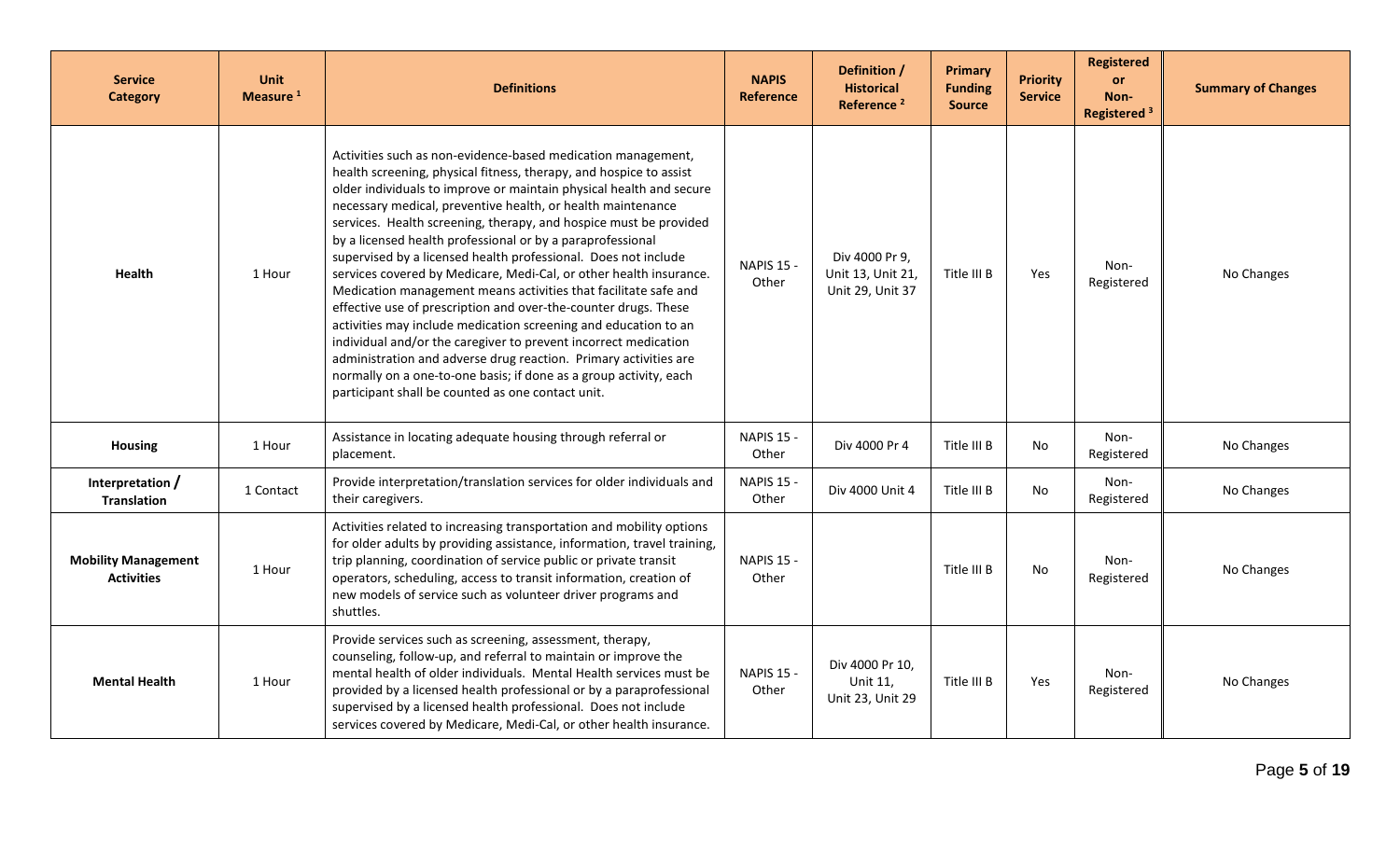| <b>Service</b><br><b>Category</b>                    | <b>Unit</b><br>Measure $1$ | <b>Definitions</b>                                                                                                                                                                                                                                                                                           | <b>NAPIS</b><br>Reference  | Definition /<br><b>Historical</b><br>Reference <sup>2</sup> | Primary<br><b>Funding</b><br><b>Source</b> | <b>Priority</b><br><b>Service</b> | <b>Registered</b><br><b>or</b><br>Non-<br>Registered <sup>3</sup> | <b>Summary of Changes</b> |
|------------------------------------------------------|----------------------------|--------------------------------------------------------------------------------------------------------------------------------------------------------------------------------------------------------------------------------------------------------------------------------------------------------------|----------------------------|-------------------------------------------------------------|--------------------------------------------|-----------------------------------|-------------------------------------------------------------------|---------------------------|
| <b>Peer Counseling</b>                               | 1 Hour                     | Use the skills and/or life experiences of trained volunteers, under<br>qualified supervision, to provide advice, guidance, and support in a<br>self-help approach in order to enhance well-being and enable<br>clients to make informed choices.                                                             | <b>NAPIS 15 -</b><br>Other | Div 4000 Unit 7                                             | Title III B                                | No                                | Non-<br>Registered                                                | No Changes                |
| <b>Personal Affairs</b><br>Assistance                | 1 Contact                  | Provide assistance in writing letters and with the completion of<br>financial forms, including tax forms, and other written or electronic<br>documents.                                                                                                                                                      | NAPIS 15 -<br>Other        | Div 4000 Unit 12,<br>Pr 16                                  | Title III B                                | <b>No</b>                         | Non-<br>Registered                                                | No Changes                |
| Personal /<br><b>Home Security</b>                   | 1 Product                  | Services for the security and safety of their home environment, by<br>providing safety features such as: medical alert, alarms, assistive<br>devices (including provision of assistive technology services and<br>assistive technology devices).                                                             | <b>NAPIS 15 -</b><br>Other | Div 4000 Pr 7                                               | Title III B                                | No                                | Non-<br>Registered                                                | No Changes                |
| <b>Public</b><br><b>Information</b>                  | 1 Activity                 | Contact with multiple current or potential clients or caregivers<br>through publications, publicity campaigns, and other mass media<br>campaigns including Internet websites.                                                                                                                                | <b>NAPIS 15 -</b><br>Other | <b>NAPIS</b>                                                | Title III B                                | Yes                               | Non-<br>Registered                                                | No Changes                |
| Registry                                             | 1 Hour                     | Recruit workers, maintain a current list of qualified workers, refer<br>workers to clients or clients to workers, and follow-up to assure<br>that service was received.                                                                                                                                      | <b>NAPIS 15 -</b><br>Other | Div 4000<br>Unit 41                                         | Title III B                                | No                                | Non-<br>Registered                                                | No Changes                |
| <b>Residential Repairs /</b><br><b>Modifications</b> | 1 Modification             | Residential modifications of homes that are necessary to facilitate<br>the ability of older individuals to remain at home and that are not<br>available under other programs. Includes minor<br>repairs/renovations in order to meet safety, health issues, and code<br>standards.                           | <b>NAPIS 15 -</b><br>Other | <b>Div 4000</b><br>Unit 1, Unit 48                          | Title III B                                | Yes                               | Non-<br>Registered                                                | No Changes                |
| <b>Respite Care</b>                                  | 1 Hour                     | Arrange for relief of the relatives or other caregivers of the frail<br>elderly living at home by the coordination or direct provision of<br>supportive services to the older person(s) while the primary<br>caregiver is temporarily absent (includes Adult Day Care as a respite<br>service for families). | <b>NAPIS 15 -</b><br>Other | Div 4000 Pr 18,<br>Unit 45                                  | Title III B                                | Yes                               | Non-<br>Registered                                                | No Changes                |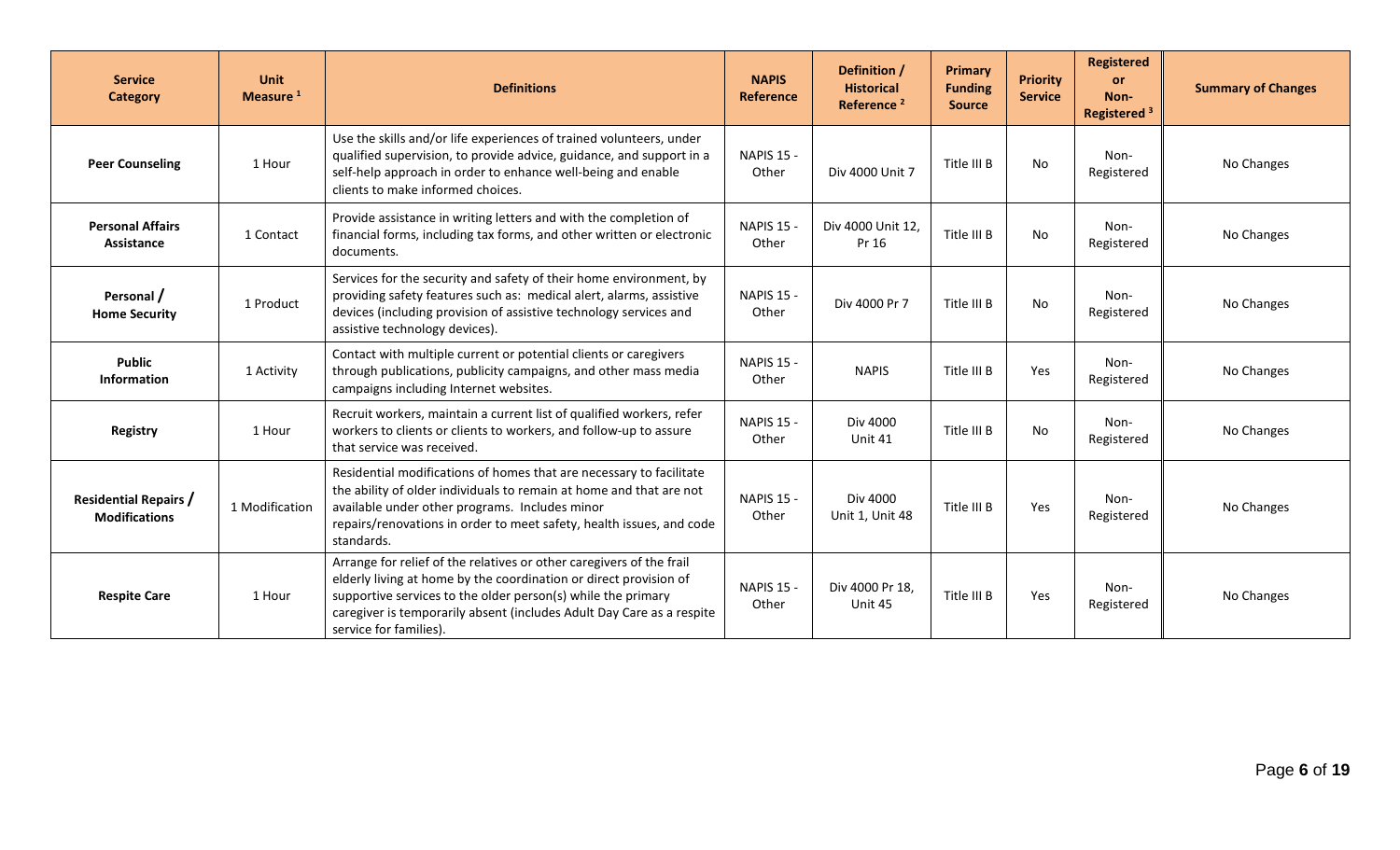| <b>Service</b><br>Category                | <b>Unit</b><br>Measure <sup>1</sup> | <b>Definitions</b>                                                                                                                                                                                                                                                                                                                                                                                                                                                                                                                                                                                                                   | <b>NAPIS</b><br><b>Reference</b> | Definition /<br><b>Historical</b><br>Reference <sup>2</sup> | <b>Primary</b><br><b>Funding</b><br><b>Source</b> | <b>Priority</b><br><b>Service</b> | Registered<br><b>or</b><br>Non-<br>Registered <sup>3</sup> | <b>Summary of Changes</b> |
|-------------------------------------------|-------------------------------------|--------------------------------------------------------------------------------------------------------------------------------------------------------------------------------------------------------------------------------------------------------------------------------------------------------------------------------------------------------------------------------------------------------------------------------------------------------------------------------------------------------------------------------------------------------------------------------------------------------------------------------------|----------------------------------|-------------------------------------------------------------|---------------------------------------------------|-----------------------------------|------------------------------------------------------------|---------------------------|
| <b>Senior Center</b><br><b>Activities</b> | 1 Hour                              | Services designed to enable older individuals to attain and/or<br>maintain physical and mental well-being such as recreation, music,<br>creative arts, physical activity, education, leadership development<br>and other supportive services not covered under other service<br>categories. Development and provision of new volunteer<br>opportunities and services, and creation of additional services and<br>programs to remedy gaps and deficiencies in existing services.<br>Entertainment costs such as tickets to shows or sporting events,<br>meals, lodging, rentals, transportation and gratuities, are not<br>allowable. | <b>NAPIS 15 -</b><br>Other       | Div 4000 Pr 13<br>OMB A-87                                  | Title III B                                       | <b>No</b>                         | Non-<br>Registered                                         | No Changes                |
| Telephone<br>Reassurance                  | 1 Contact                           | Telephone a client to provide contact and safety checks to reassure<br>and support older individuals.                                                                                                                                                                                                                                                                                                                                                                                                                                                                                                                                | <b>NAPIS 15 -</b><br>Other       | Div 4000<br>Unit 28                                         | Title III B                                       | Yes                               | Non-<br>Registered                                         | No Changes                |
| <b>Visiting</b>                           | 1 Hour                              | Visit a client to provide contact and safety checks to reassure and<br>support older individuals.                                                                                                                                                                                                                                                                                                                                                                                                                                                                                                                                    | <b>NAPIS 15 -</b><br>Other       | Div 4000<br>Unit 31                                         | Title III B                                       | Yes                               | Non-<br>Registered                                         | No Changes                |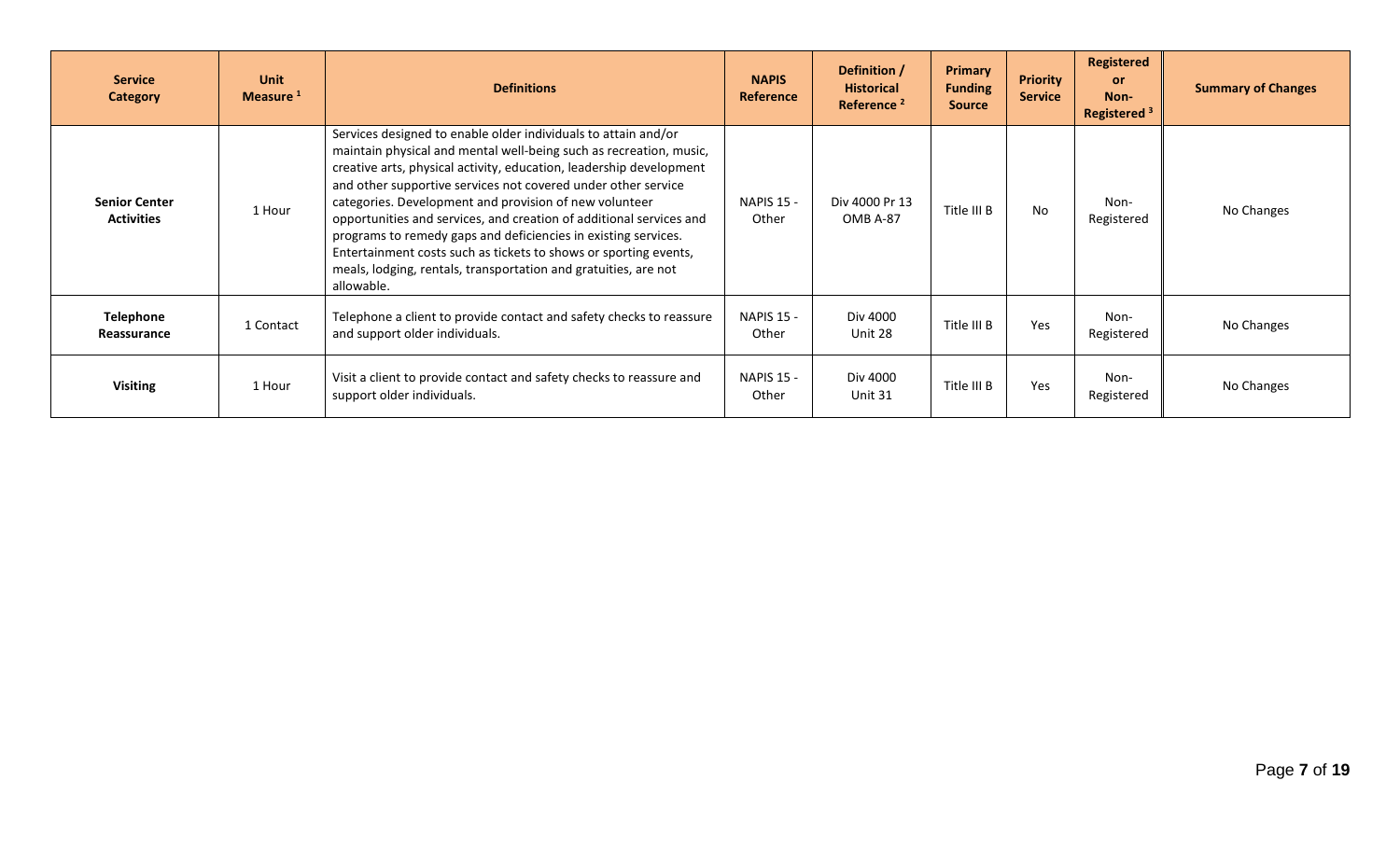### **FCSP - Caregiver Caring for Elderly** Support Services

| <b>Service</b><br><b>Category</b>                                | Unit<br>Measure <sup>1</sup> | <b>Definitions</b>                                                                                                                                                                                                                                                                                                                                                                                                                                                                                                                                                                                                                                                                                       | <b>NAPIS</b><br><b>Reference</b>                        | Definition /<br><b>Historical</b><br>Reference <sup>2</sup>               | <b>Primary</b><br><b>Funding</b><br><b>Source</b> | <b>Priority</b><br><b>Service</b> | <b>Registered</b><br><b>or</b><br>Non-<br>Registered <sup>3</sup> | <b>Summary of Changes</b> |
|------------------------------------------------------------------|------------------------------|----------------------------------------------------------------------------------------------------------------------------------------------------------------------------------------------------------------------------------------------------------------------------------------------------------------------------------------------------------------------------------------------------------------------------------------------------------------------------------------------------------------------------------------------------------------------------------------------------------------------------------------------------------------------------------------------------------|---------------------------------------------------------|---------------------------------------------------------------------------|---------------------------------------------------|-----------------------------------|-------------------------------------------------------------------|---------------------------|
| <b>Caregiver Assessment</b><br>(Caring for Elderly)              | 1 Hour                       | An FCSP Support Service conducted by persons trained and<br>experienced in the skills required to deliver the service that should<br>result in a plan that includes emergency back-up provisions and is<br>periodically updated; and will explore options and courses of action<br>for caregivers by identifying their: (A) willingness to provide care;<br>(B) duration and care frequency preferences; (C) caregiving abilities;<br>(D) physical health, psychological, social support, and training<br>needs; (E) financial resources relative for caregiving; and (F)<br>strengths and weaknesses within the immediate caregiving<br>environment and (caregiver's) extended informal support system. | <b>NAPIS</b><br>FCSP <sub>1</sub><br><b>Support Svs</b> | OAA 373(b)(3)<br><b>NAPIS</b><br><b>CDA FCSP Service</b><br><b>Matrix</b> | Title III E                                       | N/A                               | Registered                                                        | No Changes                |
| <b>Caregiver Counseling</b><br>(Caring for Elderly)              | 1 Hour                       | An FCSP Support Service provided to a caregiver by a person<br>appropriately trained and experienced in the skills required to<br>deliver the level of support needed for stress, depression, and loss<br>as a result of caregiving responsibilities. This service (A) may involve<br>his or her informal support system; (B) may be individual direct<br>sessions and/or telephone consultations, and (C) may address<br>caregiving-related financial and long-term care placement<br>responsibilities.                                                                                                                                                                                                 | <b>NAPISFCSP</b><br>1Support<br>Svs                     | OAA 373(b)(3)<br><b>NAPISCDA FCSP</b><br><b>Service Matrix</b>            | Title III E                                       | N/A                               | Registered                                                        | No Changes                |
| <b>Caregiver Peer Counseling</b><br>(Caring for Elderly)         | 1 Hour                       | An FCSP Support Service provided by experienced volunteers on the<br>condition that appropriate training and qualified supervision<br>protocols are in place.                                                                                                                                                                                                                                                                                                                                                                                                                                                                                                                                            | <b>NAPIS</b><br>FCSP <sub>1</sub><br><b>Support Svs</b> | OAA 373(b)(3)<br><b>NAPIS</b><br><b>CDA FCSP Service</b><br><b>Matrix</b> | Title III E                                       | N/A                               | Registered                                                        | No Changes                |
| <b>Caregiver</b><br><b>Support Group</b><br>(Caring for Elderly) | 1 Hour                       | An FCSP Support Service provided to a group of 3 - 12 caregivers<br>that is led by a competent facilitator; conducted at least monthly<br>within a supportive setting or via a controlled access, moderated<br>online or teleconference approach; for the purpose of sharing<br>experiences and ideas to ease the stress of caregiving, and to<br>improve decision-making and problem-solving skills related to their<br>caregiving responsibilities.                                                                                                                                                                                                                                                    | <b>NAPIS</b><br>FCSP <sub>1</sub><br><b>Support Svs</b> | OAA 373(b)(3)<br><b>NAPIS</b><br><b>CDA FCSP Service</b><br><b>Matrix</b> | Title III E                                       | N/A                               | Registered                                                        | No Changes                |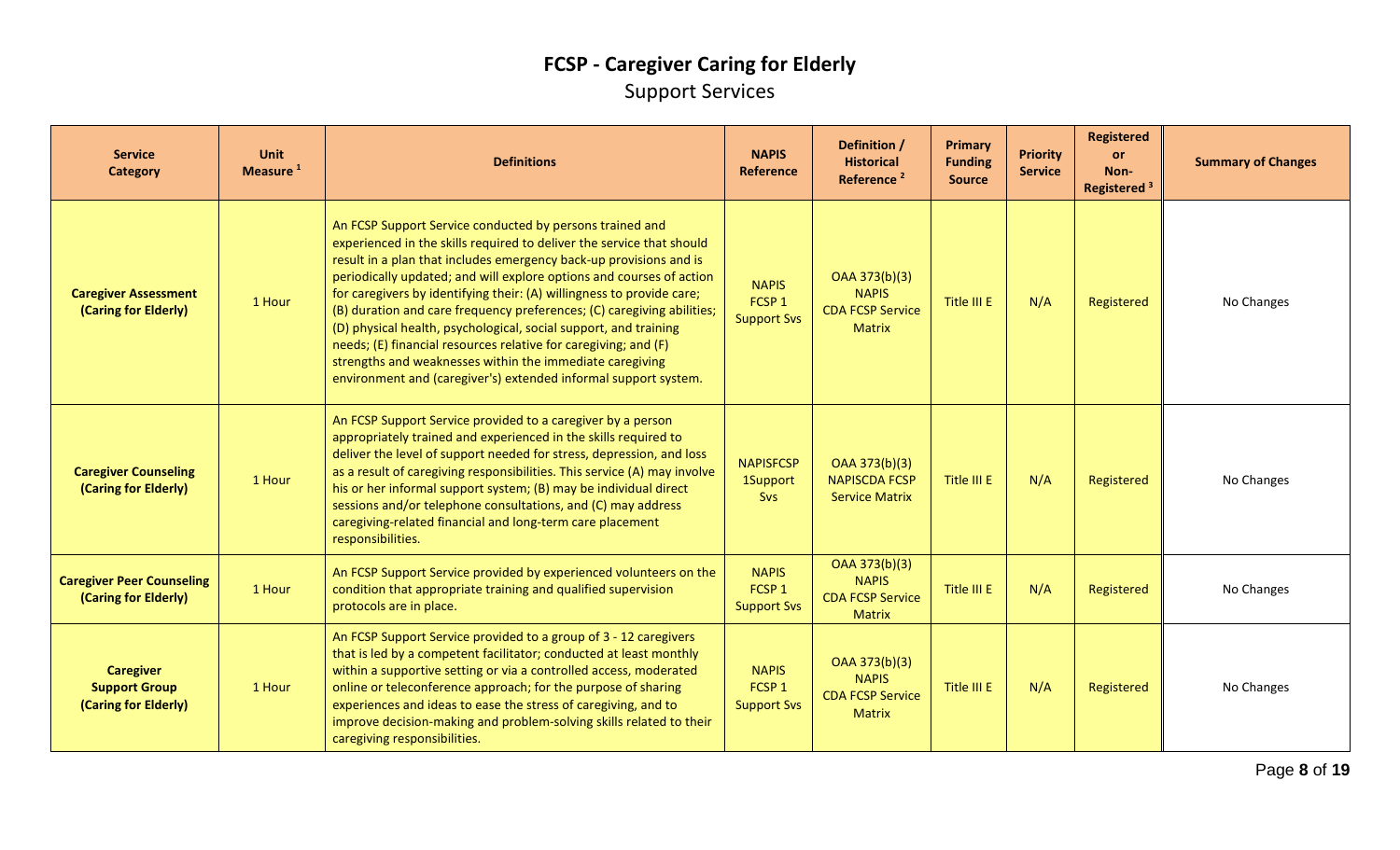| <b>Service</b><br><b>Category</b>                                  | <b>Unit</b><br>Measure <sup>1</sup> | <b>Definitions</b>                                                                                                                                                                                                                                                                                                                                                                                       | <b>NAPIS</b><br>Reference                               | Definition /<br><b>Historical</b><br>Reference <sup>2</sup>               | <b>Primary</b><br><b>Funding</b><br><b>Source</b> | <b>Priority</b><br><b>Service</b> | <b>Registered</b><br><b>or</b><br>Non-<br>Registered <sup>3</sup> | <b>Summary of Changes</b> |
|--------------------------------------------------------------------|-------------------------------------|----------------------------------------------------------------------------------------------------------------------------------------------------------------------------------------------------------------------------------------------------------------------------------------------------------------------------------------------------------------------------------------------------------|---------------------------------------------------------|---------------------------------------------------------------------------|---------------------------------------------------|-----------------------------------|-------------------------------------------------------------------|---------------------------|
| <b>Caregiver Training</b><br>(Caring for Elderly)                  | 1 Hour                              | An FCSP Support Service consisting of workshops or one-on-one<br>individually tailored sessions, conducted either in person or<br>electronically by a skilled and knowledgeable individual, to assist<br>caregivers in developing the skills and gaining the knowledge<br>necessary to fulfill their caregiving responsibilities; and address the<br>areas of health, nutrition, and financial literacy. | <b>NAPIS</b><br>FCSP <sub>1</sub><br><b>Support Svs</b> | OAA 373(b)(3)<br><b>NAPIS</b><br><b>CDA FCSP Service</b><br><b>Matrix</b> | Title III E                                       | N/A                               | Registered                                                        | No Changes                |
| <b>Caregiver</b><br><b>Case Management</b><br>(Caring for Elderly) | 1 Hour                              | An FCSP Support Service provided by a person who is trained and<br>experienced in the skills that are required to coordinate and<br>monitor the provision of formal caregiver-related services in<br>circumstances where caregivers are experiencing diminished<br>capacities due to mental impairment or temporary severe stress<br>and/or depression.                                                  | <b>NAPIS</b><br>FCSP <sub>1</sub><br><b>Support Svs</b> | OAA 373(b)(3)<br><b>NAPIS</b><br><b>CDA FCSP Service</b><br><b>Matrix</b> | Title III E                                       | N/A                               | Registered                                                        | No Changes                |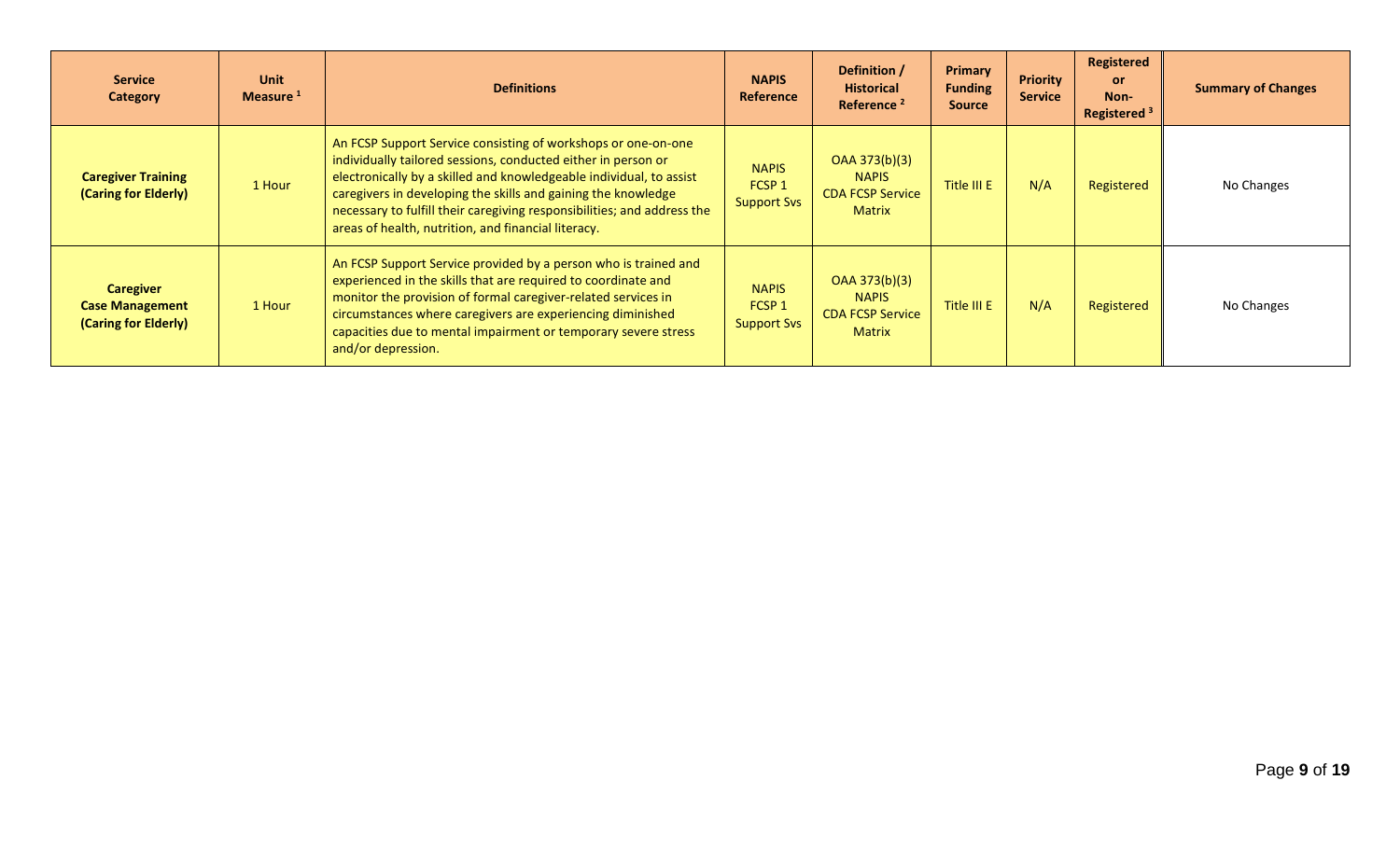### **FCSP - Caregiver Caring for Elderly** Respite Care

| <b>Service</b><br><b>Category</b>                                                               | <b>Unit</b><br>Measure <sup>1</sup> | <b>Definitions</b>                                                                                                                                                                                                                                                                        | <b>NAPIS</b><br>Reference                                | Definition /<br><b>Historical</b><br>Reference <sup>2</sup>               | Primary<br><b>Funding</b><br><b>Source</b> | <b>Priority</b><br><b>Service</b> | <b>Registered</b><br>or<br>Non-<br>Registered <sup>3</sup> | <b>Summary of Changes</b> |
|-------------------------------------------------------------------------------------------------|-------------------------------------|-------------------------------------------------------------------------------------------------------------------------------------------------------------------------------------------------------------------------------------------------------------------------------------------|----------------------------------------------------------|---------------------------------------------------------------------------|--------------------------------------------|-----------------------------------|------------------------------------------------------------|---------------------------|
| <b>Caregiver Respite</b><br><b>In-Home Supervision</b><br>(Caring for Elderly)                  | 1 Hour                              | An FCSP Respite Care service that includes the provision of care<br>receiver day and/or overnight supervision and friendly visiting by an<br>appropriately skilled provider or volunteer in order to prevent<br>wandering and health or safety incidents.                                 | <b>NAPIS</b><br>FCSP <sub>2</sub><br><b>Respite Care</b> | OAA 373(b)(4)<br><b>NAPIS</b><br><b>CDA FCSP Service</b><br><b>Matrix</b> | Title III E                                | N/A                               | Registered                                                 | No Changes                |
| <b>Caregiver Respite</b><br><b>Homemaker Assistance</b><br>(Caring for Elderly)                 | 1 Hour                              | An FCSP Respite Care service that includes the provision of care<br>receiver assistance with meal preparation, medication<br>management, using the phone, and or light housework (along with<br>care receiver supervision) by an appropriately skilled provider or<br>volunteer.          | <b>NAPIS</b><br>FCSP <sub>2</sub><br><b>Respite Care</b> | OAA 373(b)(4)<br><b>NAPIS</b><br><b>CDA FCSP Service</b><br><b>Matrix</b> | Title III E                                | N/A                               | Registered                                                 | No Changes                |
| <b>Caregiver Respite</b><br>In-Home<br><b>Personal Care</b><br>(Caring for Elderly)             | 1 Hour                              | An FCSP Respite Care service that includes the provision of care<br>receiver assistance with eating, bathing, toileting, transferring, and<br>or dressing (along with care receiver supervision and related<br>homemaker assistance) by an appropriately skilled provider.                | <b>NAPIS</b><br>FCSP <sub>2</sub><br><b>Respite Care</b> | OAA 373(b)(4)<br><b>NAPIS</b><br><b>CDA FCSP Service</b><br><b>Matrix</b> | Title III E                                | N/A                               | Registered                                                 | No Changes                |
| <b>Caregiver Respite</b><br><b>Home Chore</b><br>(Caring for Elderly)                           | 1 Hour                              | An FCSP Respite Care service that includes an appropriately skilled<br>provider or volunteer assisting a caregiver with heavy housework,<br>yard work, and or sidewalk and other routine home maintenance<br>(but not structural repairs) associated with caregiving<br>responsibilities. | <b>NAPIS</b><br>FCSP <sub>2</sub><br><b>Respite Care</b> | OAA 373(b)(4)<br><b>NAPIS</b><br><b>CDA FCSP Service</b><br><b>Matrix</b> | Title III E                                | N/A                               | Registered                                                 | No Changes                |
| <b>Caregiver Respite</b><br><b>Out-of-Home</b><br><b>Day Care</b><br>(Caring for Elderly)       | 1 Hour                              | An FCSP Respite Care service where the care receiver attends a<br>supervised/protective, congregate setting during some portion of a<br>day, and includes assess to social and recreational activities.                                                                                   | <b>NAPIS</b><br>FCSP <sub>2</sub><br><b>Respite Care</b> | OAA 373(b)(4)<br><b>NAPIS</b><br><b>CDA FCSP Service</b><br><b>Matrix</b> | Title III E                                | N/A                               | Registered                                                 | No Changes                |
| <b>Caregiver Respite</b><br><b>Out-of-Home</b><br><b>Overnight Care</b><br>(Caring for Elderly) | 1 Hour                              | An FCSP Respite Care service where the care receiver is temporarily<br>placed in a supervised/protective, residential setting for one or<br>more nights, and may include access to nursing and personal care.                                                                             | <b>NAPIS</b><br>FCSP <sub>2</sub><br><b>Respite Care</b> | OAA 373(b)(4)<br><b>NAPIS</b><br><b>CDA FCSP Service</b><br><b>Matrix</b> | Title III E                                | N/A                               | Registered                                                 | No Changes                |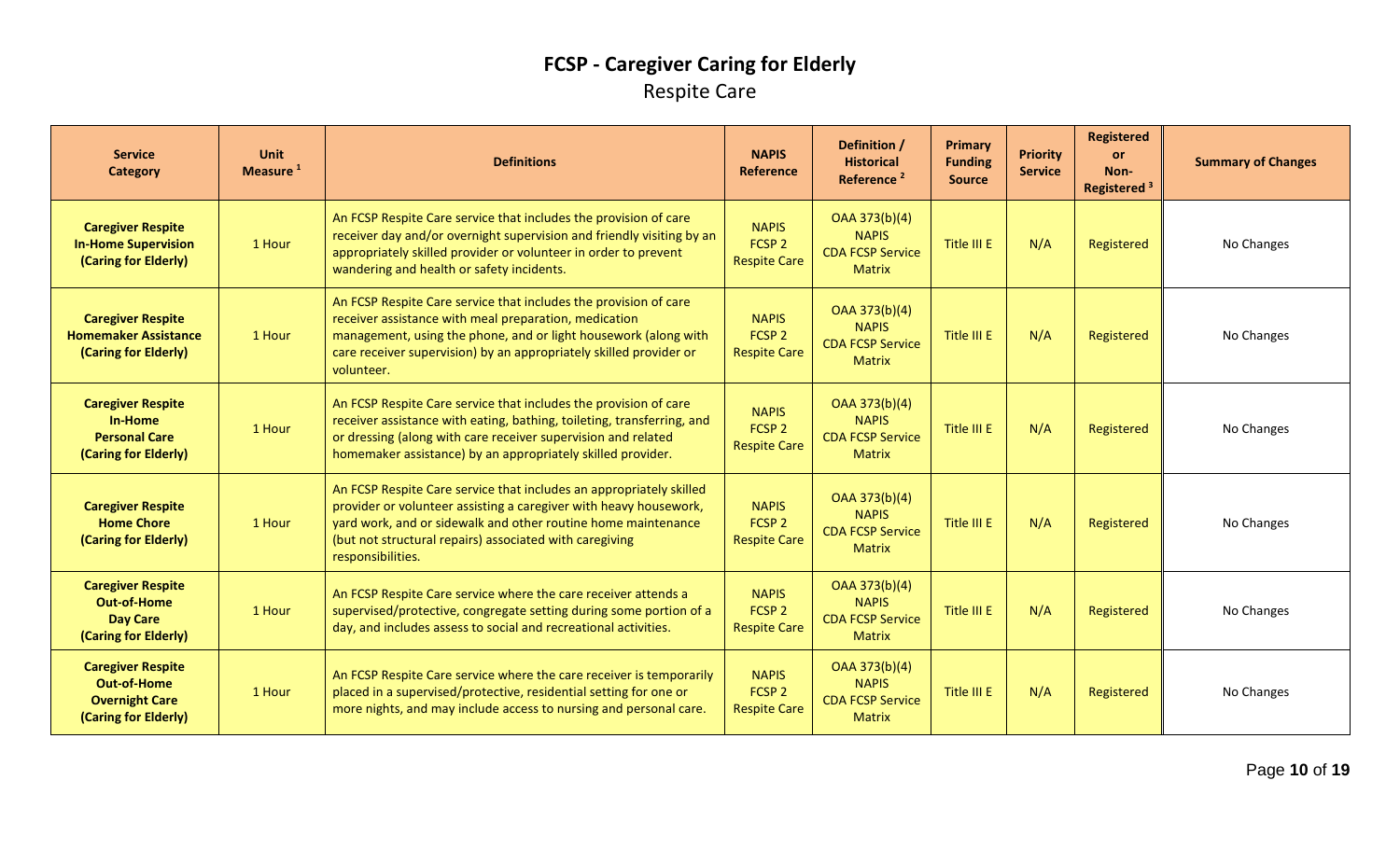### **FCSP - Caregiver Caring for Elderly** Supplemental Services

| <b>Service</b><br><b>Category</b>                                                    | Unit<br>Measure <sup>1</sup>      | <b>Definitions</b>                                                                                                                                                                                                                                                                                                                                                                                                                                                                                                                         | <b>NAPIS</b><br>Reference                                 | Definition /<br><b>Historical</b><br>Reference <sup>2</sup>               | <b>Primary</b><br><b>Funding</b><br><b>Source</b> | <b>Priority</b><br><b>Service</b> | <b>Registered</b><br>or<br>Non-<br>Registered <sup>3</sup> | <b>Summary of Changes</b> |
|--------------------------------------------------------------------------------------|-----------------------------------|--------------------------------------------------------------------------------------------------------------------------------------------------------------------------------------------------------------------------------------------------------------------------------------------------------------------------------------------------------------------------------------------------------------------------------------------------------------------------------------------------------------------------------------------|-----------------------------------------------------------|---------------------------------------------------------------------------|---------------------------------------------------|-----------------------------------|------------------------------------------------------------|---------------------------|
| <b>Assistive Devices</b><br>for Caregiving<br>(Caring for Elderly)                   | 1 Device is 1<br>Occurrence       | An FCSP Supplemental Service that involves the purchase, rental<br>and/or service fee of any equipment or product system (ranging<br>from a lift chair or bathtub transfer bench to an electronic pill<br>dispenser or emergency alert fall prevention device) in order to<br>facilitate and fulfill caregiving responsibilities.                                                                                                                                                                                                          | <b>NAPIS</b><br>FCSP <sub>3</sub><br>Supplement<br>al Svs | OAA 373(b)(5)<br><b>NAPIS</b><br><b>CDA FCSP Service</b><br><b>Matrix</b> | Title III E                                       | N/A                               | Registered                                                 | No Changes                |
| <b>Home Adaptationsfor</b><br><b>Caregiving (Caring for</b><br>Elderly)              | 1 Modification<br>is 1 Occurrence | An FCSP Supplemental Service that makes any minor or major<br>physical change to the home (ranging from installation of grab bars<br>or replacement of door handles to construction of an entrance<br>ramp or roll-in shower) in order to fulfill caregiving responsibilities.                                                                                                                                                                                                                                                             | <b>NAPISFCSP</b><br><b>3Supplemen</b><br>tal Svs          | OAA 373(b)(5)<br><b>NAPISCDA FCSP</b><br><b>Service Matrix</b>            | Title III E                                       | N/A                               | Registered                                                 | No Changes                |
| <b>Caregiving Services</b><br><b>Registry</b><br>(Caring for Elderly)                | 1 Hour is 1<br>Occurrence         | An FCSP Supplemental Service that recruits, screens, and maintains<br>a listing of dependable, qualified self-employed homemaker or<br>respite care workers who may be matched with caregivers willing to<br>use personal resources to pay for assistance with their caregiving<br>responsibilities. Both the caregiver and the self-employed worker<br>will be: (A) advised about appropriate compensation and<br>workplace performance expectations; and (B) provided with follow-<br>up to ensure the match is functioning effectively. | <b>NAPIS</b><br>FCSP <sub>3</sub><br>Supplement<br>al Sys | OAA 373(b)(5)<br><b>NAPIS</b><br><b>CDA FCSP Service</b><br><b>Matrix</b> | Title III E                                       | N/A                               | Registered                                                 | No Changes                |
| <b>Caregiving</b><br><b>Emergency</b><br>Cash / Material Aid<br>(Caring for Elderly) | 1 Assistance is 1<br>Occurrence   | An FCSP Supplemental Service that arranges for and provides<br>assistance to caregivers in the form of commodities, surplus food,<br>emergency cash, transit passes, meals, and vouchers that will help<br>meet identified needs associated with an individual caregiver's<br>responsibilities.                                                                                                                                                                                                                                            | <b>NAPIS</b><br>FCSP <sub>3</sub><br>Supplement<br>al Sys | OAA 373(b)(5)<br><b>NAPIS</b><br><b>CDA FCSP Service</b><br><b>Matrix</b> | Title III E                                       | N/A                               | Registered                                                 | No Changes                |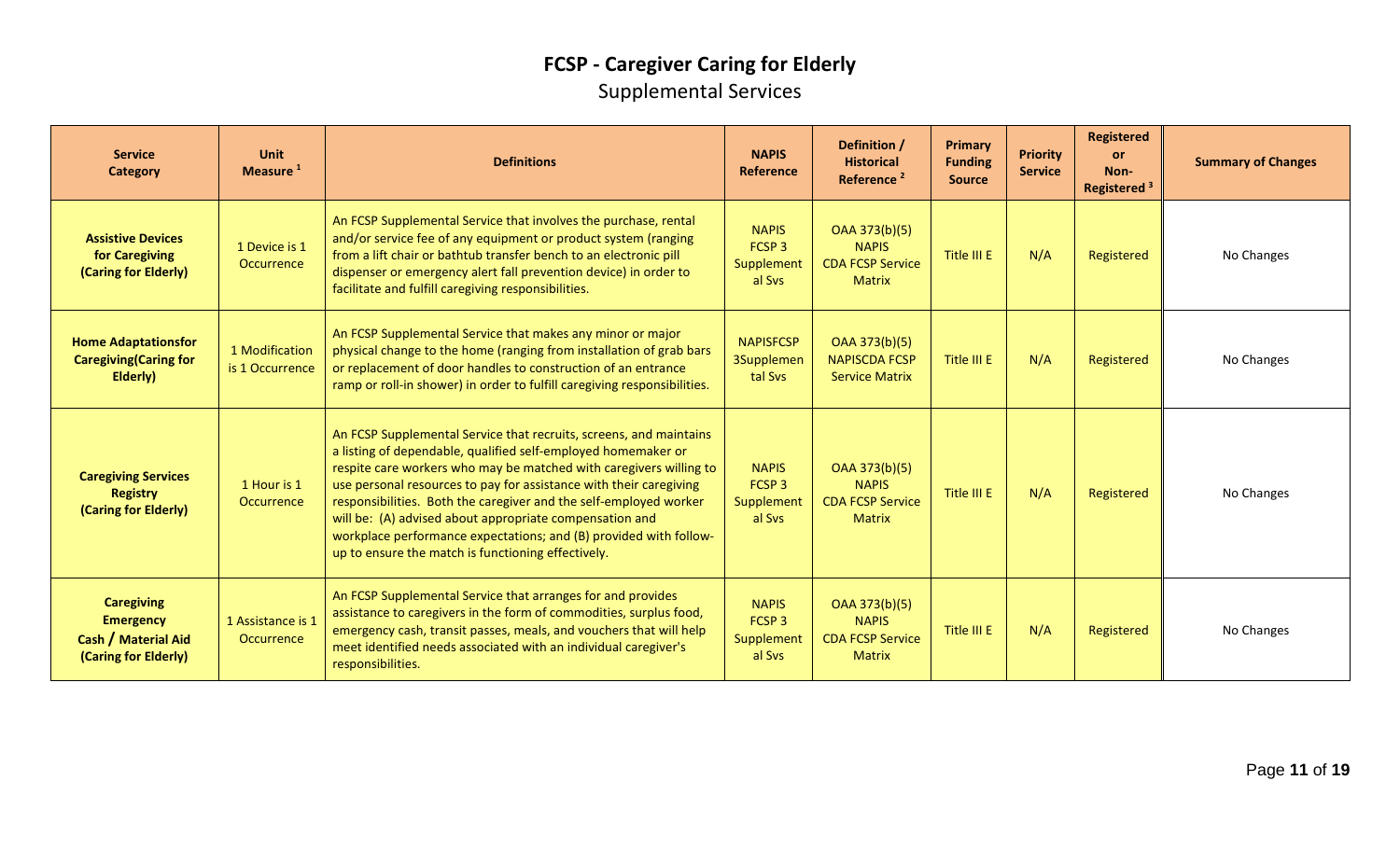### **FCSP - Caregiver Caring for Elderly** Access Assistance

| <b>Service</b><br><b>Category</b>                                          | <b>Unit</b><br>Measure <sup>1</sup> | <b>Definitions</b>                                                                                                                                                                                                                                                                                                                                                                                                                                                                                                                            | <b>NAPIS</b><br>Reference                                 | Definition /<br><b>Historical</b><br>Reference <sup>2</sup>        | Primary<br><b>Funding</b><br><b>Source</b> | <b>Priority</b><br><b>Service</b> | <b>Registered</b><br><b>or</b><br>Non-<br>Registered <sup>3</sup> | <b>Summary of Changes</b> |
|----------------------------------------------------------------------------|-------------------------------------|-----------------------------------------------------------------------------------------------------------------------------------------------------------------------------------------------------------------------------------------------------------------------------------------------------------------------------------------------------------------------------------------------------------------------------------------------------------------------------------------------------------------------------------------------|-----------------------------------------------------------|--------------------------------------------------------------------|--------------------------------------------|-----------------------------------|-------------------------------------------------------------------|---------------------------|
| <b>Caregiver Outreach</b><br>(Caring for Elderly)                          | 1 Contact                           | An FCSP Access Assistance service involving interventions (one-on-<br>one contacts with individuals) initiated by an agency or provider for<br>the purpose of identifying caregivers and encouraging their use of<br>existing caregiver support services (e.g., Caregiver InfoVan staff<br>contacts outside of local market).                                                                                                                                                                                                                 | <b>NAPIS</b><br>FCSP 4<br>Access<br>Assistance            | OAA 373(b)(2)<br><b>NAPIS</b><br><b>CDA FCSP Service</b><br>Matrix | Title III E                                | N/A                               | Non-<br>Registered                                                | No Changes                |
| <b>Caregiving Information</b><br>and<br>Assistance<br>(Caring for Elderly) | 1 Contact                           | An FCSP Access Assistances service that: (A) provides caregivers<br>with information on services available within the communities,<br>including caregiving information related to assistive technology and<br>caring for older individuals at risk for institutional placement; (B)<br>links caregivers to the services and opportunities that are available<br>within the communities; (C) to the maximum extent practicable,<br>establishes adequate follow-up procedures (caregiver may remain<br>anonymous and refuse follow-up contact). | <b>NAPIS</b><br>FCSP 4<br>Access<br>Assistance            | OAA 373(b)(2)<br><b>NAPIS</b><br><b>CDA FCSP Service</b><br>Matrix | Title III E                                | N/A                               | Non-<br>Registered                                                | No Changes                |
| <b>Caregiver Interpretation</b><br>/Translation(Caring for<br>Elderly)     | 1 Contact                           | An FCSP Access Assistance Service for the provision of bilingual<br>communication assistance to a caregiver in order to access<br>assistance and receive support for his or her caregiving<br>responsibilities (e.g., staff interpreting dialogue between caregiver<br>and care consultant staff translating an elder's prescription drug<br>label for his caregiver).                                                                                                                                                                        | <b>NAPISFCSP</b><br>4Access<br>Assistance                 | OAA 373(b)(2)<br><b>NAPISCDA FCSP</b><br><b>Service Matrix</b>     | Title III E                                | N/A                               | Non-<br>Registered                                                | No Changes                |
| <b>Caregiver Legal Resources</b><br>(Caring for Elderly)                   | 1 Contact                           | An FCSP Access Assistance Service involving one-to-one guidance<br>provided by an attorney (or person under the supervision of an<br>attorney) in the use of legal resources and services when assisting a<br>caregiver with caregiving-related legal issues.                                                                                                                                                                                                                                                                                 | <b>NAPIS</b><br>FCSP <sub>4</sub><br>Access<br>Assistance | OAA 373(b)(2)<br><b>NAPIS</b><br><b>CDA FCSP Service</b><br>Matrix | Title III E                                | N/A                               | Non-<br>Registered                                                | No Changes                |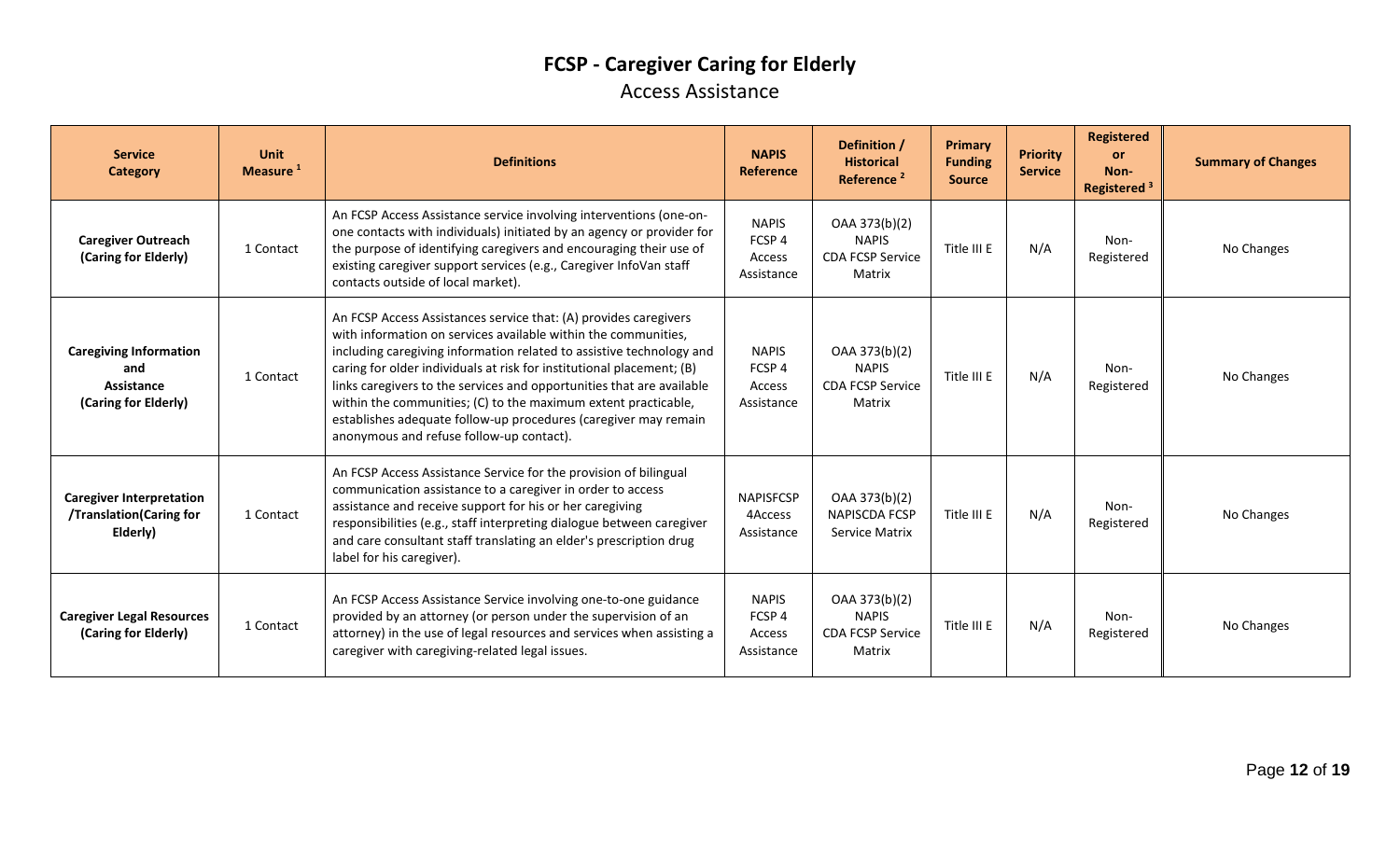### **FCSP - Caregiver Caring for Elderly** Information Services

| <b>Service</b><br><b>Category</b>                                      | Unit<br>Measure <sup>1</sup> | <b>Definitions</b>                                                                                                                                                                                                                                                                      | <b>NAPIS</b><br>Reference                                      | Definition /<br><b>Historical</b><br>Reference <sup>2</sup>        | <b>Primary</b><br><b>Funding</b><br><b>Source</b> | <b>Priority</b><br><b>Service</b> | Registered<br>or<br>Non-<br>Registered <sup>3</sup> | <b>Summary of Changes</b> |
|------------------------------------------------------------------------|------------------------------|-----------------------------------------------------------------------------------------------------------------------------------------------------------------------------------------------------------------------------------------------------------------------------------------|----------------------------------------------------------------|--------------------------------------------------------------------|---------------------------------------------------|-----------------------------------|-----------------------------------------------------|---------------------------|
| <b>Public Information</b><br>on<br>Caregiving<br>(Caring for Elderly)  | 1 Activity                   | An FCSP Information Service designed to provide information about<br>available FCSP and other caregiver support resources and services<br>by disseminating publications, conducting media campaigns, and<br>maintaining electronic information systems (e.g., quarterly<br>newsletter). | <b>NAPIS</b><br>FCSP <sub>5</sub><br>Information<br><b>Svs</b> | OAA 373(b)(1)<br><b>NAPIS</b><br><b>CDA FCSP Service</b><br>Matrix | Title III E                                       | N/A                               | Non-<br>Registered                                  | No Changes                |
| <b>Community Education</b><br>on<br>Caregiving<br>(Caring for Elderly) | 1 Activity                   | An FCSP Information Service designed to educate groups of current<br>or potential caregivers and those who may provide them with<br>assistance about available FCSP and other caregiver support<br>resources and services (e.g., booth at a health fair).                               | <b>NAPIS</b><br>FCSP <sub>5</sub><br>Information<br><b>Svs</b> | OAA 373(b)(1)<br>NAPIS<br><b>CDA FCSP Service</b><br>Matrix        | Title III E                                       | N/A                               | Non-<br>Registered                                  | No Changes                |

### **FCSP - Grandparent Caring for Child** Support Services

| <b>Service</b><br><b>Category</b>                 | <b>Unit</b><br>Measure <sup>1</sup> | <b>Definitions</b>                                                                                                                                                                                                                                                                                                                                                                                                                                                                                                                  | <b>NAPIS</b><br>Reference                               | Definition /<br><b>Historical</b><br>Reference <sup>2</sup>               | Primary<br><b>Funding</b><br><b>Source</b> | <b>Priority</b><br><b>Service</b> | Registered<br><b>or</b><br>Non-<br>Registered $3$ | <b>Summary of Changes</b> |
|---------------------------------------------------|-------------------------------------|-------------------------------------------------------------------------------------------------------------------------------------------------------------------------------------------------------------------------------------------------------------------------------------------------------------------------------------------------------------------------------------------------------------------------------------------------------------------------------------------------------------------------------------|---------------------------------------------------------|---------------------------------------------------------------------------|--------------------------------------------|-----------------------------------|---------------------------------------------------|---------------------------|
| <b>Caregiver Assessment</b><br>(Caring for Child) | 1 Hour                              | An FCSP Support Service provided to a caregiver by a person<br>appropriately trained and experienced in the skills required to<br>deliver the level of counseling service, which may range from<br>guidance with caregiving responsibilities to therapy for stress,<br>depression, and loss; and (A) may involve his or her informal<br>support system; (B) may be individual direct sessions and/or<br>telephone consultations, and (C) may address caregiving-related<br>financial and long-term care placement responsibilities. | <b>NAPIS</b><br>FCSP <sub>1</sub><br><b>Support Svs</b> | OAA 373(b)(3)<br><b>NAPIS</b><br><b>CDA FCSP Service</b><br><b>Matrix</b> | Title III E                                | N/A                               | Registered                                        | No Changes                |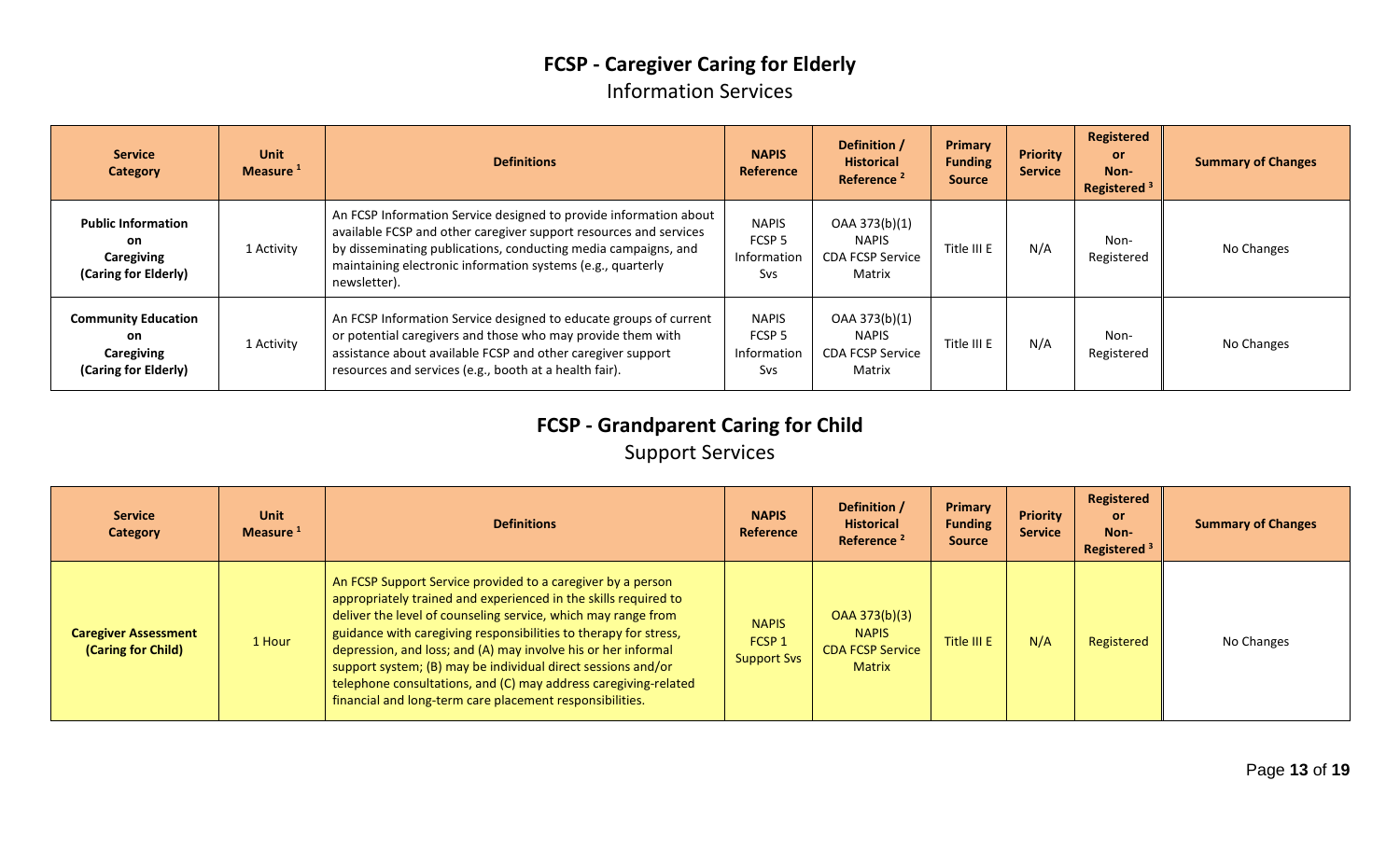| <b>Service</b><br><b>Category</b>                                | <b>Unit</b><br>Measure <sup>1</sup> | <b>Definitions</b>                                                                                                                                                                                                                                                                                                                                                                                                                                                                                       | <b>NAPIS</b><br>Reference                               | Definition /<br><b>Historical</b><br>Reference <sup>2</sup>               | <b>Primary</b><br><b>Funding</b><br><b>Source</b> | <b>Priority</b><br><b>Service</b> | <b>Registered</b><br><b>or</b><br>Non-<br>Registered <sup>3</sup> | <b>Summary of Changes</b> |
|------------------------------------------------------------------|-------------------------------------|----------------------------------------------------------------------------------------------------------------------------------------------------------------------------------------------------------------------------------------------------------------------------------------------------------------------------------------------------------------------------------------------------------------------------------------------------------------------------------------------------------|---------------------------------------------------------|---------------------------------------------------------------------------|---------------------------------------------------|-----------------------------------|-------------------------------------------------------------------|---------------------------|
| <b>Caregiver Counseling</b><br>(Caring for Child)                | 1 Hour                              | An FCSP Support Service provided to a caregiver by a person<br>appropriately trained and experienced in the skills required to<br>deliver the level of support needed for stress, depression, and loss<br>as a result of caregiving responsibilities. This service (A) may involve<br>his or her informal support system; (B) may be individual direct<br>sessions and/or telephone consultations, and (C) may address<br>caregiving-related financial and long-term care placement<br>responsibilities. | <b>NAPISFCSP</b><br>1Support<br>Svs                     | OAA 373(b)(3)<br><b>NAPISCDA FCSP</b><br><b>Service Matrix</b>            | Title III E                                       | N/A                               | Registered                                                        | No Changes                |
| <b>Caregiver Peer Counseling</b><br>(Caring for Child)           | 1 Hour                              | An FCSP Support Service provided by experienced volunteers on the<br>condition that appropriate training and qualified supervision<br>protocols are in place.                                                                                                                                                                                                                                                                                                                                            | <b>NAPIS</b><br>FCSP <sub>1</sub><br><b>Support Svs</b> | OAA 373(b)(3)<br><b>NAPIS</b><br><b>CDA FCSP Service</b><br><b>Matrix</b> | Title III E                                       | N/A                               | Registered                                                        | No Changes                |
| <b>Caregiver</b><br><b>Support Group</b><br>(Caring for Child)   | 1 Hour                              | An FCSP Support Service provided to a group of 3 - 12 caregivers<br>that is led by a competent facilitator; conducted at least monthly<br>within a supportive setting or via a controlled access, moderated<br>online or teleconference approach; for the purpose of sharing<br>experiences and ideas to ease the stress of caregiving, and to<br>improve decision-making and problem-solving skills related to their<br>caregiving responsibilities.                                                    | <b>NAPIS</b><br>FCSP <sub>1</sub><br><b>Support Svs</b> | OAA 373(b)(3)<br><b>NAPIS</b><br><b>CDA FCSP Service</b><br><b>Matrix</b> | Title III E                                       | N/A                               | Registered                                                        | No Changes                |
| <b>Caregiver Training</b><br>(Caring for Child)                  | 1 Hour                              | An FCSP Support Service consisting of workshops or one-on-one<br>individually tailored sessions, conducted either in person or<br>electronically by a skilled and knowledgeable individual, to assist<br>caregivers in developing the skills and gaining the knowledge<br>necessary to fulfill their caregiving responsibilities; and shall address<br>the areas of health, nutrition, and financial literacy.                                                                                           | <b>NAPIS</b><br>FCSP <sub>1</sub><br><b>Support Svs</b> | OAA 373(b)(3)<br><b>NAPIS</b><br><b>CDA FCSP Service</b><br><b>Matrix</b> | Title III E                                       | N/A                               | Registered                                                        | No Changes                |
| <b>Caregiver</b><br><b>Case Management</b><br>(Caring for Child) | 1 Hour                              | An FCSP Support Service provided by a person who is trained and<br>experienced in the skills that are required to coordinate and<br>monitor the provision of formal caregiver-related services in<br>circumstances where caregivers are experiencing diminished<br>capacities due to mental impairment or temporary severe stress<br>and/or depression.                                                                                                                                                  | <b>NAPIS</b><br>FCSP <sub>1</sub><br><b>Support Svs</b> | OAA 373(b)(3)<br><b>NAPIS</b><br><b>CDA FCSP Service</b><br><b>Matrix</b> | Title III E                                       | N/A                               | Registered                                                        | No Changes                |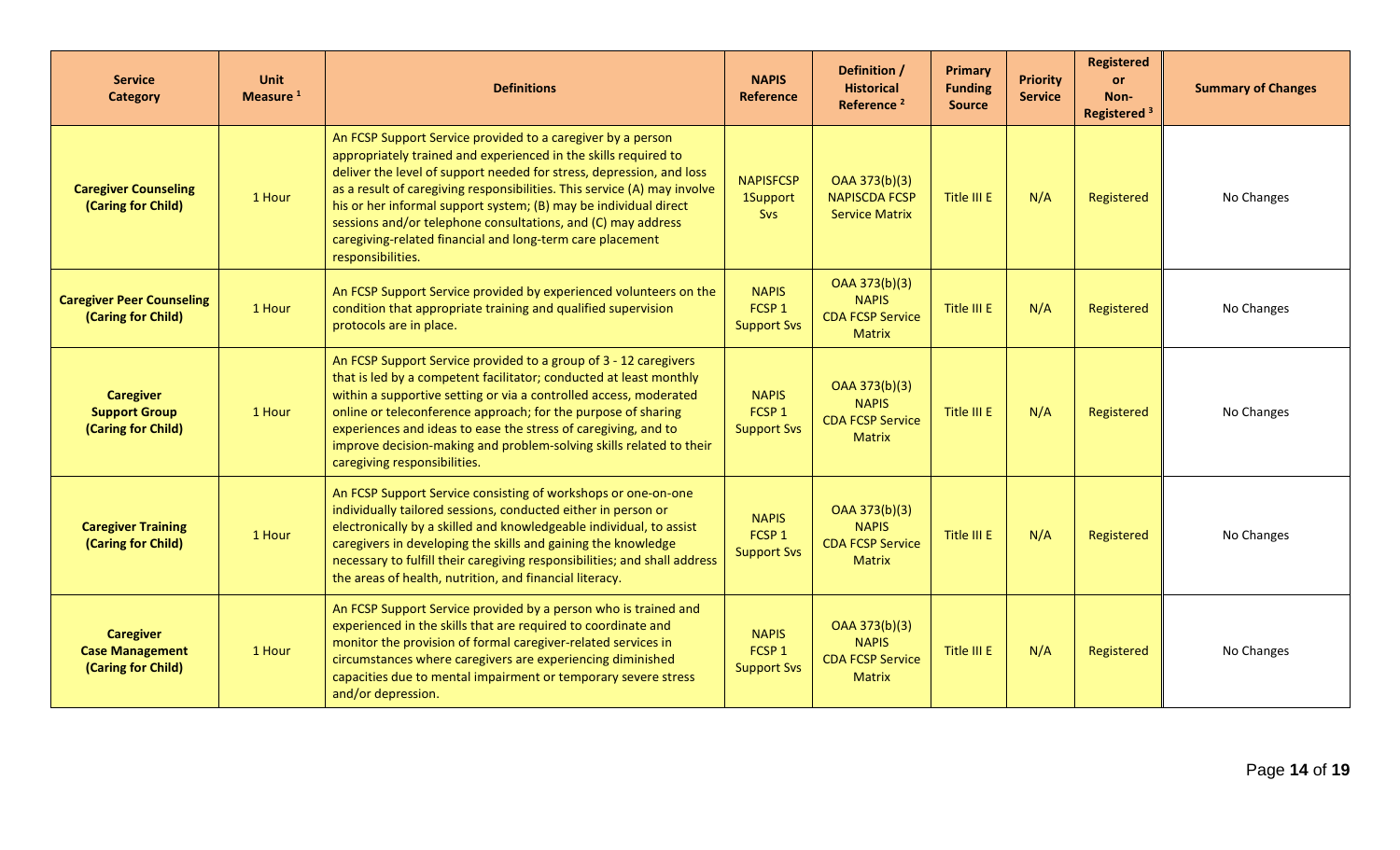### **FCSP - Grandparent Caring for Child** Respite Care

| <b>Service</b><br><b>Category</b>                                                             | <b>Unit</b><br>Measure <sup>1</sup> | <b>Definitions</b>                                                                                                                                                                                                                                                                        | <b>NAPIS</b><br>Reference                                | Definition /<br><b>Historical</b><br>Reference <sup>2</sup>               | Primary<br><b>Funding</b><br><b>Source</b> | <b>Priority</b><br><b>Service</b> | <b>Registered</b><br><b>or</b><br>Non-<br>Registered <sup>3</sup> | <b>Summary of Changes</b> |
|-----------------------------------------------------------------------------------------------|-------------------------------------|-------------------------------------------------------------------------------------------------------------------------------------------------------------------------------------------------------------------------------------------------------------------------------------------|----------------------------------------------------------|---------------------------------------------------------------------------|--------------------------------------------|-----------------------------------|-------------------------------------------------------------------|---------------------------|
| <b>Caregiver Respite</b><br><b>In-Home Supervision</b><br>(Caring for Child)                  | 1 Hour                              | An FCSP Respite Care service that includes the provision of care<br>receiver day and/or overnight supervision and friendly visiting by an<br>appropriately skilled provider or volunteer in order to prevent<br>wandering and health or safety incidents.                                 | <b>NAPIS</b><br>FCSP <sub>2</sub><br><b>Respite Care</b> | OAA 373(b)(4)<br><b>NAPIS</b><br><b>CDA FCSP Service</b><br><b>Matrix</b> | Title III E                                | N/A                               | Registered                                                        | No Changes                |
| <b>Caregiver Respite</b><br><b>Homemaker Assistance</b><br>(Caring for Child)                 | 1 Hour                              | An FCSP Respite Care service that includes the provision of care<br>receiver assistance with meal preparation, medication<br>management, using the phone, and or light housework (along with<br>care receiver supervision) by an appropriately skilled provider or<br>volunteer.          | <b>NAPISFCSP</b><br>2Respite<br>Care                     | OAA 373(b)(4)<br><b>NAPISCDA FCSP</b><br><b>Service Matrix</b>            | Title III E                                | N/A                               | Registered                                                        | No Changes                |
| <b>Caregiver Respite</b><br>In-Home<br><b>Personal Care</b><br>(Caring for Child)             | 1 Hour                              | An FCSP Respite Care service that includes the provision of care<br>receiver assistance with eating, bathing, toileting, transferring, and<br>or dressing (along with care receiver supervision and related<br>homemaker assistance) by an appropriately skilled provider.                | <b>NAPIS</b><br>FCSP <sub>2</sub><br><b>Respite Care</b> | OAA 373(b)(4)<br><b>NAPIS</b><br><b>CDA FCSP Service</b><br><b>Matrix</b> | Title III E                                | N/A                               | Registered                                                        | No Changes                |
| <b>Caregiver Respite</b><br><b>Home Chore</b><br>(Caring for Child)                           | 1 Hour                              | An FCSP Respite Care service that includes an appropriately skilled<br>provider or volunteer assisting a caregiver with heavy housework,<br>yard work, and or sidewalk and other routine home maintenance<br>(but not structural repairs) associated with caregiving<br>responsibilities. | <b>NAPIS</b><br>FCSP <sub>2</sub><br><b>Respite Care</b> | OAA 373(b)(4)<br><b>NAPIS</b><br><b>CDA FCSP Service</b><br><b>Matrix</b> | Title III E                                | N/A                               | Registered                                                        | No Changes                |
| <b>Caregiver Respite</b><br><b>Out-of-Home</b><br><b>Day Care</b><br>(Caring for Child)       | 1 Hour                              | An FCSP Respite Care service where the care receiver attends a<br>supervised/protective, congregate setting during some portion of a<br>day, and includes assess to social and recreational activities.                                                                                   | <b>NAPIS</b><br>FCSP <sub>2</sub><br><b>Respite Care</b> | OAA 373(b)(4)<br><b>NAPIS</b><br><b>CDA FCSP Service</b><br><b>Matrix</b> | Title III E                                | N/A                               | Registered                                                        | No Changes                |
| <b>Caregiver Respite</b><br><b>Out-of-Home</b><br><b>Overnight Care</b><br>(Caring for Child) | 1 Hour                              | An FCSP Respite Care service where the care receiver is temporarily<br>placed in a supervised/protective, residential setting for one or<br>more nights, and may include access to nursing and personal care.                                                                             | <b>NAPIS</b><br>FCSP <sub>2</sub><br><b>Respite Care</b> | OAA 373(b)(4)<br><b>NAPIS</b><br><b>CDA FCSP Service</b><br><b>Matrix</b> | Title III E                                | N/A                               | Registered                                                        | No Changes                |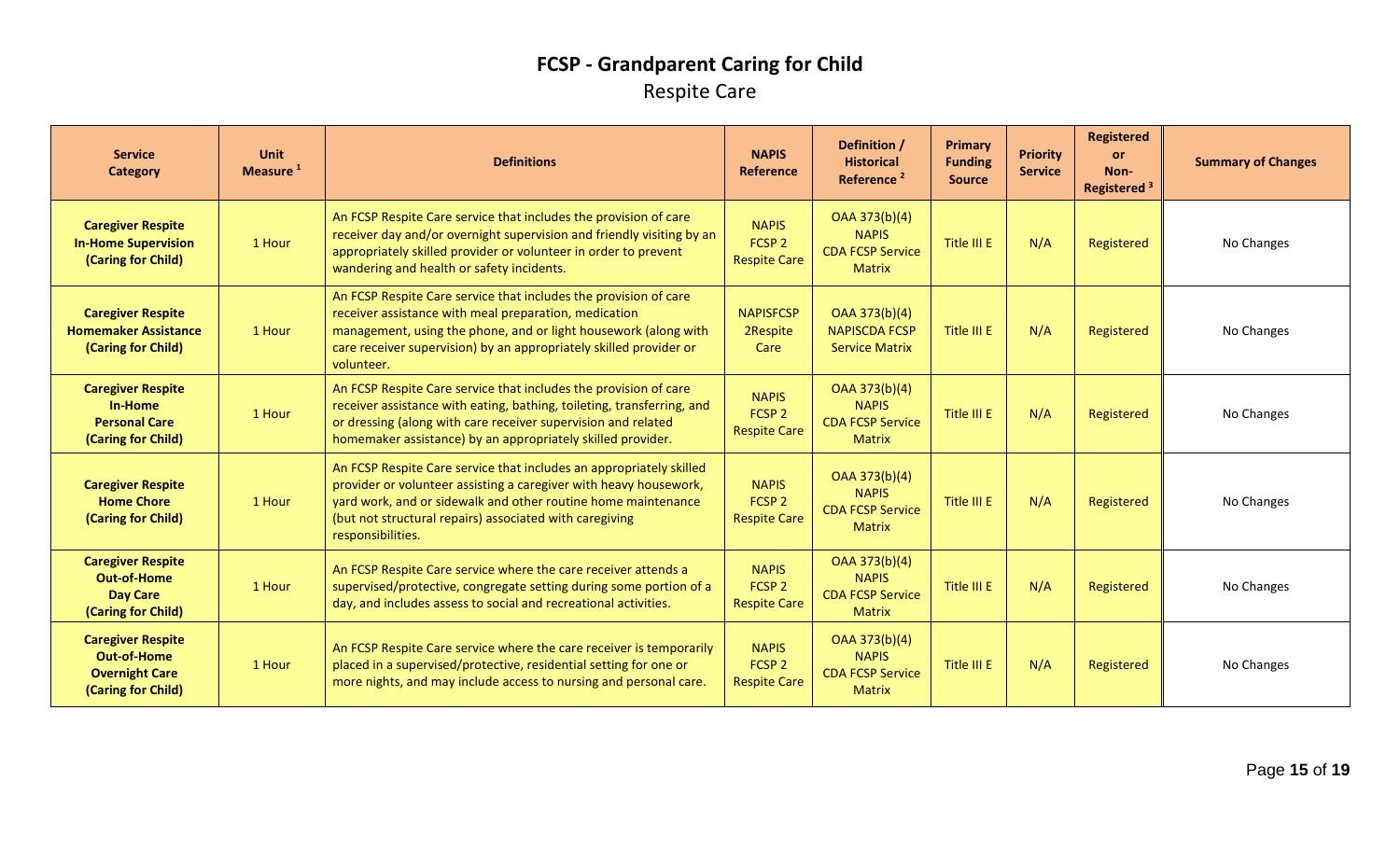### **FCSP - Grandparent Caring for Child** Supplemental Services

| <b>Service</b><br><b>Category</b>                                               | <b>Unit</b><br>Measure <sup>1</sup> | <b>Definitions</b>                                                                                                                                                                                                                                                                                                                                                                                                                                                                                                                         | <b>NAPIS</b><br>Reference                                 | Definition /<br><b>Historical</b><br>Reference <sup>2</sup>               | <b>Primary</b><br><b>Funding</b><br><b>Source</b> | <b>Priority</b><br><b>Service</b> | <b>Registered</b><br><b>or</b><br>Non-<br>Registered <sup>3</sup> | <b>Summary of Changes</b> |
|---------------------------------------------------------------------------------|-------------------------------------|--------------------------------------------------------------------------------------------------------------------------------------------------------------------------------------------------------------------------------------------------------------------------------------------------------------------------------------------------------------------------------------------------------------------------------------------------------------------------------------------------------------------------------------------|-----------------------------------------------------------|---------------------------------------------------------------------------|---------------------------------------------------|-----------------------------------|-------------------------------------------------------------------|---------------------------|
| <b>Assistive Devices</b><br>for Caregiving<br>(Caring for Child)                | 1 Device is 1<br>Occurrence         | An FCSP Supplemental Service that involves the purchase, rental<br>and/or service fee of any equipment or product system (ranging<br>from a lift chair or bathtub transfer bench to an electronic pill<br>dispenser or emergency alert fall prevention device) in order to<br>facilitate and fulfill the caregiving responsibilities.                                                                                                                                                                                                      | <b>NAPIS</b><br>FCSP <sub>3</sub><br>Supplement<br>al Sys | OAA 373(b)(5)<br><b>NAPIS</b><br><b>CDA FCSP Service</b><br><b>Matrix</b> | Title III E                                       | N/A                               | Registered                                                        | No Changes                |
| <b>Home Adaptations for</b><br><b>Caregiving</b><br>(Caring for Child)          | 1 Modification<br>is 1 Occurrence   | An FCSP Supplemental Service that makes any minor or major<br>physical change to the home (ranging from installation of grab bars<br>or replacement of door handles to construction of an entrance<br>ramp or roll-in shower) in order to facilitate and fulfill caregiving<br>responsibilities.                                                                                                                                                                                                                                           | <b>NAPIS</b><br>FCSP <sub>3</sub><br>Supplement<br>al Sys | OAA 373(b)(5)<br><b>NAPIS</b><br><b>CDA FCSP Service</b><br><b>Matrix</b> | Title III E                                       | N/A                               | Registered                                                        | No Changes                |
| <b>Caregiving Services</b><br><b>Registry</b><br>(Caring for Child)             | 1 Hour is 1<br>Occurrence           | An FCSP Supplemental Service that recruits, screens, and maintains<br>a listing of dependable, qualified self-employed homemaker or<br>respite care workers who may be matched with caregivers willing to<br>use personal resources to pay for assistance with their caregiving<br>responsibilities. Both the caregiver and the self-employed worker<br>will be: (A) advised about appropriate compensation and<br>workplace performance expectations; and (B) provided with follow-<br>up to ensure the match is functioning effectively. | <b>NAPISFCSP</b><br><b>3Supplemen</b><br>tal Svs          | OAA 373(b)(5)<br><b>NAPISCDA FCSP</b><br><b>Service Matrix</b>            | Title III E                                       | N/A                               | Registered                                                        | No Changes                |
| <b>Caregiving Emergency</b><br><b>Cash / Material Aid</b><br>(Caring for Child) | 1 Assistance is 1<br>Occurrence     | An FCSP Supplemental Service that arranges for and provides<br>assistance to caregivers in the form of commodities, surplus food,<br>emergency cash, transit passes, meals, and vouchers that will help<br>meet identified needs associated with an individual caregiver's<br>responsibilities.                                                                                                                                                                                                                                            | <b>NAPIS</b><br>FCSP <sub>3</sub><br>Supplement<br>al Svs | OAA 373(b)(5)<br><b>NAPIS</b><br><b>CDA FCSP Service</b><br><b>Matrix</b> | Title III E                                       | N/A                               | Registered                                                        | No Changes                |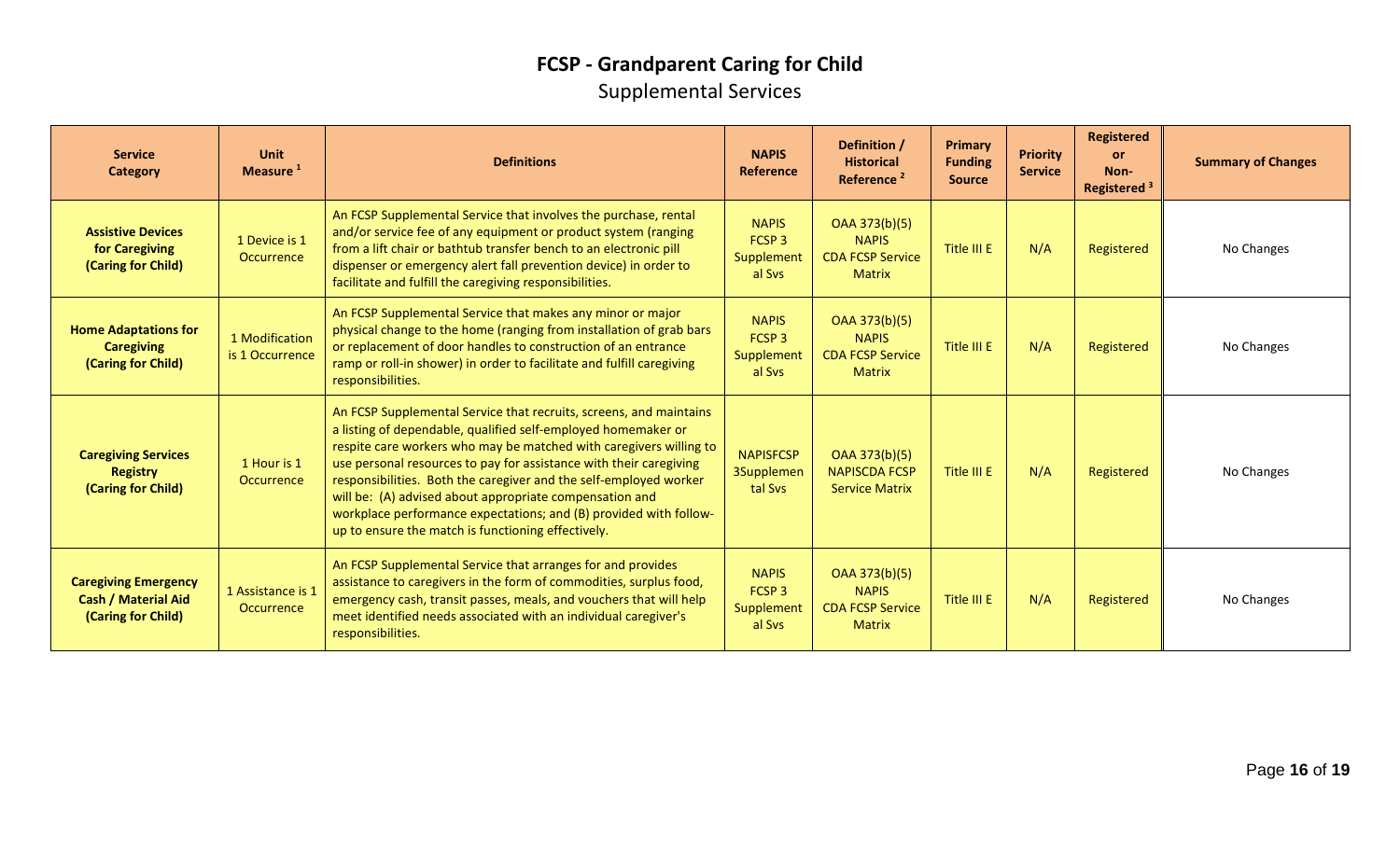### **FCSP - Grandparent Caring for Child** Access Assistance

| <b>Service</b><br><b>Category</b>                                      | Unit<br>Measure <sup>1</sup> | <b>Definitions</b>                                                                                                                                                                                                                                                                                                                                                                                                                                                                                                                           | <b>NAPIS</b><br>Reference                                 | Definition /<br><b>Historical</b><br>Reference <sup>2</sup>        | <b>Primary</b><br><b>Funding</b><br><b>Source</b> | <b>Priority</b><br><b>Service</b> | <b>Registered</b><br><b>or</b><br>Non-<br>Registered <sup>3</sup> | <b>Summary of Changes</b> |
|------------------------------------------------------------------------|------------------------------|----------------------------------------------------------------------------------------------------------------------------------------------------------------------------------------------------------------------------------------------------------------------------------------------------------------------------------------------------------------------------------------------------------------------------------------------------------------------------------------------------------------------------------------------|-----------------------------------------------------------|--------------------------------------------------------------------|---------------------------------------------------|-----------------------------------|-------------------------------------------------------------------|---------------------------|
| <b>Caregiver Outreach</b><br>(Caring for Child)                        | 1 Contact                    | An FCSP Access Assistance service involving interventions (one-on-<br>one contacts with individuals) initiated by an agency or provider for<br>the purpose of identifying caregivers and encouraging their use of<br>existing caregiver support services (e.g., Caregiver InfoVan staff<br>contacts outside of local market).                                                                                                                                                                                                                | <b>NAPIS</b><br>FCSP 4<br>Access<br>Assistance            | OAA 373(b)(2)<br><b>NAPIS</b><br><b>CDA FCSP Service</b><br>Matrix | Title III E                                       | N/A                               | Non-<br>Registered                                                | No Changes                |
| <b>Caregiving Information</b><br>and Assistance<br>(Caring for Child)  | 1 Contact                    | An FCSP Access Assistance service that: (A) provides caregivers with<br>information on services available within the communities, including<br>caregiving information related to assistive technology and caring for<br>older individuals at risk for institutional placement; (B) links<br>caregivers to the services and opportunities that are available<br>within the communities; (C) to the maximum extent practicable,<br>establishes adequate follow-up procedures (caregiver may remain<br>anonymous and refuse follow-up contact). | <b>NAPIS</b><br>FCSP <sub>4</sub><br>Access<br>Assistance | OAA 373(b)(2)<br><b>NAPIS</b><br><b>CDA FCSP Service</b><br>Matrix | Title III E                                       | N/A                               | Non-<br>Registered                                                | No Changes                |
| Caregiver Interpretation /<br><b>Translation</b><br>(Caring for Child) | 1 Contact                    | An FCSP Access Assistance service for the provision of bilingual<br>communication assistance to a caregiver in order to access<br>assistance and receive support for his or her caregiving<br>responsibilities (e.g., staff interpreting dialogue between caregiver<br>and care consultant staff translating an elder's prescription drug<br>label for his caregiver).                                                                                                                                                                       | <b>NAPIS</b><br>FCSP <sub>4</sub><br>Access<br>Assistance | OAA 373(b)(2)<br><b>NAPIS</b><br><b>CDA FCSP Service</b><br>Matrix | Title III E                                       | N/A                               | Non-<br>Registered                                                | No Changes                |
| <b>Caregiver Legal Resources</b><br>(Caring for Child)                 | 1 Contact                    | An FCSP Access Assistance service involving one-to-one guidance<br>provided by an attorney (or person under the supervision of an<br>attorney) in the use of legal resources and services when assisting a<br>caregiver with caregiving-related legal issues.                                                                                                                                                                                                                                                                                | <b>NAPIS</b><br>FCSP <sub>4</sub><br>Access<br>Assistance | OAA 373(b)(2)<br><b>NAPIS</b><br><b>CDA FCSP Service</b><br>Matrix | Title III E                                       | N/A                               | Non-<br>Registered                                                | No Changes                |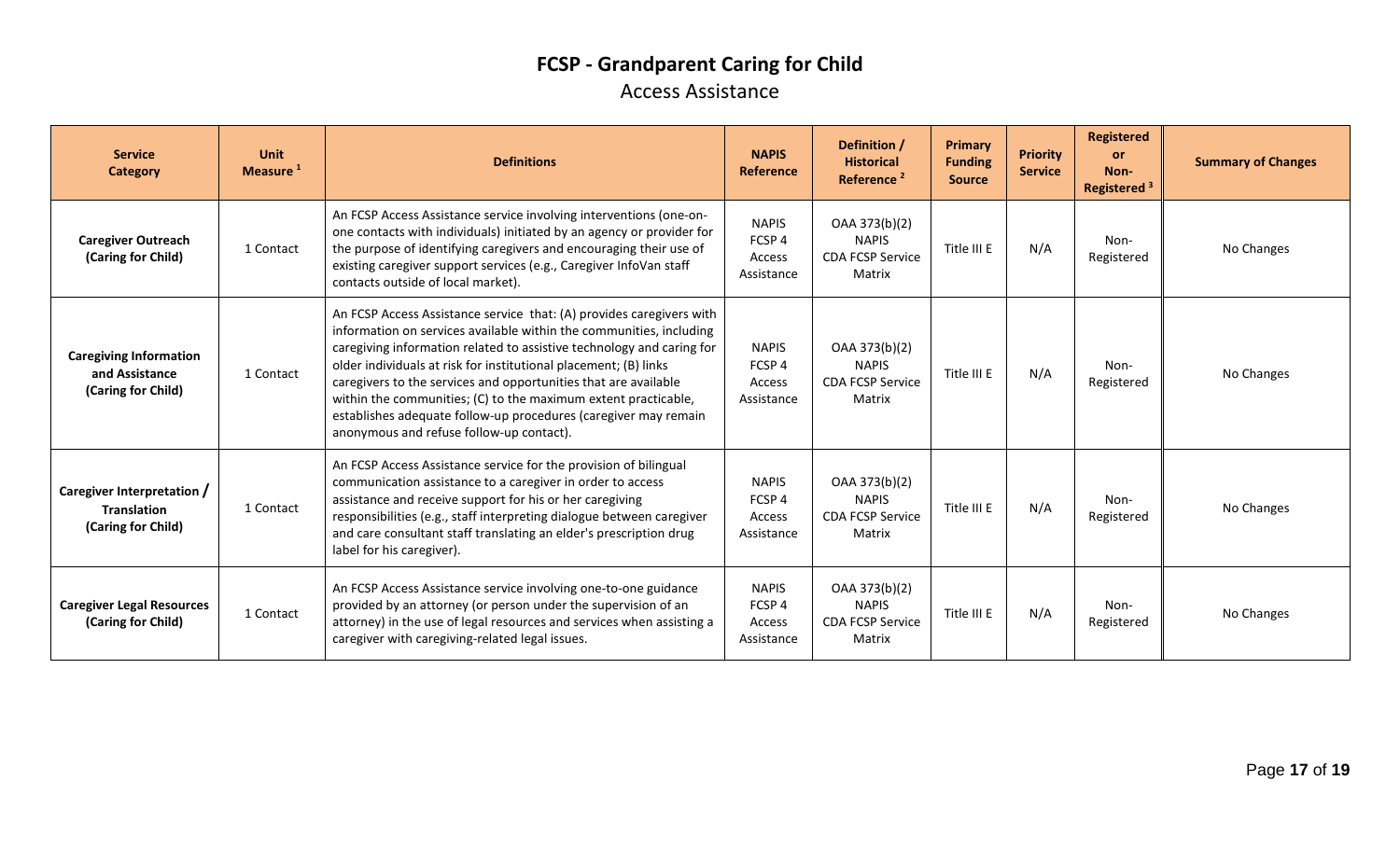### **FCSP - Grandparent Caring for Child** Information Services

| <b>Service</b><br><b>Category</b>                                 | Unit<br>Measure <sup>1</sup> | <b>Definitions</b>                                                                                                                                                                                                                                                                      | <b>NAPIS</b><br>Reference                                      | Definition /<br><b>Historical</b><br>Reference <sup>2</sup>        | Primary<br><b>Funding</b><br><b>Source</b> | <b>Priority</b><br><b>Service</b> | Registered<br><b>or</b><br>Non-<br>Registered <sup>3</sup> | <b>Summary of Changes</b> |
|-------------------------------------------------------------------|------------------------------|-----------------------------------------------------------------------------------------------------------------------------------------------------------------------------------------------------------------------------------------------------------------------------------------|----------------------------------------------------------------|--------------------------------------------------------------------|--------------------------------------------|-----------------------------------|------------------------------------------------------------|---------------------------|
| <b>Public Information</b><br>on Caregiving<br>(Caring for Child)  | 1 Activity                   | An FCSP Information Service designed to provide information about<br>available FCSP and other caregiver support resources and services<br>by disseminating publications, conducting media campaigns, and<br>maintaining electronic information systems (e.g., quarterly<br>newsletter). | <b>NAPIS</b><br>FCSP <sub>5</sub><br>Information<br><b>Svs</b> | OAA 373(b)(1)<br><b>NAPIS</b><br><b>CDA FCSP Service</b><br>Matrix | Title III E                                | N/A                               | Non-<br>Registered                                         | No Changes                |
| <b>Community Education</b><br>on Caregiving<br>(Caring for Child) | 1 Activity                   | An FCSP Information Service designed to educate groups of current<br>or potential caregivers and those who may provide them with<br>assistance about available FCSP and other caregiver support<br>resources and services (e.g., booth at a health fair).                               | <b>NAPIS</b><br>FCSP <sub>5</sub><br>Information<br>Svs        | OAA 373(b)(1)<br><b>NAPIS</b><br><b>CDA FCSP Service</b><br>Matrix | Title III E                                | N/A                               | Non-<br>Registered                                         | No Changes                |

### **Fiscally Allowable Administrative Activities**

| <b>Service</b><br><b>Category</b> | Unit<br>Measure <sup>1</sup> | <b>Definitions</b>                                                                                                                                                                                                                                                                                                                | <b>NAPIS</b><br>Reference | Definition /<br><b>Historical</b><br>Reference <sup>2</sup> | Primary<br><b>Funding</b><br><b>Source</b> | <b>Priority</b><br><b>Service</b> | Registered<br>or<br>Non-<br>Registered <sup>3</sup> | <b>Summary of Changes</b> |
|-----------------------------------|------------------------------|-----------------------------------------------------------------------------------------------------------------------------------------------------------------------------------------------------------------------------------------------------------------------------------------------------------------------------------|---------------------------|-------------------------------------------------------------|--------------------------------------------|-----------------------------------|-----------------------------------------------------|---------------------------|
| Program<br><b>Development</b>     | N/A                          | Activities that either establish a new service or expand or integrate<br>existing services.                                                                                                                                                                                                                                       | Non-NAPIS                 | <b>CDA Standard</b><br>Agreement<br>Exhibit A               | Title III B                                | <b>No</b>                         | N/A                                                 | No Changes                |
| Coordination                      | N/A                          | Activities that involve the active participation of the AAA staff to<br>include liaison with non-OAA funded agencies and organizations for<br>the purpose of avoiding duplication, improving services, resolving<br>problems related to service delivery, and addressing the service<br>needs of the eligible service population. | Non-NAPIS                 | <b>CDA Standard</b><br>Agreement<br>Exhibit A               | Title III B                                | <b>No</b>                         | N/A                                                 | No Changes                |